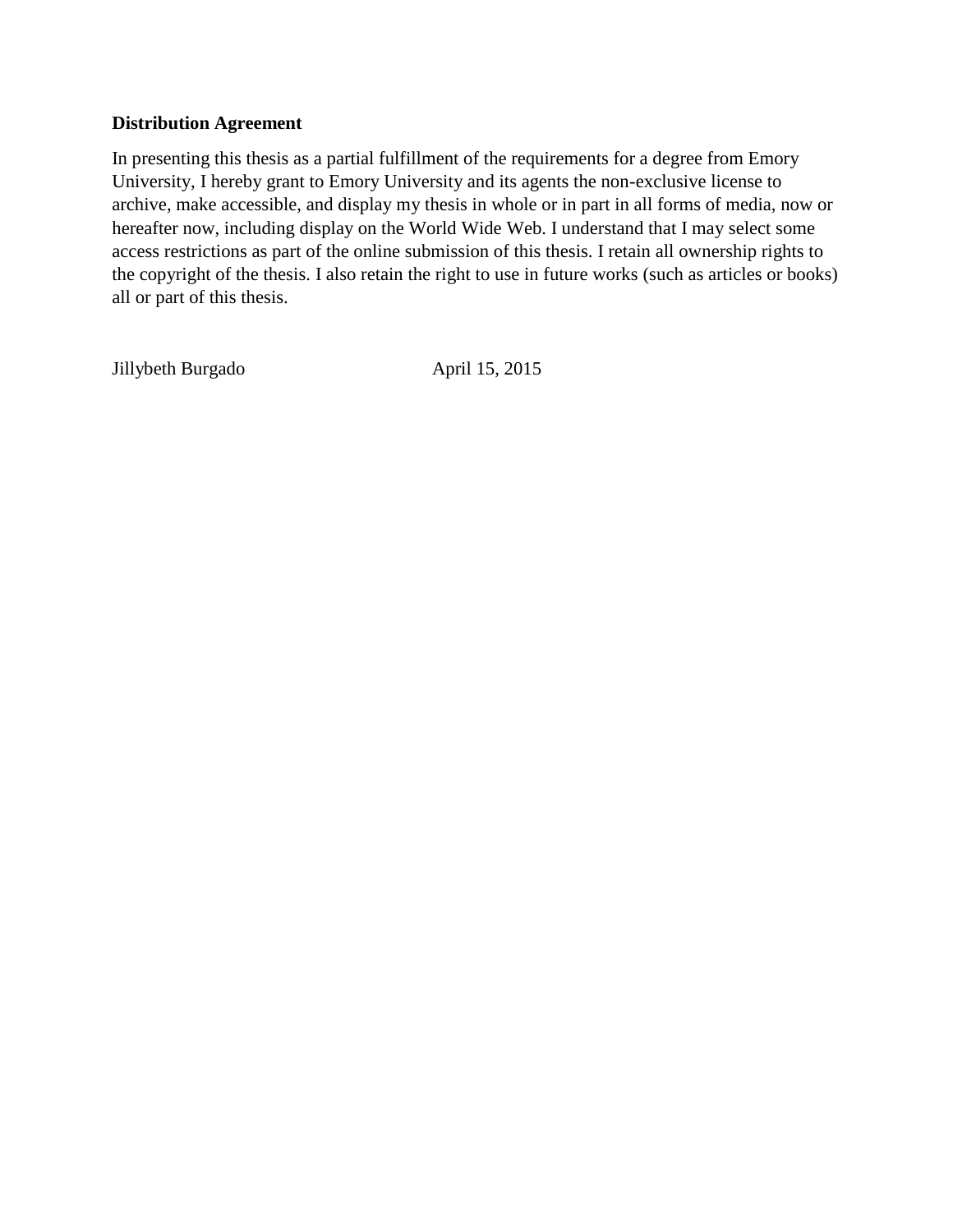# **Long-lasting and widespread effects of fructose on behavior, metabolism, and cytokine gene expression: Insight from** *in vivo* **and** *in vitro* **studies**

by

Jillybeth Burgado

Gretchen N. Neigh, Ph.D. Adviser

Program of Neuroscience and Behavioral Biology

Gretchen N. Neigh, Ph.D.

Adviser

Donna Maney, Ph.D. Committee Member

Mar Sanchez, Ph.D. Committee Member

2015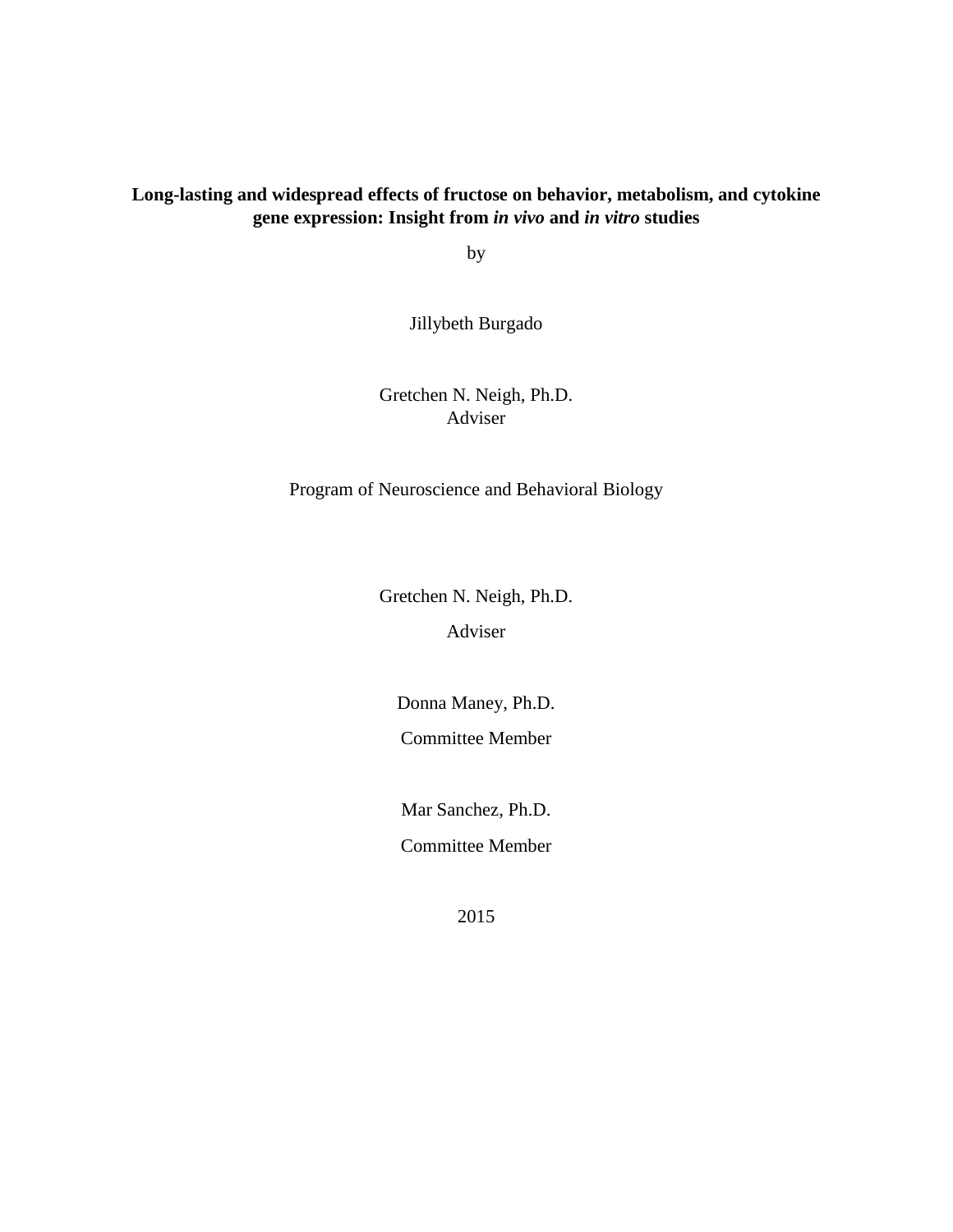Long-lasting and widespread effects of fructose on behavior, metabolism, and cytokine gene expression: Insight from in vivo and in vitro studies

By

Jillybeth Burgado

Gretchen N. Neigh, Ph.D.

Adviser

An abstract of a thesis submitted to the Faculty of Emory College of Arts and Sciences of Emory University in partial fulfillment of the requirements of the degree of Bachelor of Sciences with Honors

Program of Neuroscience and Behavioral Biology

2015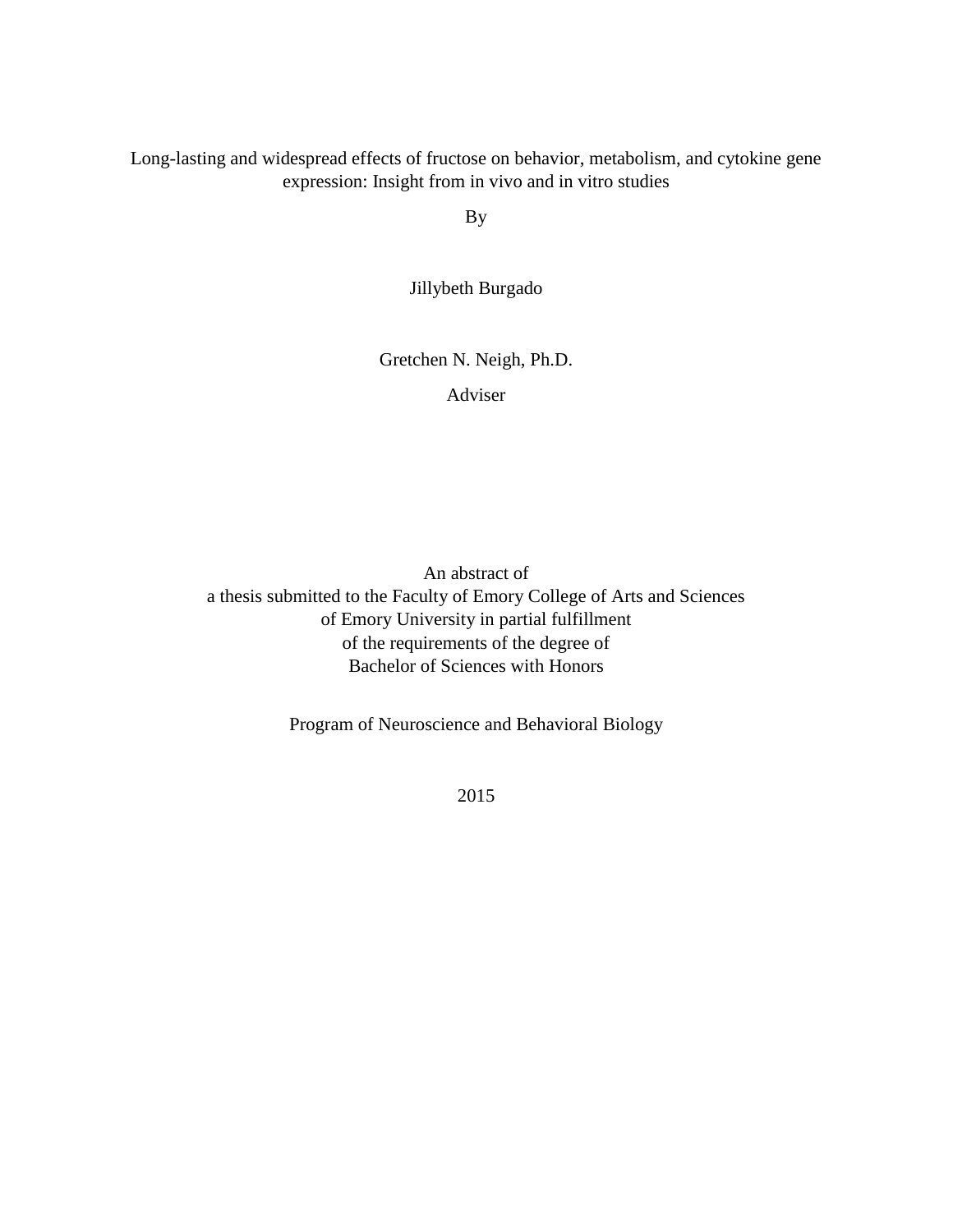## Abstract

Long-lasting and widespread effects of fructose on behavior, metabolism, and cytokine gene expression: Insight from in vivo and in vitro studies

## By Jillybeth Burgado

A rise in fructose consumption has paralleled a similar rise in metabolic dysfunction, particularly in Western countries. Fructose, a large component of added sugars in processed foods and beverages, is not only differentially metabolized by the body compared to glucose, but has also been linked to increases in metabolic disorders, impaired HPA axis activity, and inflammation. Adolescents, some of the top consumers of diets high in fructose, may be more susceptible to the detrimental effects of fructose enriched foods and other environmental factors such as chronic stress. In the presented studies, I first evaluated the effects of a high fructose diet and chronic stress on behavior and HPA axis in adolescent male rats. In behavioral testing during adulthood, only fructose-fed animals demonstrated an increase in depressive-like and anxiety-like behaviors, as well as HPA axis hyperactivity. Notably, these animals were not more vulnerable to the consequences of chronic stress. In the second experiment, I further hypothesized that fructose-fed animals would demonstrate altered metabolic states. Our data indicated that a highfructose diet fed during adolescence does in fact alter weight, food consumption, blood glucose, and visceral adiposity. In order to determine whether fructose was directly having an effect on neuronal and glial cell survival and gene expression, I used an in vitro model. I found that fructose exposure in neurons and co-cultures of neurons and microglia was detrimental to cell viability. Next, I evaluated inflammation as a potential mechanism for the changes observed in vivo and in vitro. Surprisingly, my data suggested that proinflammatory gene expression is decreased in neurons and co-cultured neurons and microglia. I propose that the cytokines  $TNF-\alpha$ and IL-6 are downregulated in co-cultures due to the protective roles of these cytokines and cross-talk between neurons and microglia. These studies not only demonstrate the damaging effects of a high fructose diet given to adolescent rats, but they correspondingly illustrate the negative effects of fructose on cultured neurons and microglia.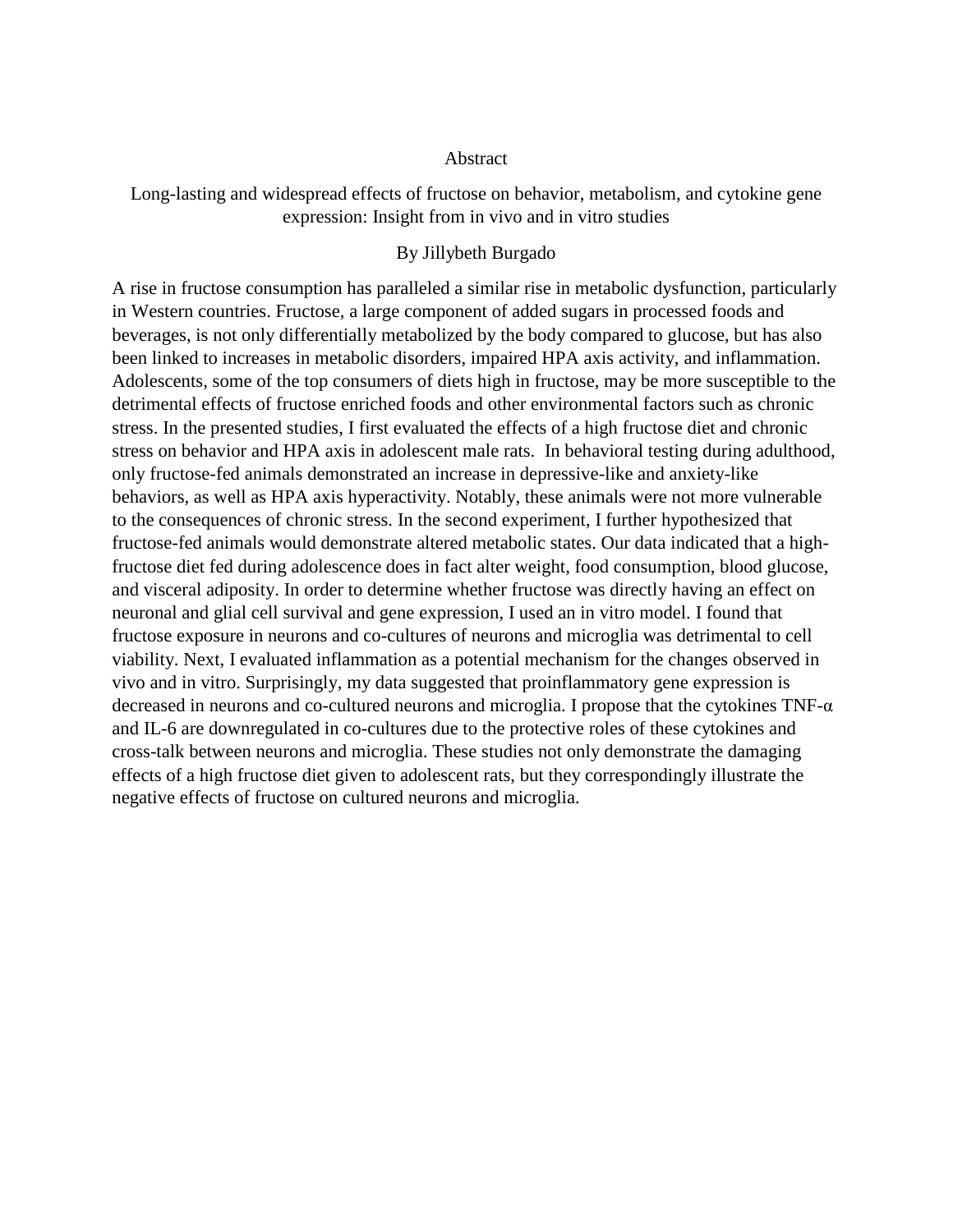Long-lasting and widespread effects of fructose on behavior, metabolism, and cytokine gene expression: Insight from in vivo and in vitro studies

By

Jillybeth Burgado

Gretchen N. Neigh, Ph.D.

Adviser

A thesis submitted to the Faculty of Emory College of Arts and Sciences of Emory University in partial fulfillment of the requirements of the degree of Bachelor of Sciences with Honors

Program of Neuroscience and Behavioral Biology

2015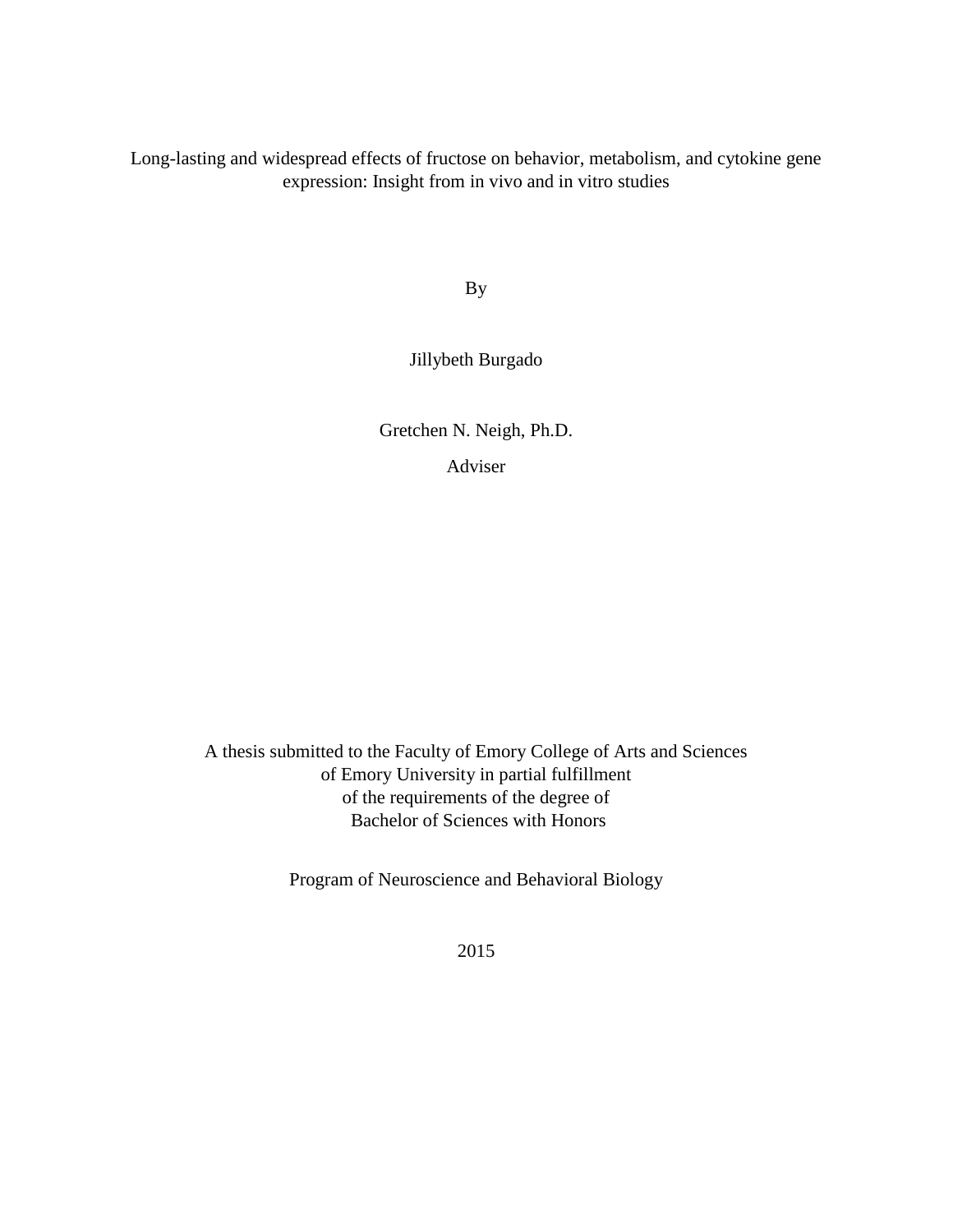## Acknowledgements

I would like to sincerely thank Dr. Gretchen Neigh for her continuing guidance, assistance, and support throughout this project. I would also like to greatly thank Constance S. Harrell for training and support. Her aid was indispensable when designing, conducting, analyzing, and interpreting these experiments. Finally, I would like to thank my committee members, Dr. Donna Maney and Dr. Mar Sanchez, for their advice and support throughout this project.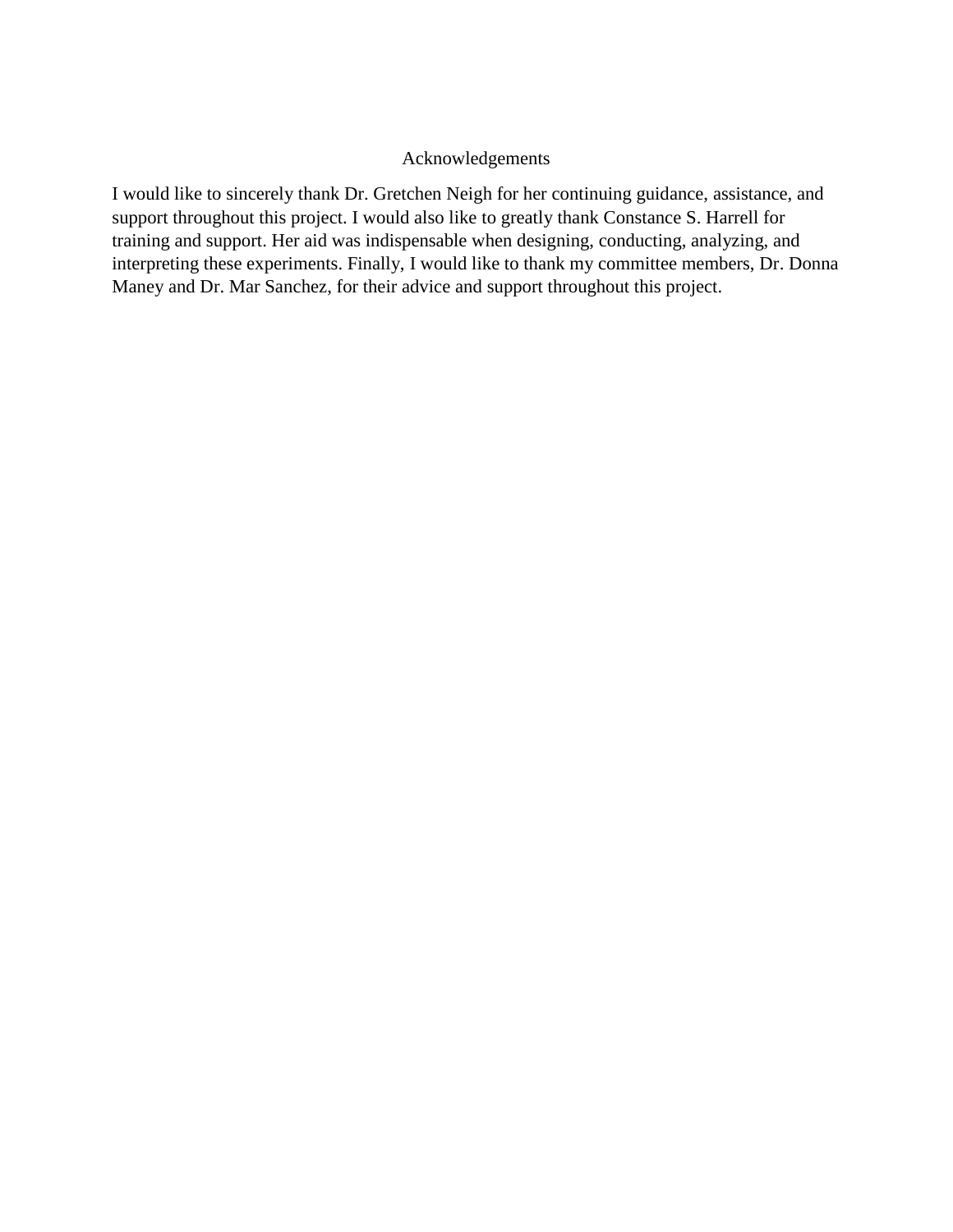# Table of Contents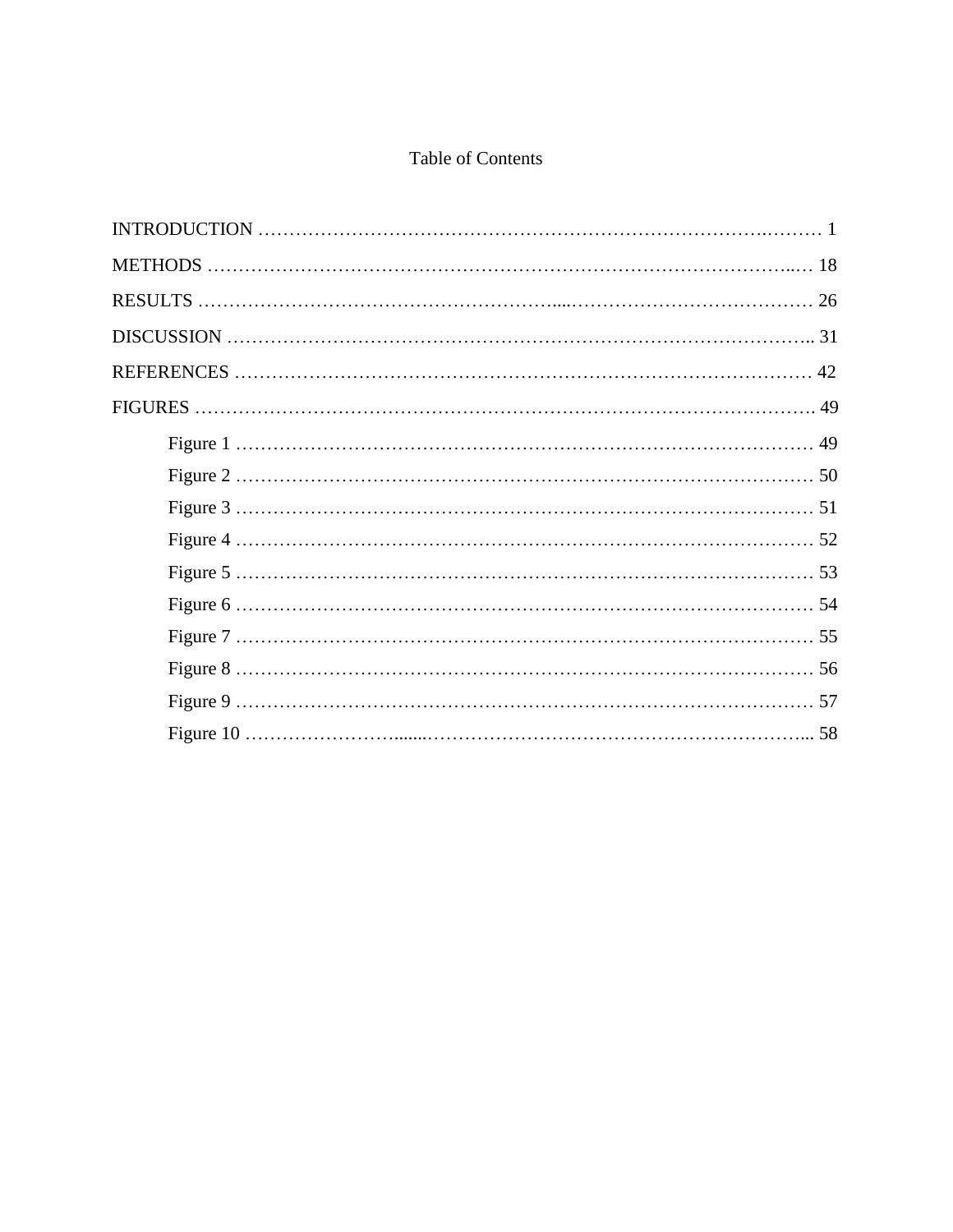## **1. Introduction**

Environment plays a critical role in shaping behaviors by altering the expression and function of proteins throughout the body and brain. Two key environmental factors are diet and stress exposure, both of which can have positive and negative effects. In these studies, I assessed the hypothesis that a high fructose diet and chronic stress would interact to alter metabolism and behavior. Further, I used an *in vitro* neuron and microglia co-culture model to determine the extent to which fructose directly influences these cells. This paper first reviews fructose consumption in US adults and adolescents and discusses the correlation between the rise in fructose consumption and the increased prevalence of metabolic dysfunction. In the second section, the HPA axis is presented as another factor that influences metabolism, as well as affective states. When chronically stimulated by prolonged exposure to stressors, the downstream actions of the HPA axis negatively alter metabolic and affective behaviors. A potential mechanism mediating this relationship between the HPA axis, metabolism, and affective states is the activation of inflammatory pathways. Evidence for this hypothesis is further discussed in light of our understanding about the role of inflammation in metabolic disorders and mood disorders. In the final section, I summarize the key experimental studies on the physiological and neurological effects of fructose consumption.

## **Fructose Consumption and the Metabolic Syndrome**

Although the recommended amount of energy originating from carbohydrates is between 45% and 65%, the total amount of energy derived from added sugars should not exceed 25% (Institute of Medicine, 2005), and the World Health Organization recommends an even stricter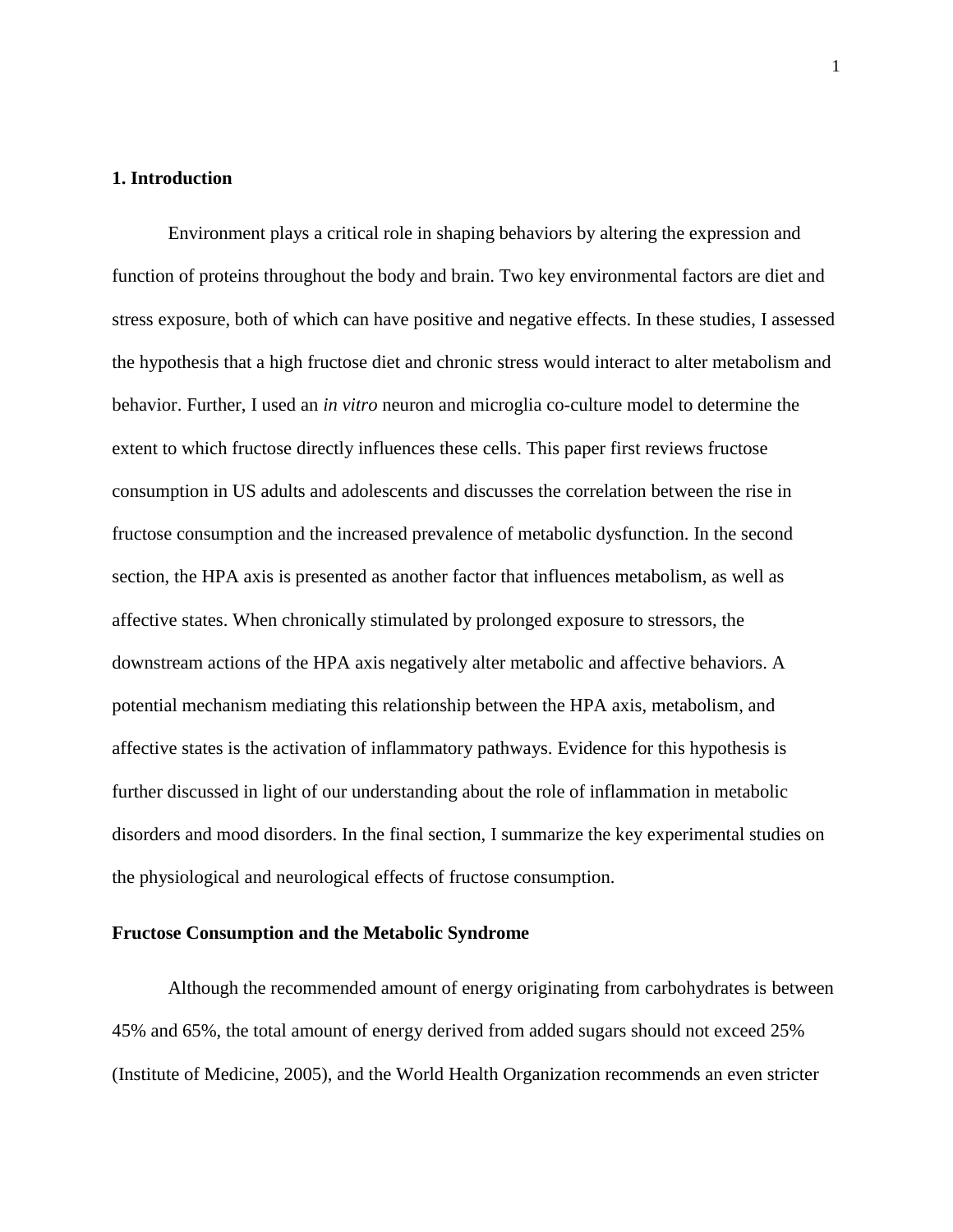limit at 10% of total energy for both children and adults (World Health Organization, 2014). Nonetheless, the heaviest consumers of added sugars consume an average of 27% of calories from these added carbohydrates (Havel, 2005; Marriott, Olsho, Hadden, & Connor, 2010). Notably, adolescents make up a large portion of the top consumers (Havel, 2005). In one study of 8th graders, researchers found that approximately 32.4% of consumed calories were derived from added sugars in this sample (Havel, 2005; Dwyer et al., 2001). Added sugars typically contain 50-60% fructose, indicating that fructose is a significant component of consumption of added sugars. Consequently, per capita fructose consumption increased approximately 25% between 1975 and 2000, mainly through the consumption of sugars added to processed foods and sweetened beverages (Havel, 2005). Due to the continuing prevalence of added sugars in Western diets, we expect that fructose consumption has continued to increase to this date.

The significant increase in fructose consumption paralleled an increase in metabolic syndrome (MetS) and obesity among adults, children, and adolescents across the same time period (NIH, National Heart, Lung, and Blood Institute, 2011). MetS refers to a group of metabolic characteristics that are associated with an increased risk of developing metabolic disorders, such as type-2 diabetes and cardiovascular disease and subsequently, a higher risk of morbidity and mortality. MetS and cardiovascular disease are also associated with an increased risk for depression, and depressed individuals are more susceptible to metabolic dysfunction (Knol et al., 2006; Luppino et al., 2010). Consequently, detecting, treating, and preventing these risk factors is critically important for public health. A recent study compared the prevalence of MetS in US adults between 1988-1994 and 1999-2006. Researchers found that MetS had increased from 27% to 34% in US adults between these two time periods, with abdominal obesity and high blood pressure primarily driving the increase in both women and men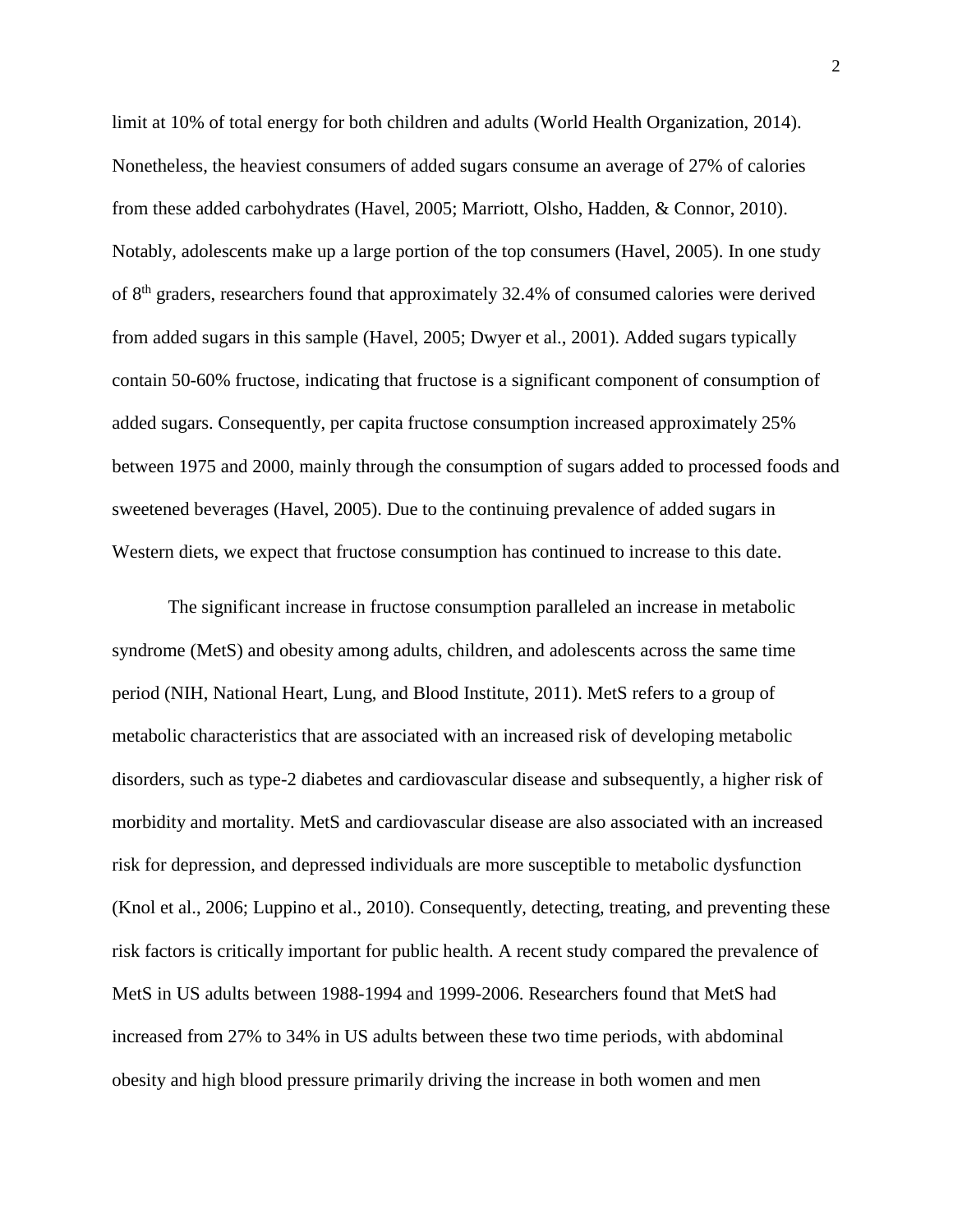(Mozundar & Liguori, 2011). Approximately 4% of adolescents evaluated between 1988 and 1994 met the criteria for MetS, and obesity in this sample positively correlated with prevalence of MetS (Cook, Iitzman, Auinger, Nguyen, & Dietz, 2003). Rates of MetS among adolescents may be even higher in recent years due to the increase in overweight and obese children and adolescents since the early 2000s (Cook et al., 2003). The increasing rate of childhood and adolescent obesity and metabolic dysfunction is a significant problem due to the long-lasting and extensive effects that obesity and MetS can have later in life (Ebbeling, Pawlak, & Ludwig, 2002). Only recently has focused been directed towards researching and addressing this problem. One area of interest is the role of diet in promoting or preventing these metabolic disease states.

#### **Fructose Metabolism**

Although fructose and glucose have the same chemical formula, their distinctive structures result in key differences in how they are metabolized. When ingested, fructose is absorbed into intestinal absorptive cells called enterocytes located in the duodenum and jejunum. In the gut, some fructose is converted into lactate, glucose, and fatty acids, with approximately 25% converted into lactate (Sun & Empie, 2012; Tappy & Lê, 2010). Fructose is then transported to the portal bloodstream, which relocates the sugar to the liver via the portal vein. After reaching the liver, fructose can be converted into fructose-1-phosphate by fructokinase. Fructose-1-phosphate is then metabolized into triose phosphates, glyceraldehyde, and dihydroxyacetone phosphate, compounds that further increase circulating glucose and lactate levels by entering characteristic glycolytic pathways.

During classic metabolism, the enzyme phosphofructokinase is negatively regulated by downstream products of metabolism. Specifically, a hexose such as glucose is phosphorylated by hexokinase to become fructose 6-phosphate, which is subsequently phosphorylated to become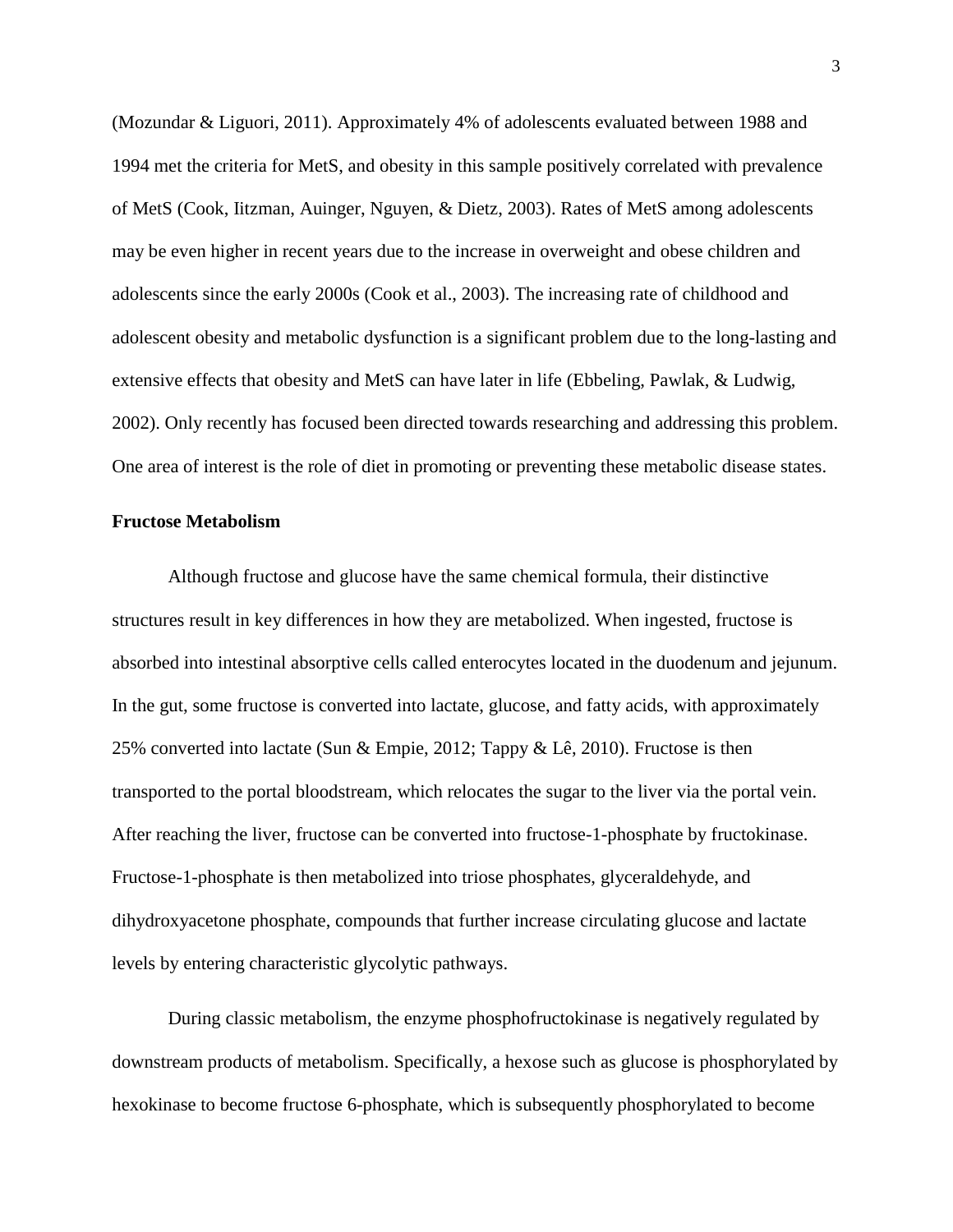fructose 1,6-bisphosphate by the rate-limiting enzyme phosphofructokinase.

Phosphofructokinase is regulated by citrate and ATP through allosteric inhibition and therefore serves as a signal to indicate that the cell does not need more energy produced or carbons transferred into the citric acid cycle. In contrast, fructose metabolism is not negatively regulated due to the actions of fructokinase. In tissues expressing fructokinase, fructose is rapidly converted into fructose-1-phosphate and is not inhibited by increasing levels of downstream products. Due to its separate regulatory pathway, fructose can be shunted into production of very low-density lipoprotein (VLDL) and triglycerides by providing substrates for acetyl-CoA, the central component of lipid metabolism. Fructose metabolism also stimulates further production of glucose from lactate and pyruvate (Elliott, Keim, Stern, Teff, & Havel, 2002). Elevations in lipid and glucose production result in glucose intolerance, insulin resistance, and overall increases in adiposity, through a variety of mechanisms that impair insulin receptor sensitivity and expression (Havel, 2005; Lyssiotis & Cantley, 2013). Insulin resistance and dyslipidemia are key components of the MetS, suggesting that the unique features of fructose metabolism may be some of the direct causes of metabolic dysfunction in the heaviest consumers of fructose.

Although fructose metabolism is thought to take place mainly in the liver, the selective fructose transporter, GLUT5, is expressed in muscle and the brain (Lane & Cha, 2009; Shepherd, Gibbs, Isslau, Gould, & Kahn, 1992). Therefore, extrahepatic metabolism of fructose may play a prominent role in disease states. In the CNS, fructose metabolism can be similar to hepatic metabolism in that fructose skips the rate-limiting step of glycolysis or fructose can be converted directly into fructose-6 phosphate and enter glycolysis like glucose (Lane & Cha, 2009). It is still unclear which metabolic pathway fructose enters in specific brain regions. Nonetheless, research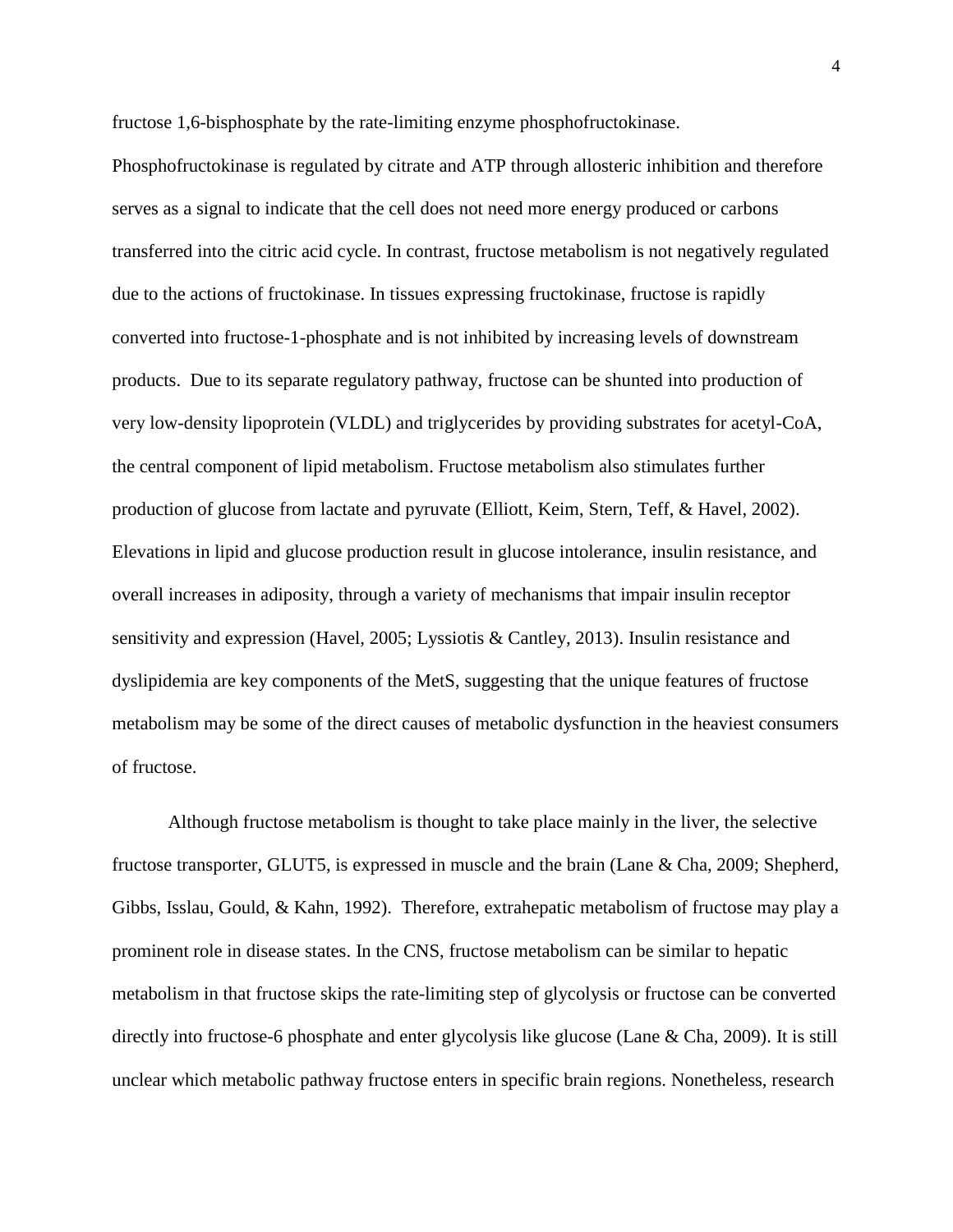suggests that the hypothalamus, an important region in modulating food intake, metabolizes fructose by skipping the regulatory step. In the hypothalamus, this type of fructose metabolism results in ATP depletion and appetite stimulation (reviewed in Lane & Cha, 2009).

The relationship between food intake and metabolism encompasses carefully orchestrated processes that, when gone awry, can have powerful effects on health. Fructose-fed animals have consistently been shown to increase in body mass and adiposity. The main hypothesis for these results is that hormonal regulation of appetite is absent after fructose consumption. Glucose stimulates the secretion of appetite-suppressing hormones leptin and insulin, and suppresses the appetite-stimulating hormone ghrelin. Conversely, fructose does not stimulate leptin secretion, impairs leptin's ability to promote signals of satiety, fails to suppress ghrelin, and does not require insulin for its metabolism (Melanson et al., 2007; Tappy & Lê, 2010; Tillman, Morgan, Rahmouni, & Swoap, 2014; White, 2013). Specifically, insulin is released by pancreatic β-cells after feeding and results in appetite suppression and energy expenditure. Similarly, leptin secreted by adipocytes is responsible for long-term satiety after a meal. Because fructose consumption does not stimulate the release of these hormones, overeating can occur. Increases in caloric intake further lead to lipid production and storage, which can in turn impair insulin and leptin signaling (Elliott et al., 2002).

#### **Chronic Stress, the Body and Brain**

## *HPA Axis*

In addition to diet, stress is an environmental factor that can have long-lasting and profound effects on an individual's brain and physiology. In order to maintain homeostasis, the body responds to stressful stimuli by altering biological systems, including the metabolic,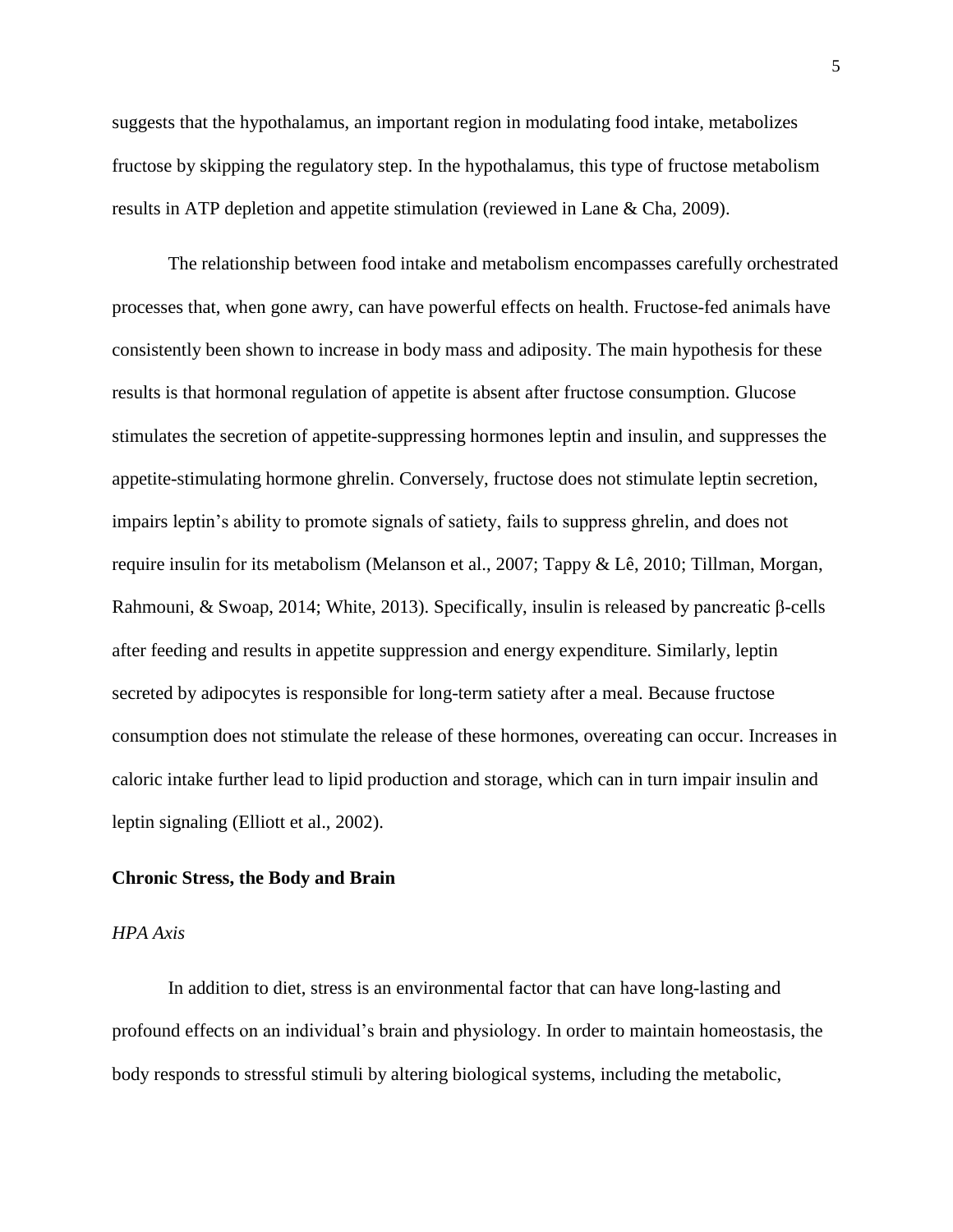endocrine, and cardiovascular systems. The HPA axis can be activated by a variety of stressors, including environmental stimuli, as well as internal cues such as proinflammatory cytokines, key effectors of the innate immune system located in both the periphery and CNS. Stress activates the hypothalamic-pituitary-adrenal (HPA) axis and the sympathetic nervous system to elicit these biological changes. The HPA axis is especially important in producing the stress response due its release of glucocorticoids, the main stress hormones that act upon universally expressed receptors throughout the body to not only elicit metabolic and cardiovascular responses, but also shut off the stress response by means of a negative feedback loop. Briefly, in response to stressors, the HPA axis functions as follows: the paraventricular nucleus (PVN), found in the hypothalamus, releases corticotropin-releasing factor (CRF) into the portal system that then transports CRF to the anterior pituitary gland. CRF action in the pituitary further promotes the release of adrenocorticotropic hormone (ACTH) into circulation. ACTH travels to the adrenal cortex where it leads to the production and release of glucocorticoids (summarized in Smith & Vale, 2006). Glucocorticoids in the bloodstream, including cortisol in humans and corticosterone (CORT) in rodents, act on glucocorticoid receptors in both the periphery and central nervous system (CNS). In response to glucocorticoid binding, the cytoplasmic receptors are translocated into the nucleus where they enhance or suppress transcription of a wide range of genes, including the suppression of pro-inflammatory genes (Kadmiel & Cidlowski, 2013).The physiological effects of glucocorticoids, including changes in metabolic, cardiovascular, and immune function, allow the body to respond to stressors and aid in returning the body to homeostasis after the action of stressors (Neigh & Nemeroff, 2006; Pariante & Lightman, 2008).

The HPA axis is tightly regulated, mainly through the action of glucocorticoids and their receptors in the pituitary, PVN and other areas of the hypothalamus. The hippocampus and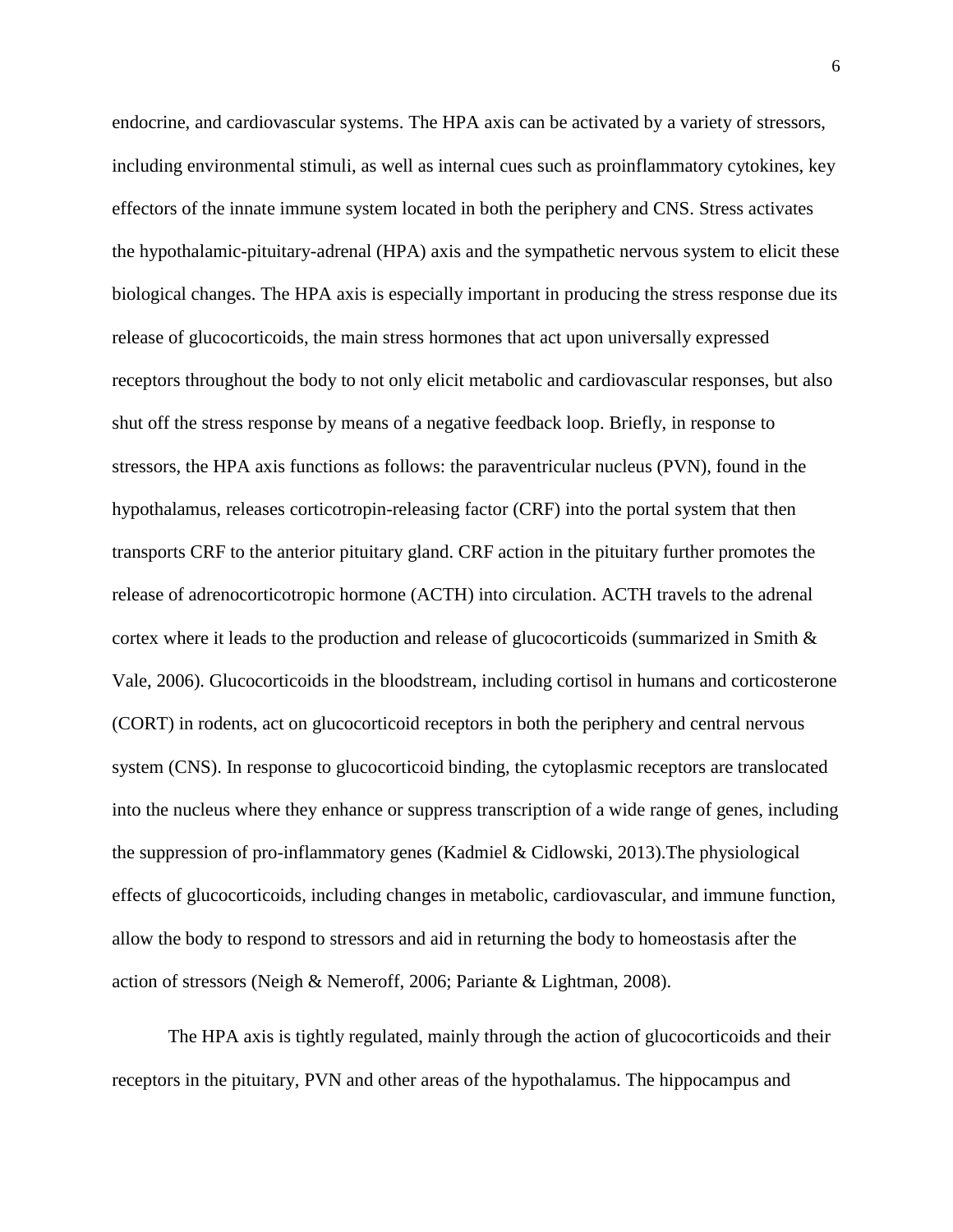prefrontal cortex are also important for shutting off the stress response. A large portion of research has been devoted to the hippocampus's role in negative feedback, in part due to the high expression of glucocorticoid receptors in this region, as well its other functions in learning, memory, and mood disorders (Herman & Cullinan, 1997). The hippocampus negatively regulates the release of CRF by responding to increased amounts of circulating glucocorticoids (Brown, Rush, & McEIn, 1999). Lesion studies illustrate this interaction, illustrating that hippocampal lesions result in hypersecretion of glucocorticoids whereas stimulation of the hippocampus inhibits the stress response (Brown et al., 1999).

## *Effects of Chronic Stress*

Although physiological responses to transient stressors are typically adaptive, chronic levels of stress can be detrimental due to sustained activation of the HPA axis. In particular, chronic activation of the HPA axis considerably influences metabolism, eventually leading to accumulation of visceral adipose tissue, loss of muscle, and characteristics of the metabolic syndrome, including hypertension, type 2 diabetes, and dyslipidemia (reviewed in Pervanidou  $\&$ Chrousos, 2012). The actions of glucocorticoids could explain some of the metabolic alterations resulting from chronic stress. Sustained elevations of glucocorticoids in the blood can result in insulin hypersecretion. Furthermore, due to the appetite stimulating properties of glucocorticoids, prolonged increases of the stress hormones lead to weight gain (Pervanidou & Chrousos, 2012). For example, in one study, mice given high concentrations of corticosterone in their drinking water gained more weight and secreted more insulin and leptin, demonstrating that glucocorticoids, apart from chronic stress, are able to alter rodent metabolism (Tamashiro, Sakai, Shively, Karatsoreos, & Reagan, 2011). Notably, the weight gain observed in many of these studies can be attributed to increased consumption of high-fat and high-sugar substances (Torres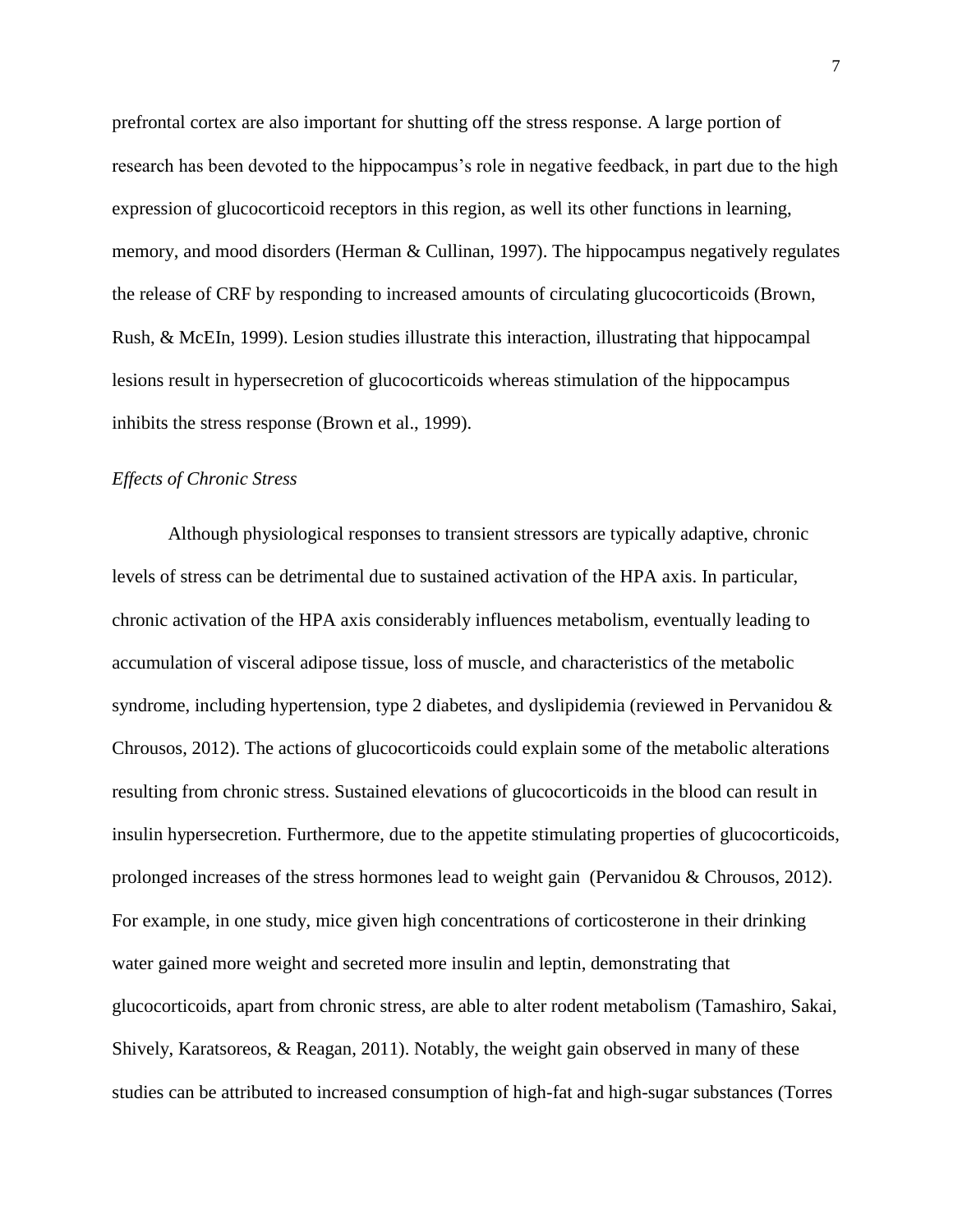& Nowson, 2007). Chronic activation of the HPA axis has also been associated with diabetes, suggesting that the a chronically active HPA axis affects multiple components of MetS (Tamashiro et al., 2011).

Chronic stress, and in particular glucocorticoid signaling, alters the CNS in numerous ways that have serious effects on behavior. In general, elevations of glucocorticoids are associated with atrophy of the cerebral cortex, ventricular dilation, cognitive deficits, and neurotoxicity (Phillips et al., 2006). Stress-related damage to the hippocampus and associated HPA-axis dysregulation is one hypothesis for depression and other mood disorders (Brown et al., 1999; Pariante & Lightman, 2008). A key piece of evidence for this hypothesis the observation that high levels of circulating cortisol are frequently detected in depressed individuals. Alternatively, dysregulation of negative feedback has been implicated in the pathophysiology of depression as well. For example, non-suppression of ACTH or cortisol in the dexamethasone suppression test (DST) is frequently characteristic of individuals with mood disorders. In the DST, the ability to suppress the HPA axis is evaluated in individuals by administering synthetic glucocorticoids that, in healthy individuals, bind to glucocorticoid receptors and inhibit the secretion of ACTH and therefore decrease circulating cortisol. In many depressed individuals, suppression of cortisol or ACTH is not observed after dexamethasone administration. One study reported that up to 43% of individuals with major depressive disorder (MDD) had nonsuppression in the DST (Arana et al., 1985). Furthermore, smaller hippocampi are associated with individuals who have depression, implying that an inability to suppress the HPA axis through negative feedback may produce or exacerbate mood disorders (Brown et al., 1999). Alternatively, smaller hippocampi in this population may be the consequence of depression. Both hypotheses illustrate the importance of the hippocampus and HPA axis in the pathophysiology of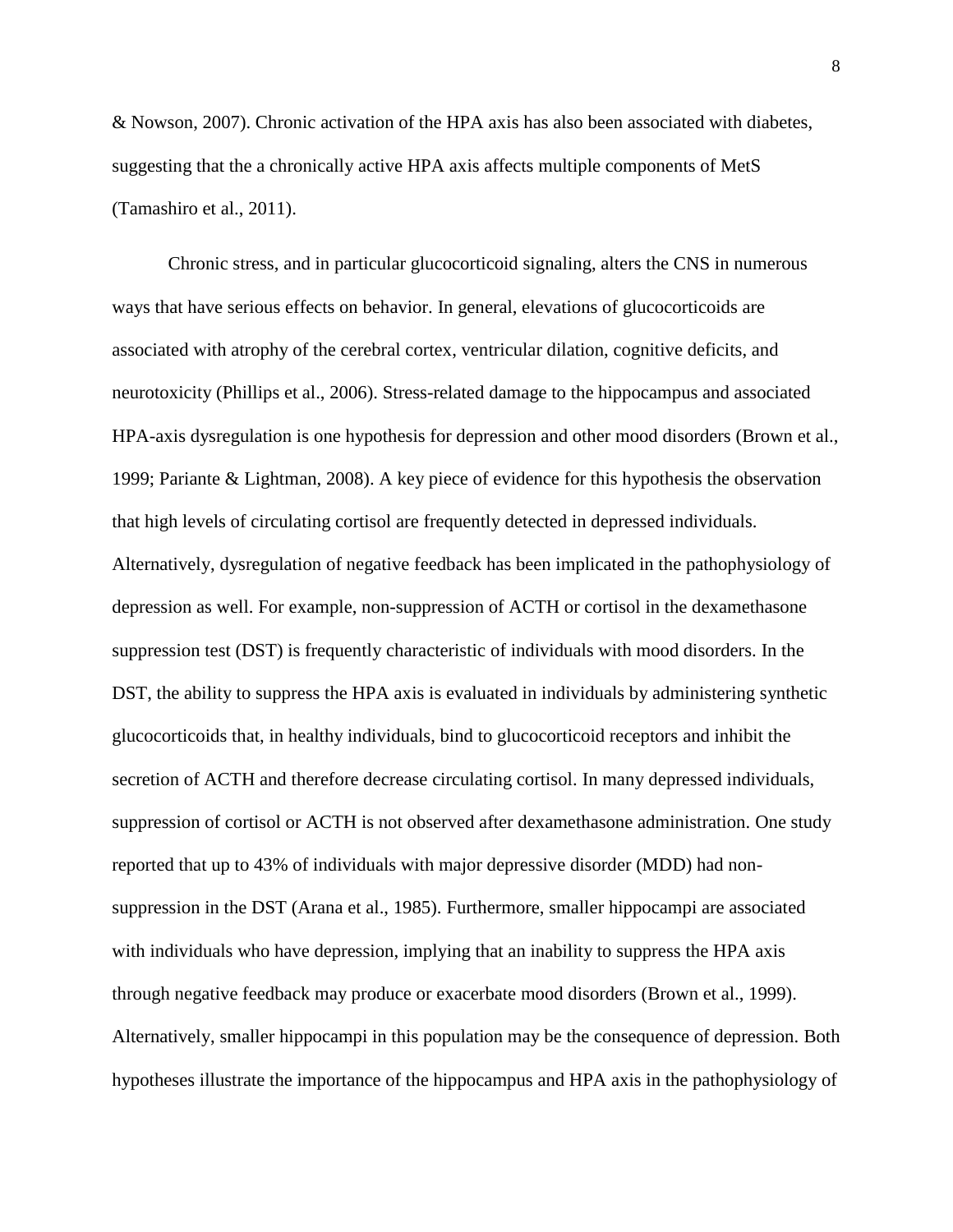depression. In addition to glucocorticoids, the expression of glucocorticoid receptors has been implicated in depression in humans and animal studies (Bourke et al., 2013; Bourke, Harrell, & Neigh, 2012; Neigh & Nemeroff, 2006). Changes in receptor expression or sensitivity in the hippocampus and other regulatory regions result in impaired negative feedback of the stress response, possibly resulting in a depressed phenotype or increasing susceptibility to the detrimental effects of stress. Depression is associated with cognitive impairment, which is relevant given the central role of the hippocampus in learning and memory. Similarly, individuals with high cortisol irrespective of stress levels also have lower performance on cognitive and memory tests (Phillips et al., 2006).

Further evidence linking chronic elevations in glucocorticoids to neurophysiological changes comes from the adrenal disorder, Cushing's disease, which is characterized by excessive production of cortisol. These individuals have reduced hippocampal volumes, lower verbal memory skills, and high rates of depressive symptoms and obesity (Brown et al., 1999; McEIn, 2005). Overall, human research provides evidence for the hypothesis that some types of depression are associated with changes in HPA axis activity.

Animal studies have shed light onto some of the mechanisms that may underlie the relationship between stress and mood disorders. These models typically consist of psychological, social, or physical stressors or a combination of them and generally use rodents (Bourke & Neigh, 2011; Burgado et al., 2014; Pyter, Kelly, Harrell, & Neigh, 2013). Chronic stress in these models elicits depressive-like and anxiety-like behaviors as well as cognitive and memory impairments in rodents (Bourke & Neigh, 2011; Burgado et al., 2014; Pyter, Kelly, Harrell, & Neigh, 2013). Chronic stress results in neuronal damage, suppression of long-term potentiation, and decreases in neurogenesis in the hippocampus. Without stress, exposure to high levels of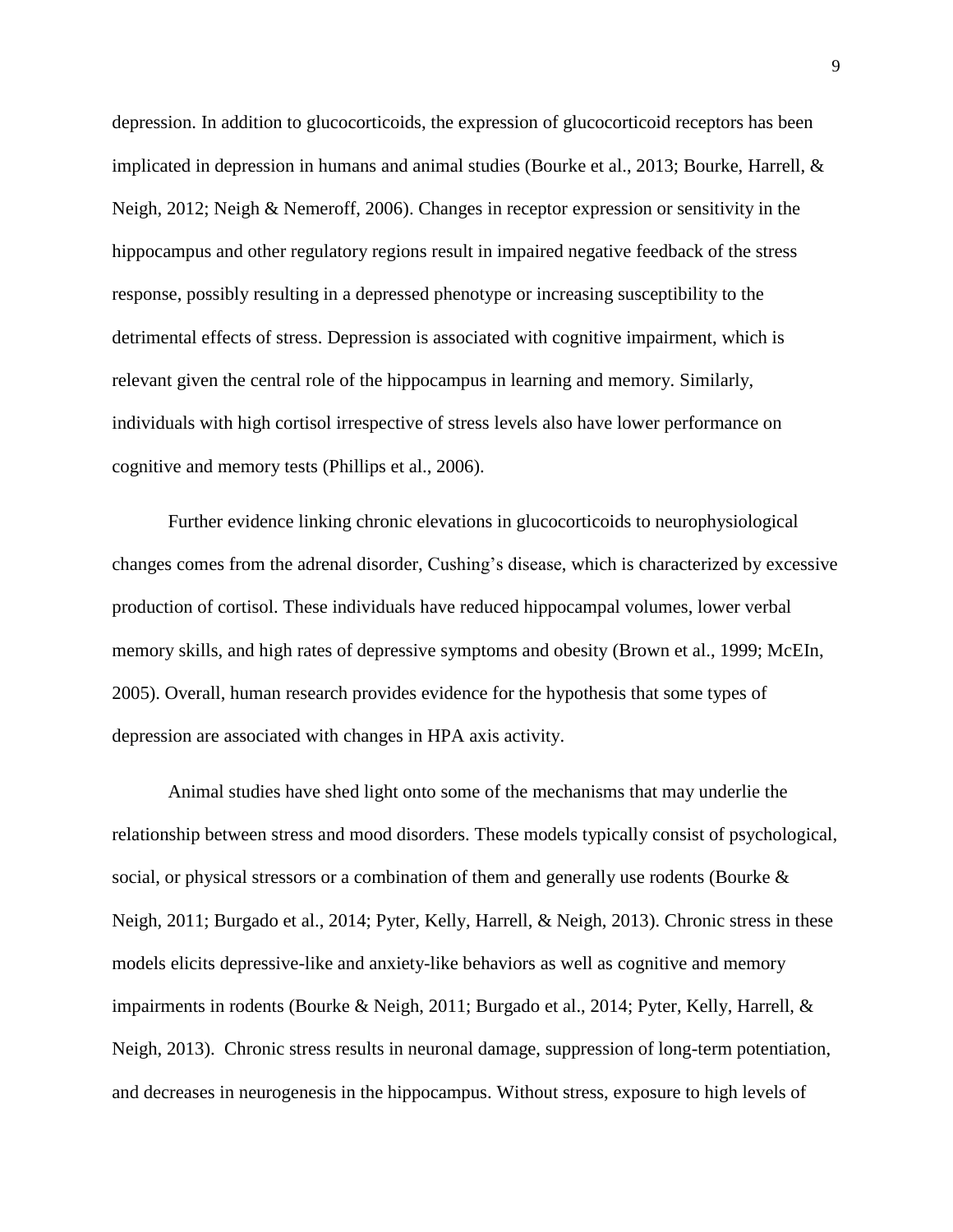corticosterone is associated with hippocampal damage, namely reduced neurogenesis and atrophy of neurons (McEIn, 2005; Phillips et al., 2006). Overall, stress, and in particular stressinduced production of glucocorticoids, results in significant behavioral changes associated with inhibition of neuroplasticity, most notably in the hippocampus. These neurological effects are detrimental to cognitive function and psychological health.

The type and severity of the consequences of chronic stress are dependent of many factors, including age. Early life stress is not only associated with an increased risk of developing mood and psychiatric disorders, but also with metabolic dysfunction. Retrospective studies in humans have demonstrated that individuals who undergo childhood or adolescent trauma are at risk of developing obesity and MetS (Pervanidou & Chrousos, 2012). Both physical and emotional stress are associated with dysregulation of eating patterns, possibly in response to changes in leptin/insulin levels and sleep patterns. One reason for this relationship is that the brain and body are developing during these sensitive periods. In particular, the gonadal, growth hormone, and thyroid axes, which regulate growth and development, are regulated by the HPA axis and therefore sensitive to the effects of chronic stress (Pervanidou & Chrousos, 2012). Moreover, chronic stress may have more permanent effects on the developing brain and body due to their plastic nature. Consequently, the harmful effects of persistent elevations of glucocorticoids, namely cell dysfunction and death, can place children and adolescents who experience these elevations during a critical period of development at an even higher risk for developing MetS, depression, anxiety disorders, and other behavioral outcomes (Cook et al., 2003).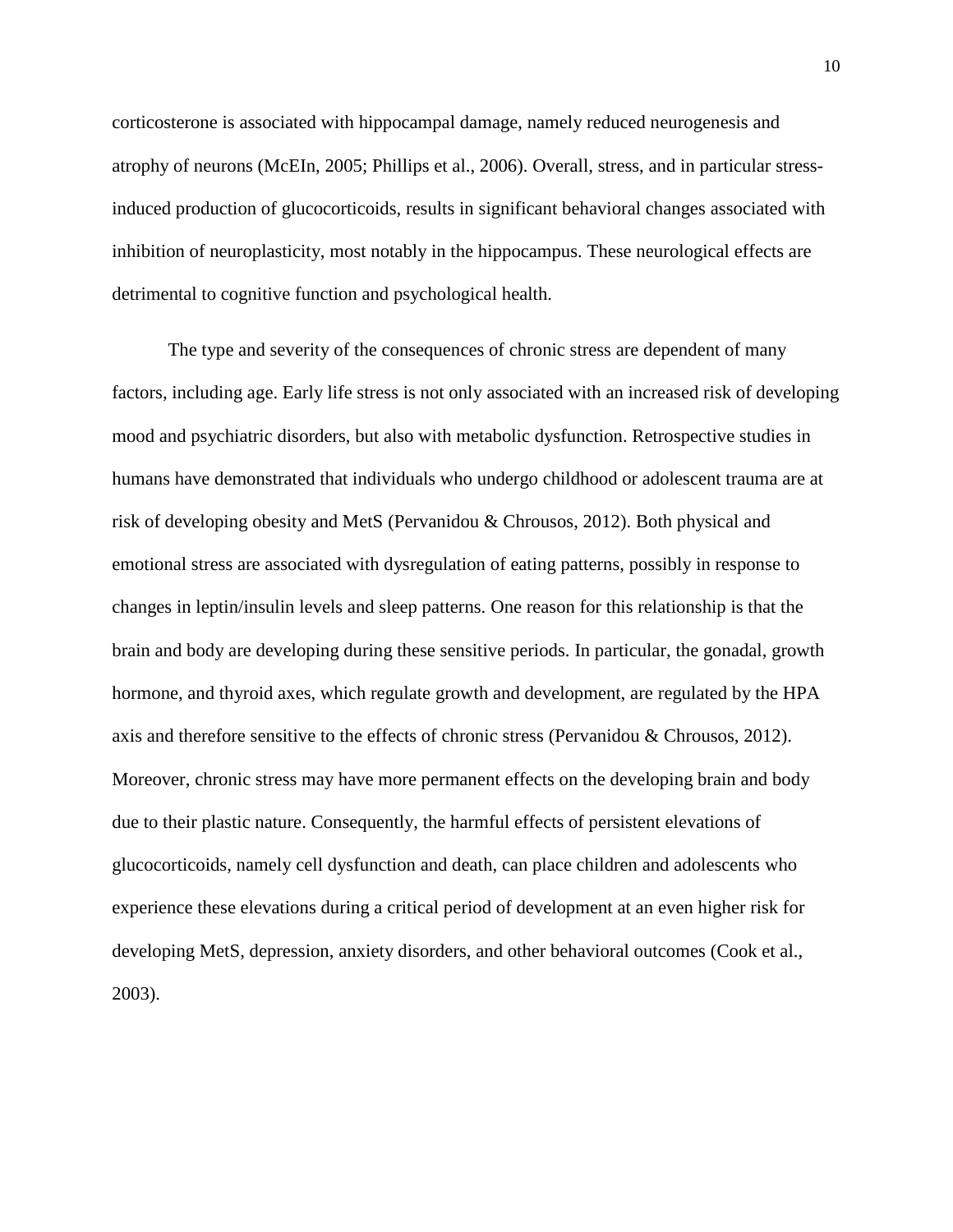#### **Immune System: Role in Stress Response, Metabolic Dysfunction, and Mood Disorders**

Due to the detrimental effects of chronic stress and metabolic dysfunction on health and cellular activity, an emerging hypothesis states that the immune system, in particular inflammatory pathways, play a significant part in promoting disease states. The immune system, composed of the innate and adaptive systems, is responsible for responding to infection and tissue damage (Barton, 2008). Coordinated responses from a variety of cells usually lead to the destruction of pathogens and infected or damaged cells. A key component of the innate immune system is the inflammatory response. In brief, the inflammatory pathway begins with recognition of pathogens through pattern recognition receptors and subsequent signaling to other inflammatory and immune cells. Proinflammatory cytokines and chemokines, such as the family of tumor necrosis factor (TNF) and interleukins (IL), are key in recruiting immune cells like neutrophils and macrophages which destroy the pathogens and infected or damaged cells. As previously mentioned, proinflammatory cytokines can also activate the HPA axis and consequently promote glucocorticoid signaling throughout the body and brain (Dunn, Swiergiel, & De Beaurepawere, 2005). When the body is successful in defeating the infection, the immune system works to restore the balance back to an anti-inflammatory state (reviewed in Barton, 2008). Inappropriate or over-stimulation of inflammatory responses may result in negative outcomes for peripheral and central tissues. A wide array of disorders, such as psychiatric illnesses, cancers, autoimmune disorders, and metabolic diseases, are associated with elevations in inflammatory signaling (Dantzer, O'Connor, Freund, Johnson, & Kelley, 2008; Hotamisligil, 2006; Miller, Maletic, & Raison, 2009). In subsequent sections, focus is placed on the role of inflammation in metabolic disorders and depression.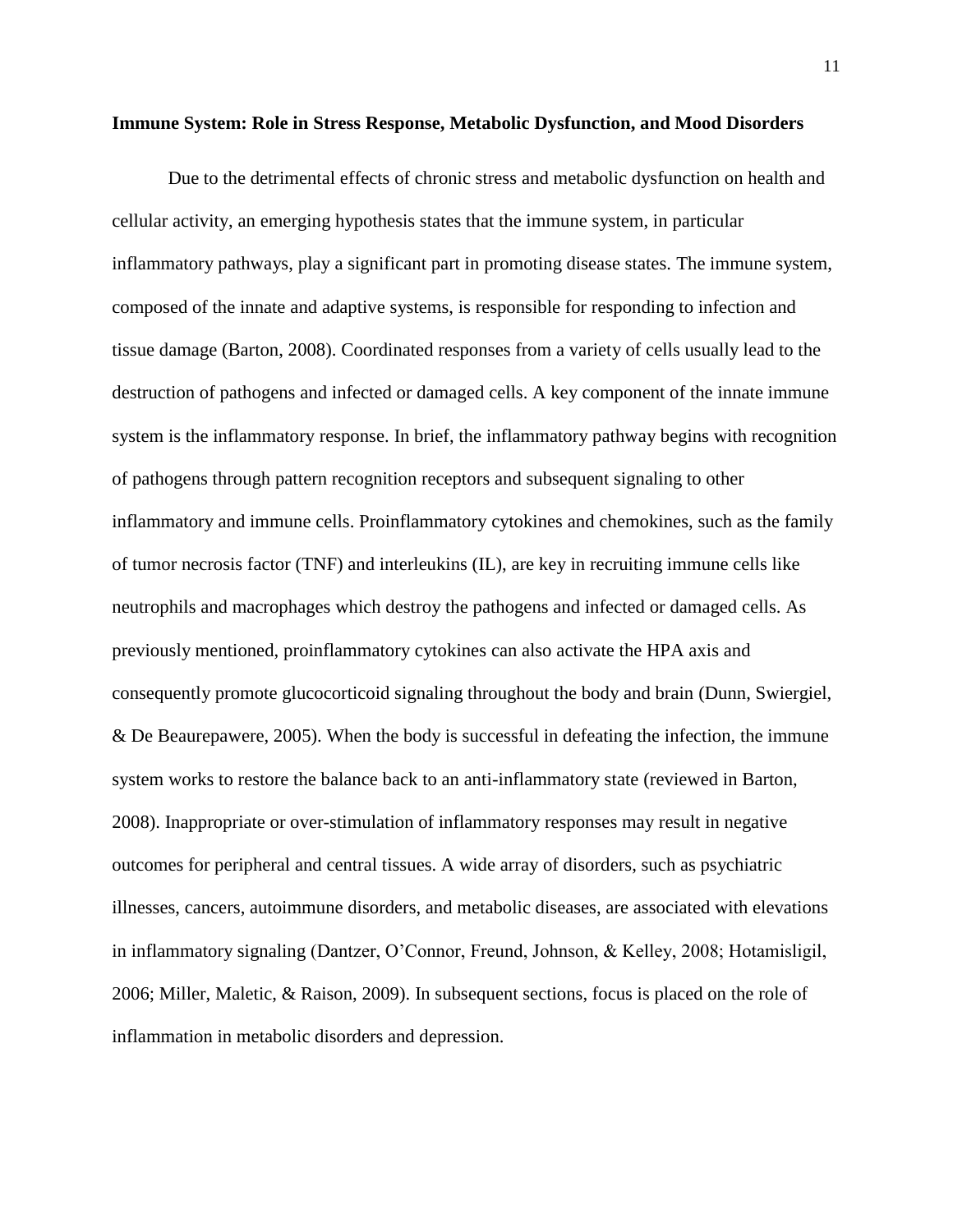Peripherally, obesity is associated with increases in pro-inflammatory cytokines, such as tumor necrosis factor alpha (TNF-α) and interleukin-6 (IL-6), in rodent and human adipose and liver tissues (Hotamisligil, 2005; Park et al, 2010; Kern et al., 2001). Increased cytokine production and general activation of the inflammatory pathways in the body are also associated with insulin resistance and type 2 diabetes (Hotamisligil, 2006). In particular, TNF-α plays a central role in the inflammatory response, insulin sensitivity, and glucose metabolism. Studies indicate that suppression of TNF- $\alpha$  in obese mice improves glucose homeostasis and insulin sensitivity whereas administration of TNF-α promotes insulin insensitivity, a key component of the MetS (reviewed in Hotamisligil, 2006). Importantly, adipose tissue in obese humans and mice is the primary location of inflammation, with morphological signs indicating the presence of immune cells such as macrophages (de Heredia, Gómez-Martínez, & Marcos, 2012).

In addition to peripheral inflammation, metabolic dysfunction has been associated with neuroinflammation (Purkayastha & Cai, 2013). Expression of proinflammatory markers is elevated in the hypothalamus in response to overeating. These markers, in particular NFkB/IKKB, correlate with progression of the metabolic disorders. Moreover, neurons and microglia are explicitly affected by diet-induced obesity and insulin insensitivity. In response to a high-fat diet, microglia upregulate production of cytokines such as IL-6. Insulin and leptin signaling are also disrupted in models of metabolic syndrome and are linked to proinflammatory mechanisms in the CNS. Notably, these changes, which further lead to metabolic disruptions in the body and an inflammatory state in the brain, can arise without an obese or overweight phenotype, indicating that obesity may be another symptom and not the cause of neuroinflammation (reviewed in Purkayastha & Cai, 2013)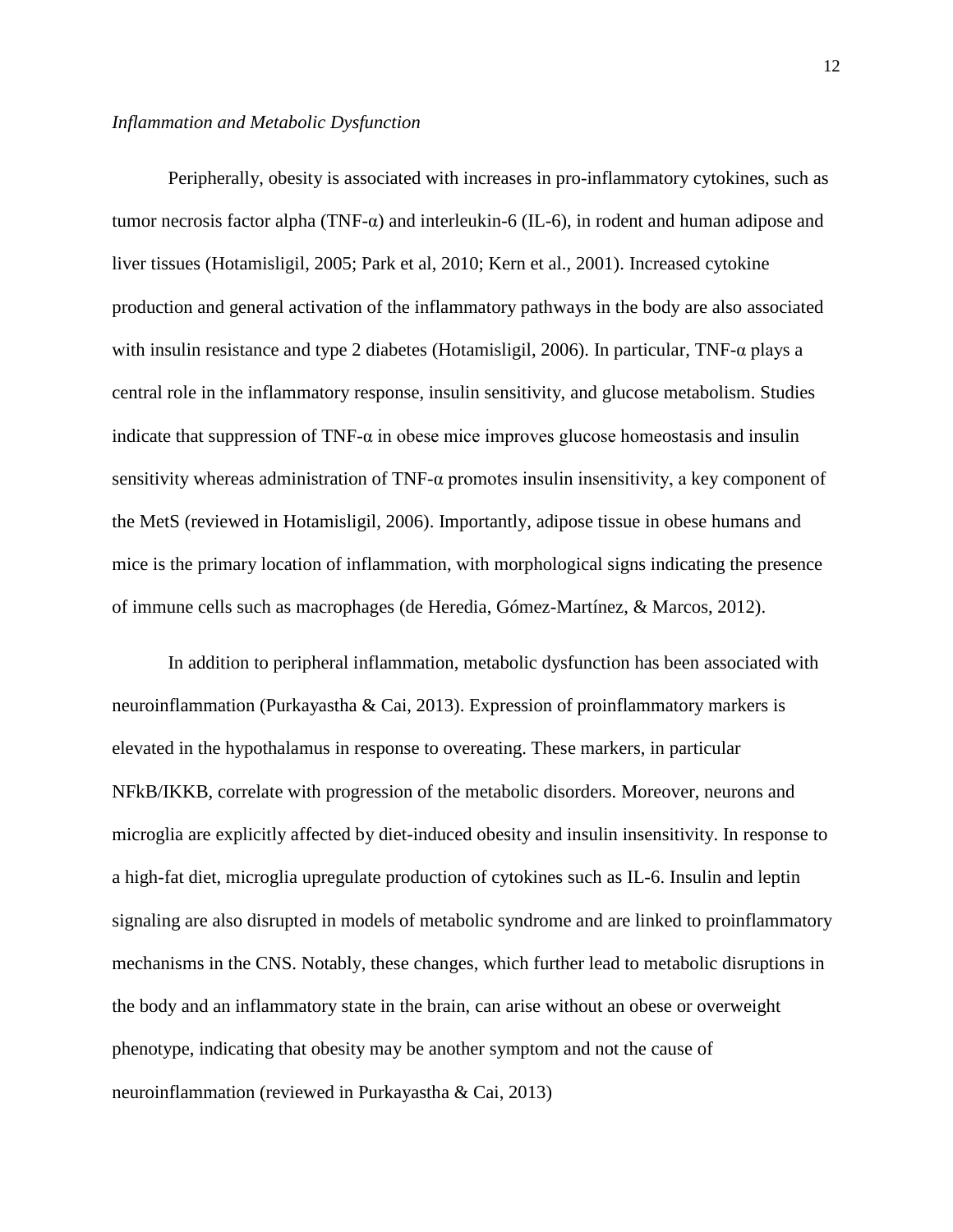The etiology and progression of depression and other affective disorders have been extensively studied in humans and animal models. One well-established hypothesis is that inflammation plays a key role in the psychopathology of affective disorders, in particular depression. Individuals who experience prolonged periods of sickness typically develop sickness syndrome, a phenotype that is consistent with depression even though these individuals do not have a history of mental illness (Dantzer et al., 2008). Increased in proinflammatory cytokines, chemokines, and adhesion molecule expression in the blood and cerebrospinal fluid are evident in patients with depression (Brown et al., 1999; Dantzer et al., 2008; Raison, Capuron, & Miller, 2006). The upregulation of adhesion molecules, such as macrophage chemoattractant protein-1 (MCP-1), are important for promoting the innate immune system (Chensue et al., 1996). Moreover, severity of depressive episodes correlates with concentrations of cytokines, namely IL-1, IL-6, and TNF- $α$ , and susceptibility to depression is associated with some allelic variants of these proinflammatory cytokines (Lanquillon, Krieg, Bening-Abu-Shach, & Vedder, 2000; Levine et al., 1999; Miller et al., 2009). In animal models, exposure to high concentrations of the same cytokines systemically or in the hippocampus results in behavioral symptoms of depression, such as anhedonia and sleep impairments (Dunn et al., 2005). Furthermore, cytokine exposure affects neurotransmitter systems, including serotonin, norepinephrine, and dopamine systems, which are all implicated in the psychopathology of depression. The amygdala and hippocampus experience significant alterations in neurotransmitter metabolism after TNF-α and IL-6 administration (Raison et al., 2006). It is evident that the immune system plays a role in disease states beyond pathogenic infections, including obesity and affective disorders.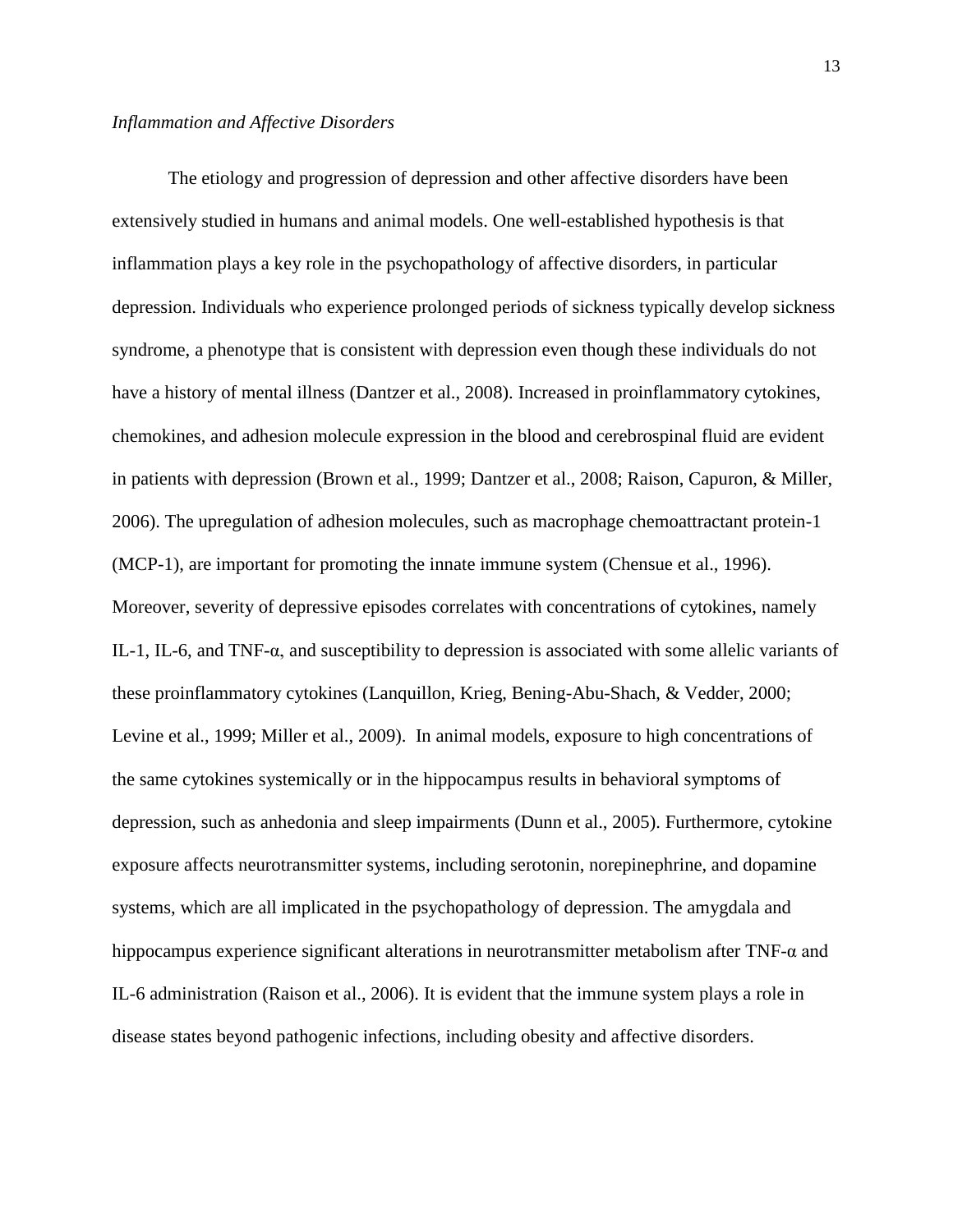## **Fructose: Current Insights**

*Fructose and Metabolism.* With the increase in fructose consumption and metabolic syndrome in the population, and the role of inflammation in promoting disease, an increasing number of studies are evaluating the consequences of fructose exposure in both humans and animal models.

*Human Studies.* The rise in added sugar and fructose consumption alongside the prevalence of MetS has encouraged researchers to study the acute and chronic effects of simple carbohydrate consumption. In one classic study, young men receiving a diet with 200 g of sucrose, a disaccharide composed of fructose and glucose, per day had increased triglycerides and hyperinsulinemia compared with men who had diets supplemented with starch, another carbohydrate that has similar effects on blood glucose levels (Akinyanju et al., 1968). Faeh and colleagues continued this early work by illustrating that diets high in fructose impaired glucose tolerance and promoted insulin resistance in men (Faeh et al., 2005). Other researchers have found similar results, with diets high in sucrose and fructose promoting the classic signs of MetS (reviewed in Johnson et al., 2007).

*Animal Studies.* Fructose-fed rats develop key components of the MetS whereas the same concentrations of glucose do not induce these metabolic changes (Nakagawa et al., 2006). In particular, results from high fructose diets in rodent models have demonstrated fructose-induced increases in triglycerides, resulting from triglyceride overproduction in conjunction with decreased clearance. Moreover, fructose-induced insulin insensitivity and impairments in leptin signaling are directly related to triglyceride production and accumulation (Basciano, Federico, & Adeli, 2005; Storlien, 1988).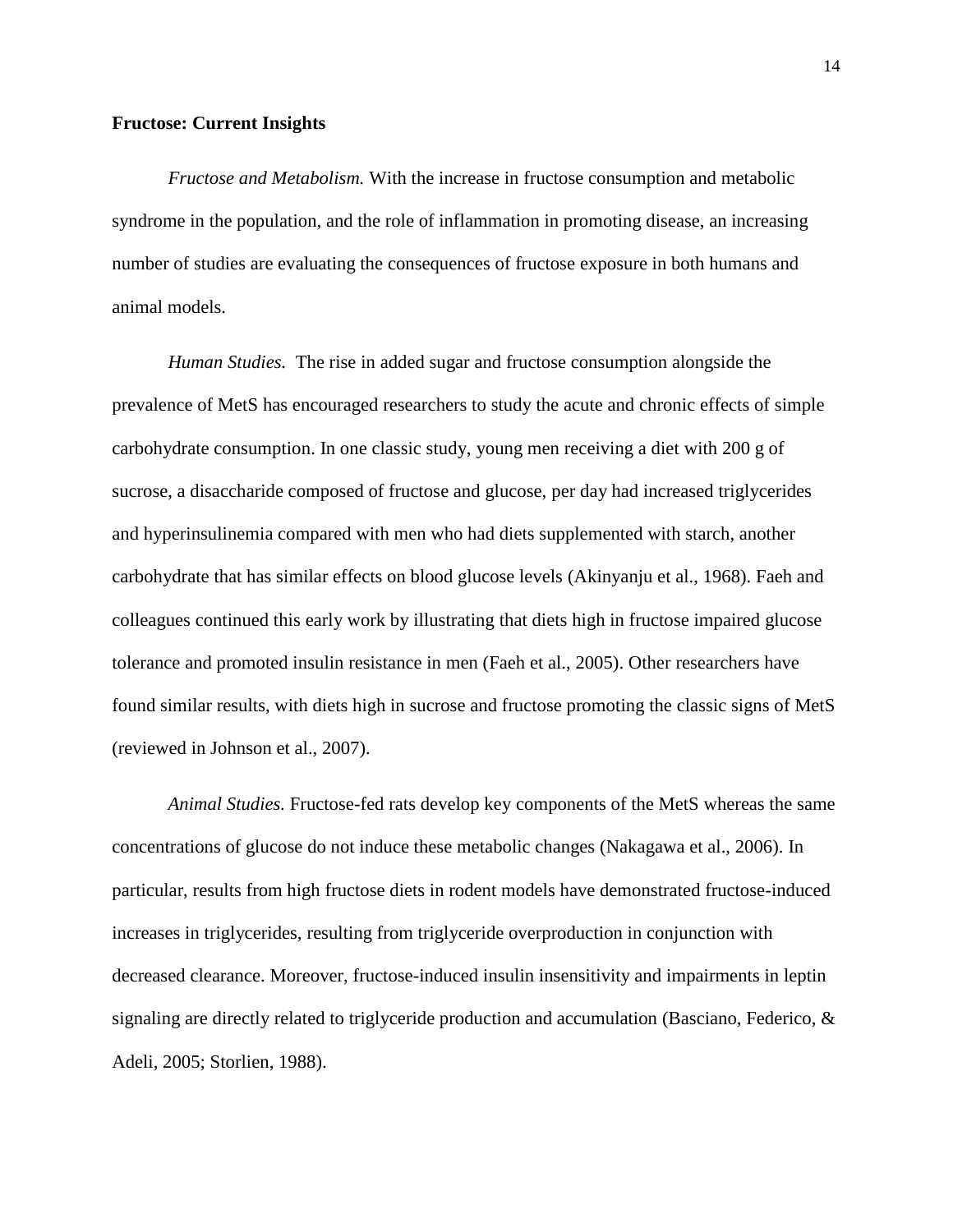*Fructose and Behavior.* Little research has been done evaluating the effects of a highfructose diet on animal or human behavior, although a small body of literature on fructoseinduced changes in learning and memory has recently evolved. For example, Ross and colleagues (2009) demonstrated the ability of a fructose diet to induce a spatial memory deficit in male rats. Other studies, also in rats, are consistent with these data (Wu et al., 2014).

*Fructose, HPA Axis, and Inflammation.* Recently, researchers demonstrated that a high fructose diet dysregulated glucocorticoid signaling in rat adipose tissue (Bursać et al., 2013; Kovačević, Nestorov, Matić, & Elaković, 2014). In one study, female rats fed a diet high in fructose had decreased expression and sensitivity of glucocorticoid receptors in adipocytes (Kovačević et al., 2014). Another group found that male rats on a high fructose diet had elevated Cort levels and receptor translocation into the nucleus (Bursać et al., 2013). As the main effectors of the stress response, glucocorticoids and their receptors are important regulators of physiological processes including energy metabolism and affective states. Therefore, a fructose diet's ability to dysregulate production and functionality of glucocorticoids and the receptors indicates a potential mechanism explaining the metabolic and behavioral alterations observed in fructose-fed animals and in the general population.

Fructose consumption has also been linked to increased inflammation in recent studies. In 2014 researchers in Mexico found that a high fat and high fructose diet reduced dendritic spine density and arborization in the hippocampus while increasing immune cell activation (Calvo-Ochoa, Hernández-Ortega, Ferrera, Morimoto, & Arias, 2014). Other groups have found increases in cytokine production and fructose toxicity in the brain in fructose-fed animals (Djordjevic et al., 2013; Farooqui, 2013). Interestingly, one study found hypothalamic gene remodeling in fructosefed rats, with particular enrichment of immune and inflammatory pathways (Neigh, Johnson &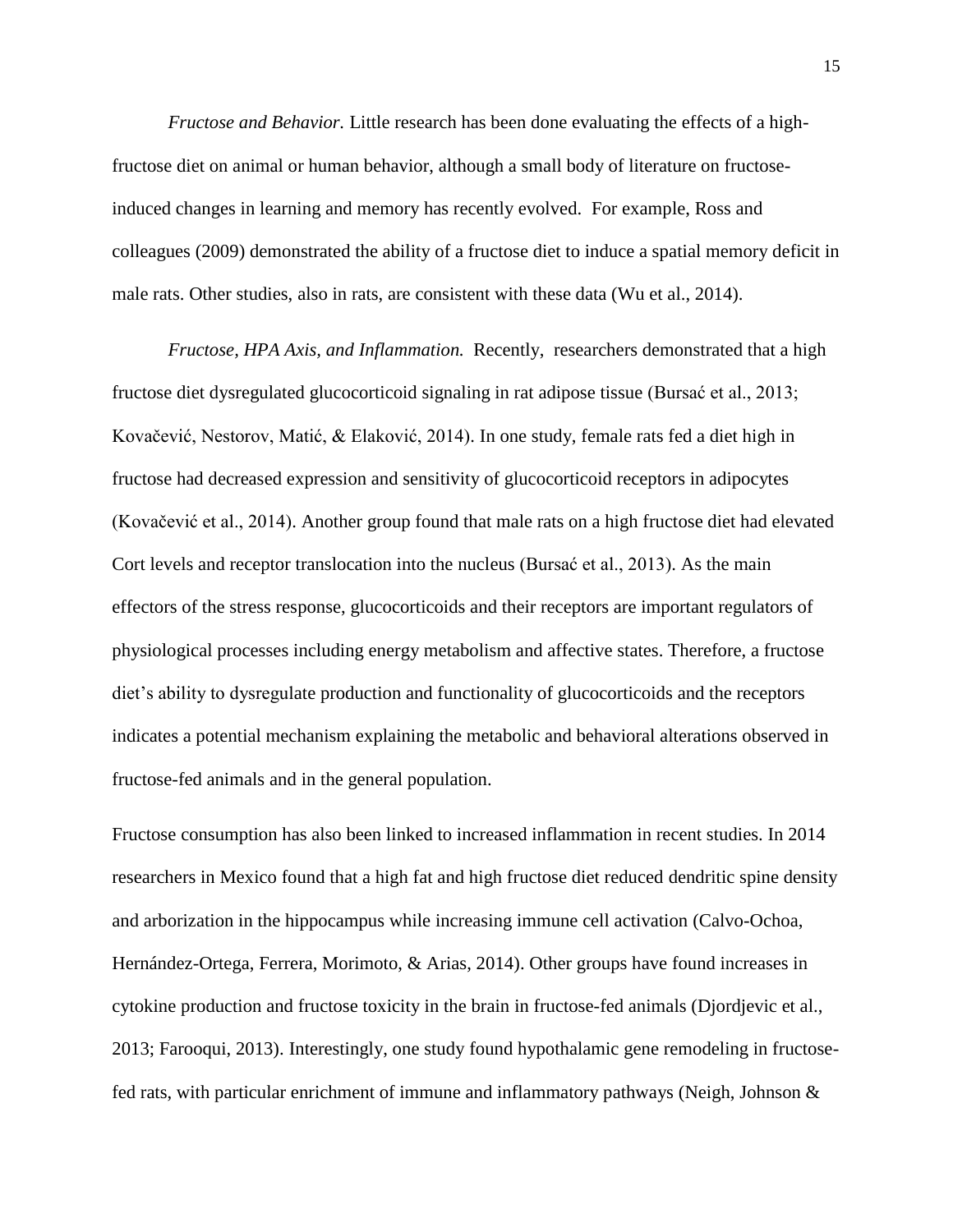Harrell, 2013). In this study, fructose-fed rats had differentially expressed genes in the hypothalamus compared to chow-fed animals. Research into the potential of a high fructose diet to directly affect brain function may provide insight into the harms and benefits of certain diets and nutrients on the CNS.

## **Current Study**

This study focuses on the effects of a high-fructose diet on behavior, metabolic outcomes, and HPA axis activity in male rats, in addition to the effects of fructose on cell survival and proinflammatory gene expression in cultured neurons and microglia. Importantly, this study differs from previous work in that it focuses on the effects of high-fructose consumption during adolescence and explores the potential interaction of the diet with chronic stress. Adolescence is a critical period characterized by significant changes in endocrine and neurological systems. Recent increases in fructose consumption and metabolic dysfunction in the adolescent population suggest that diets high in fructose can be especially detrimental to this age group. The chronic stress component serves to illustrate how a combination of environmental factors, like stress and diet, can interact to alter physiology and behavior. Furthermore, this study continues recent work to elucidate the effects of fructose on neural and glial cell survival and neuroinflammation.

In the first experiment, I hypothesized that male rats fed a high-fructose diet on a background of chronic stress during adolescence would demonstrate depressive-like and anxietylike behaviors and altered HPA axis signaling later in adulthood. This hypothesis was based on current research that illustrates the ability of a high fructose-diet to alter metabolism, glucocorticoid signaling, and rodent behavior. In brief, I postulated that the high fructose diet would make male rats susceptible to chronic stress by altering HPA axis activity. In my second experiment, I sought to determine the metabolic effects of a high-fructose diet in adolescent

16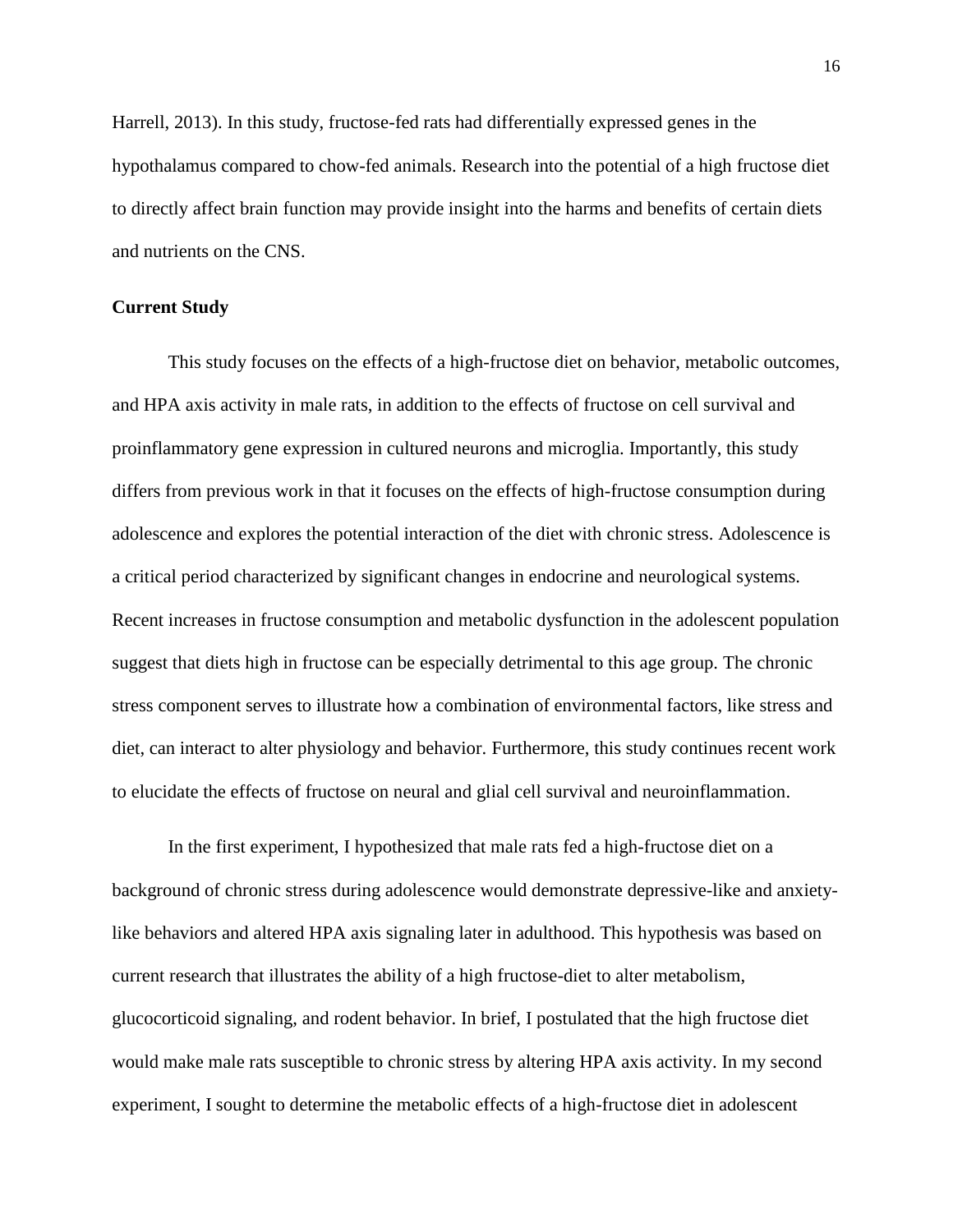animals, irrespective of stress history. I predicted that the fructose diet would increase fat pad mass and significantly alter food intake, weight, and glucose metabolism. Previous studies have clearly illustrated the ability of a high fructose diet to elicit metabolic dysfunction in rodents, and also possibly in humans. In order to clarify the role of a high fructose diet on behavior, HPA axis activity, and metabolism, I determined the effects of fructose on neuronal and microglial cell survival, proliferation, and proinflammatory gene expression *in vitro*. It is unclear whether and how fructose can directly influence neuronal or glial gene expression and survival and whether the effects seen *in vivo* were driven by the metabolic changes, an increase in inflammation in the brain, or some other mechanism yet to be distinguished. I hypothesized that fructose alone, when replacing glucose in media, would directly affect neurons and microglia in culture conditions by decreasing survival and increasing inflammatory gene expression.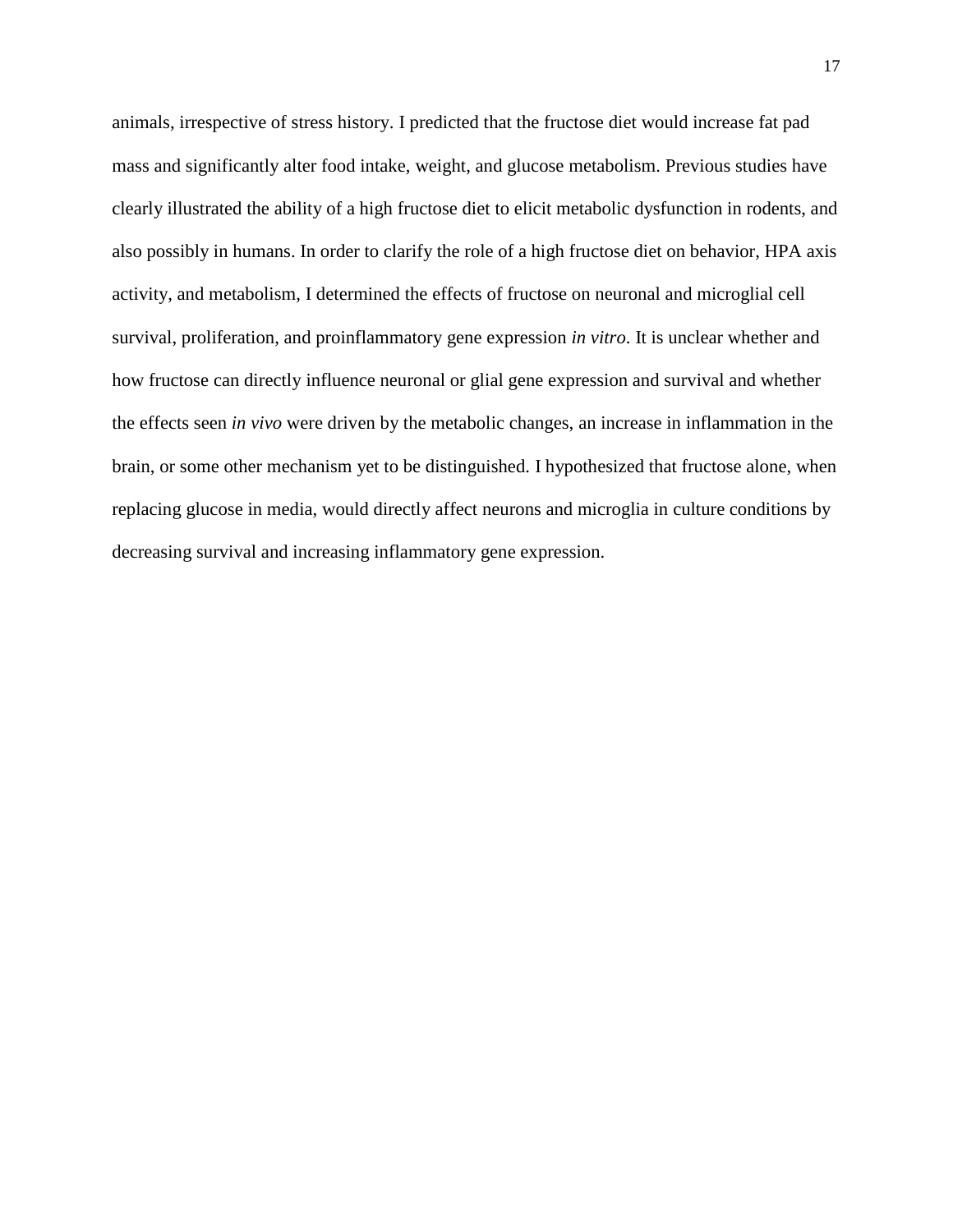## **2. Methods**

### **Animals**

For the *in vivo* studies, timed pregnant Wistar rats (n=22) were obtained from Charles River (Wilmington, MA) on gestational day 12. Male pups (n=134) were culled on postnatal day (PND) 3 and weaned on PND 23. Animals were housed on a 14:10 reverse light:dark cycle in a facility controlled for humidity (60%) and temperature (20  $^{\circ}$ C-23  $^{\circ}$ C). All experiments were performed in accordance with the Institutional Animal Care and Use Committee (IACUC) of Emory University and the National Institutes of Health Guide for the Care and Use of Laboratory Animals.

## **Diet**

Rats were assigned to the Lab Rodent Diet 5001 (Chow Diet; n=59) or the high-fructose diet (HFD) two days post-weaning (PND 25; n=55). The fructose diet used (Research diets D05111802) is 55% fructose whereas the standard diet is 0.30% fructose. Both diets were supplemented with comparable levels of vitamins and minerals necessary for rodent health, and were reviewed by veterinary staff and approved by IACUC. Food consumption was measured daily and animal weights were measured weekly in both diet groups.

*Experiment 1: Stress and Behavior*

## **Mixed Modality Stress Paradigm**

A mixed modality chronic stress paradigm that has been shown to produce behavioral changes in adolescent rats was used in this experiment (Bourke & Neigh, 2011). Animals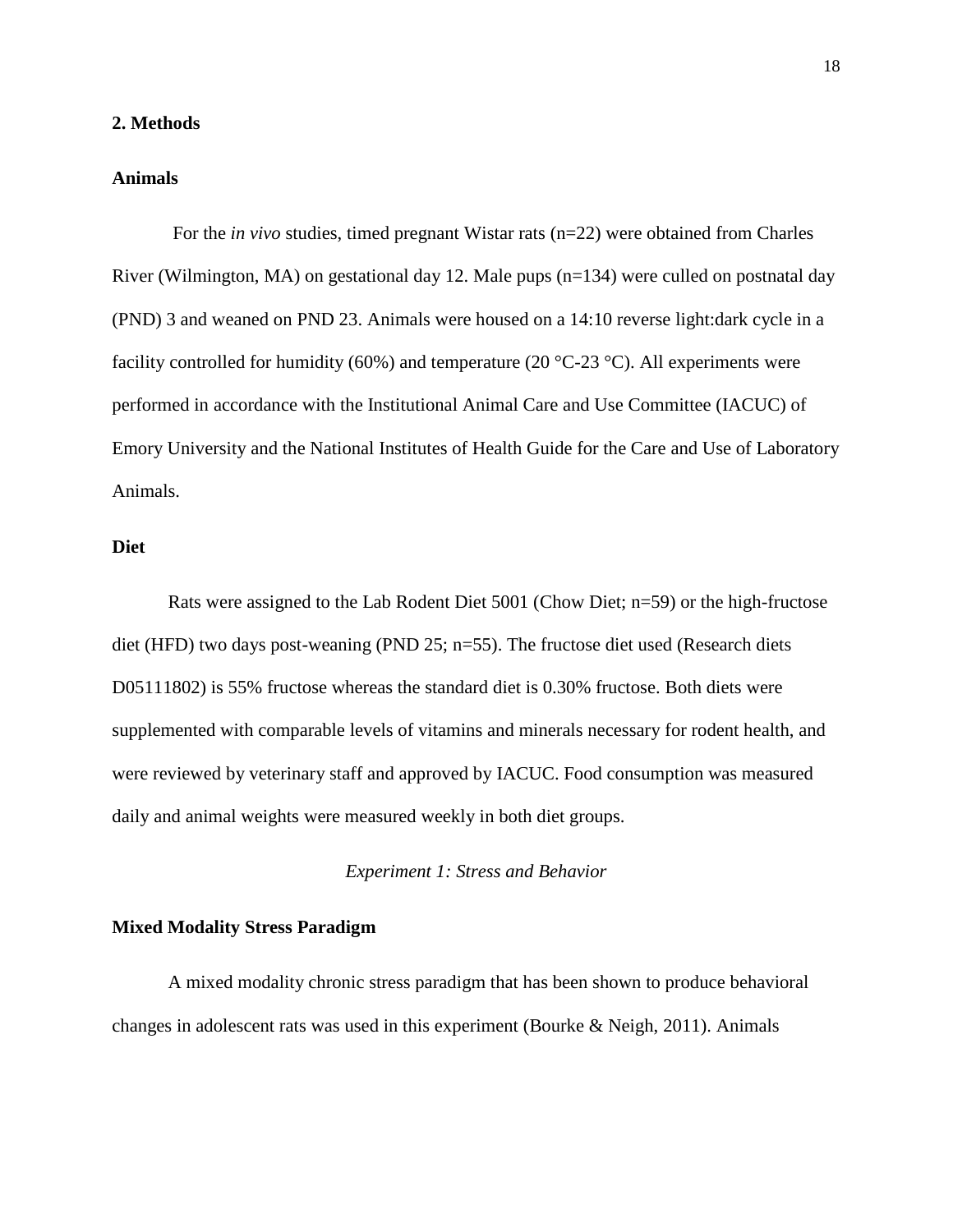assigned to the stress cohort were individually housed, beginning at PND 35, until the end of the study (n=47). Non-stressed rats remained pair-housed throughout the study (n=51).

Stressed animals were further subjected to either social defeat or restraint for 12 days and the order of stressors was randomly determined (PND 37-49). In the social defeat portion of stress, experimental animals were placed in the home cage of a mature, territorial, Long-Evans rat during the light phase. After five minutes or after the intruder was attacked by the resident five times on the first day, three times on the second day, and once each day thereafter, a mesh barrier was placed in the cage, separating the experimental animal from the resident. This separation continued for 25 minutes, during which the experimental animal was exposed to the sights and smells of the resident. Pairings between experimental animal and resident were randomly assigned in order to prevent the formation of a stable dominance hierarchy. During restraint stress, animals were placed in a clear acrylic rat restraint (BrainTree Scientific, Braintree, MA, USA) for 60 minutes during the light phase. These restraints prevented head-totail turns but did not compress the rat.

### **Behavior**

Testing began during adulthood after eight weeks on the diet and finished at ten weeks on the diet (n=98). Beginning on PND 76, the stress cohorts went through a series of behavioral tests: Open field (PND 76), Elevated plus maze (PND 92), and Forced swim test (PND 94). All behaviors were recorded using a video camera and analyzed using automated behavior analysis software (CleverSys, Inc., Reston, VA, USA). **Open field:** The Open field test is used to measure general locomotion and anxiety-like behaviors in rodents (Walsh & Cummings, 1976). During the light phase, rats were placed in the center of a square box (75 cm X 75 cm) and allowed to explore freely for 10 minutes. **Elevated plus maze**: The elevated plus maze is used to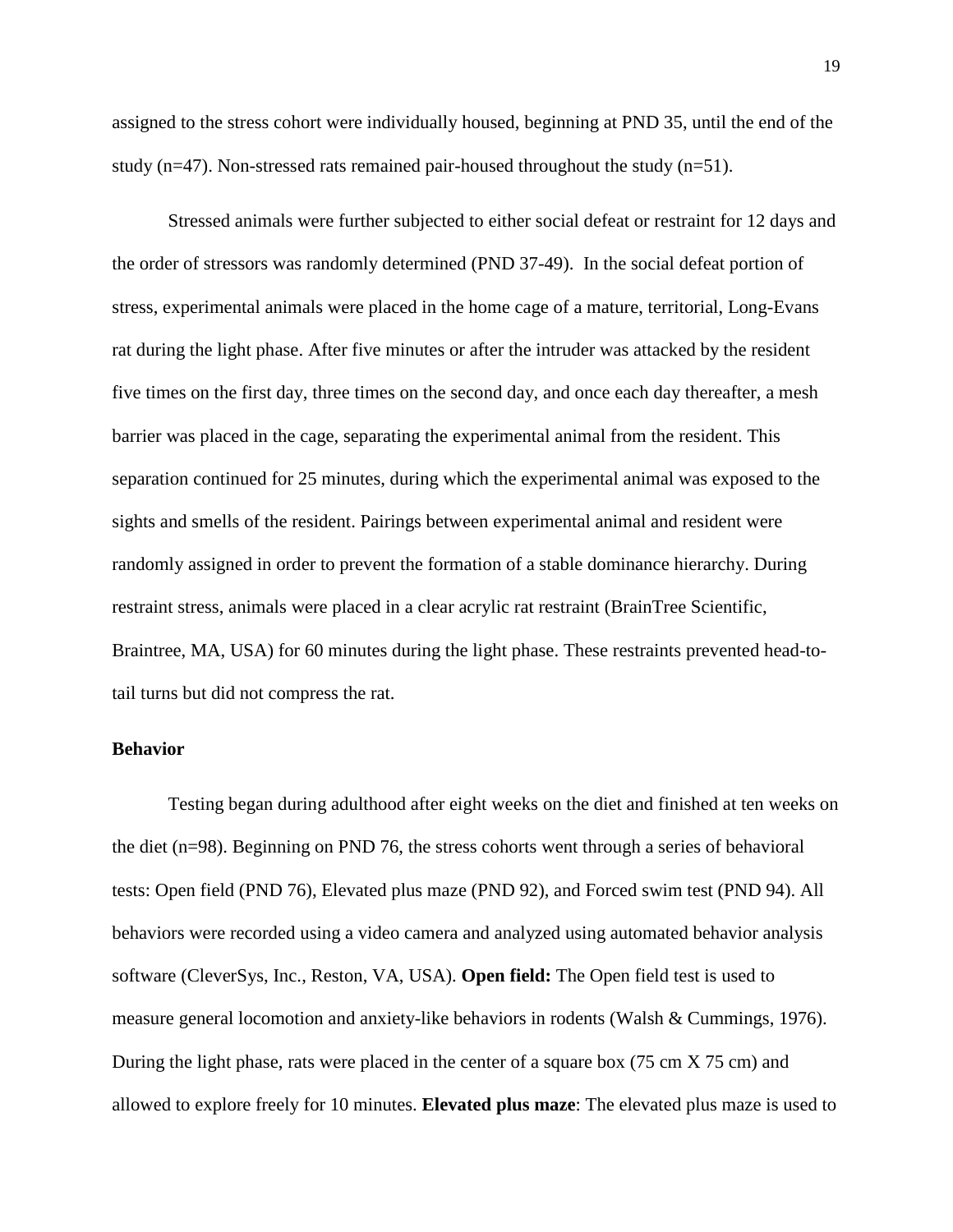assess anxiety-like behaviors (Pellow, 1986). The plus maze (San Diego Instruments) is 43.5 inches long, 4 inches wide, 19.5 inches high at the open arms, and 31.5 inches high at the closed arms. During the dark phase, animals are placed on the plus maze and allowed to explore for 5 minutes. **Forced swim test**: The forced swim test is utilized as a model of depressive-like behavior and learned helplessness in rodents (Borsini & Meli, 1988). The test was completed in a clear acrylic beaker (40 cm high X 18 cm diameter) filled with room temperature water. Rats were placed in the beaker for 10 minutes and immediately removed and rapidly decapitated. Rats will spend variable amounts of time struggling or floating in the water. Rats who spend more time immobile are considered more depressive-like than those who struggle for a greater amount of time. In my study, a rat was considered floating when its limbs were motionless for at least two seconds, and a struggling animal was one whose limbs were in motion and its head was above the water surface.

## **Corticosterone Analyses**

Blood was collected at baseline and immediately after the ten-minute forced swim test in all animals. Plasma was separated by centrifugation and corticosterone levels analyzed using ELISA (sensitivity 27 pg/mL, Enzo Life Sciences, Farmingdale, NY, USA). All samples were run in duplicate.

## *Experiment 2: Metabolism*

## **Diet and Metabolic Measurements**

Male adolescent rats were assigned to either a standard diet or high fructose diet  $(n=36)$ , as explained above, but no animals received chronic stress. Daily food consumption and weekly body mass were assessed beginning in adolescence and continuing for 9 weeks on the diet.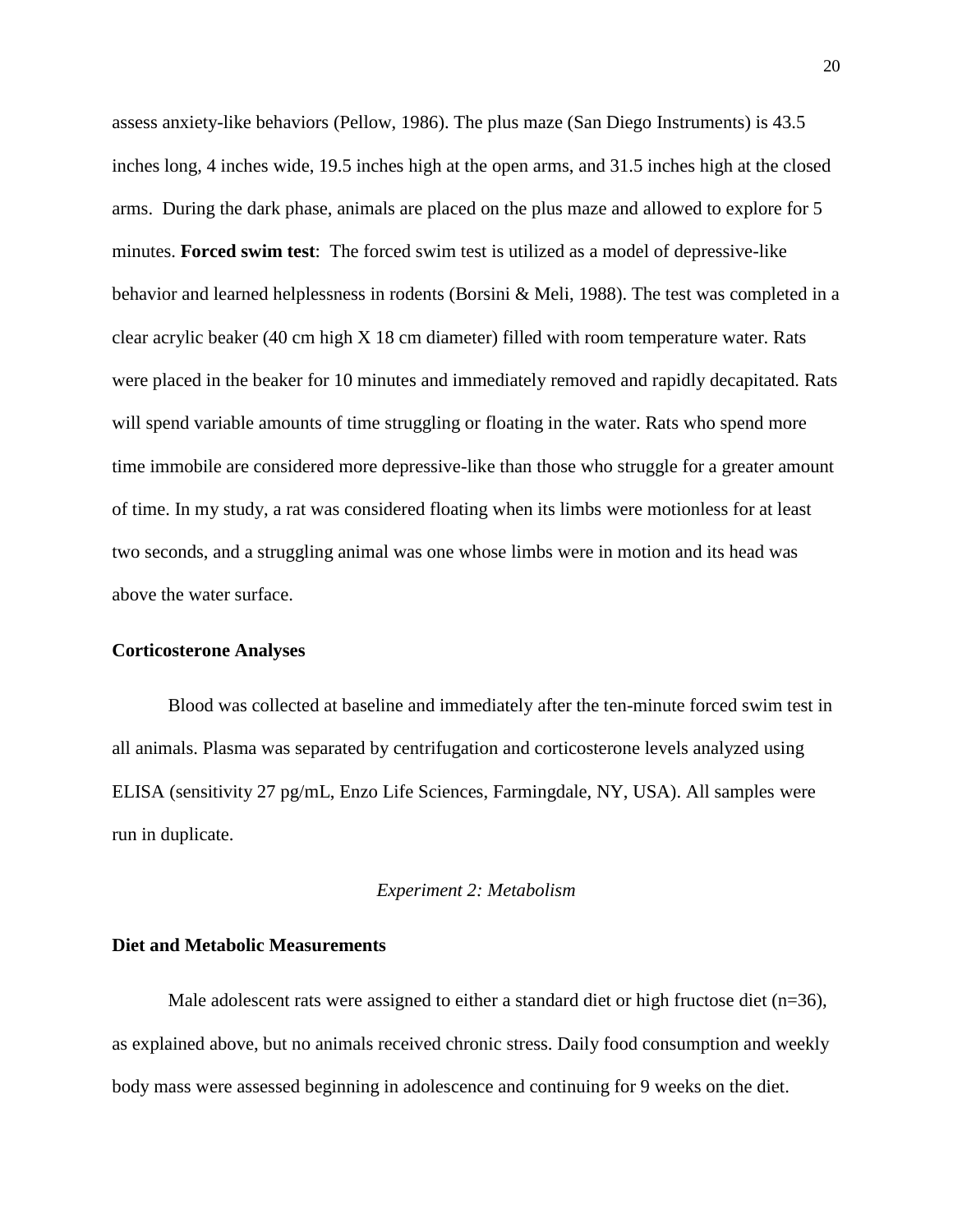Fasting glucose was measured weeks using a *Freestyle* glucometer. For glucose measurements, rats were fasted overnight and blood from a tail prick was tested.

## **Fat Pad Collection**

At PND 89-90, animals on the chow and fructose diets were euthanized and perfused with saline for two minutes  $(n=18)$  or perfused with saline followed by 4% paraformaldehyde for 10 minutes (n=18). Epididymal and retroperitoneal fat pats were collected from the saline perfused group. Collections were performed according to the methods described by Johnson and colleagues (P. R. Johnson & Hirsch, 1972). Each fat pad weight was then normalized to total body mass.

## *Experiment 3: Inflammation in vitro*

## **Cell Lines**

HT22 and BV2 cells were used in these experiments. HT22 cells are immortalized mouse hippocampal neurons and were obtained from the Salk Institute (La Jolla, CA). BV2 cells are immortalized mouse microglial cells (Tansey, Atlanta, GA). All control cells were cultured in Dulbecco's Modified Eagle Medium (DMEM) (Invitrogen, Carlsbad, CA) and supplemented with 10% fetal bovine serum and 5% penicillin streptomycin. Cells were incubated under standard conditions (37 °C, 5%  $CO<sub>2</sub>$ ). After reaching 90-95% confluency, cells were split at a 1:10 dilution (HT22s) or a 1:20 dilution (BV2s). In general, HT22 and BV2 cells used in the following experiments were obtained after 3-15 passages. Co-cultures were obtained by plating HT22 and BV2 cells at a 3:1 ratio. Specifically,  $5.25 \times 10^5$  HT22 cells were plated with  $1.75 \times 10^5$ BV2 cells in a T25 flask with a total of 5 ml of media. After the T-25 flask reached 90-95% confluency, cells were used for further experiments (co-culture group).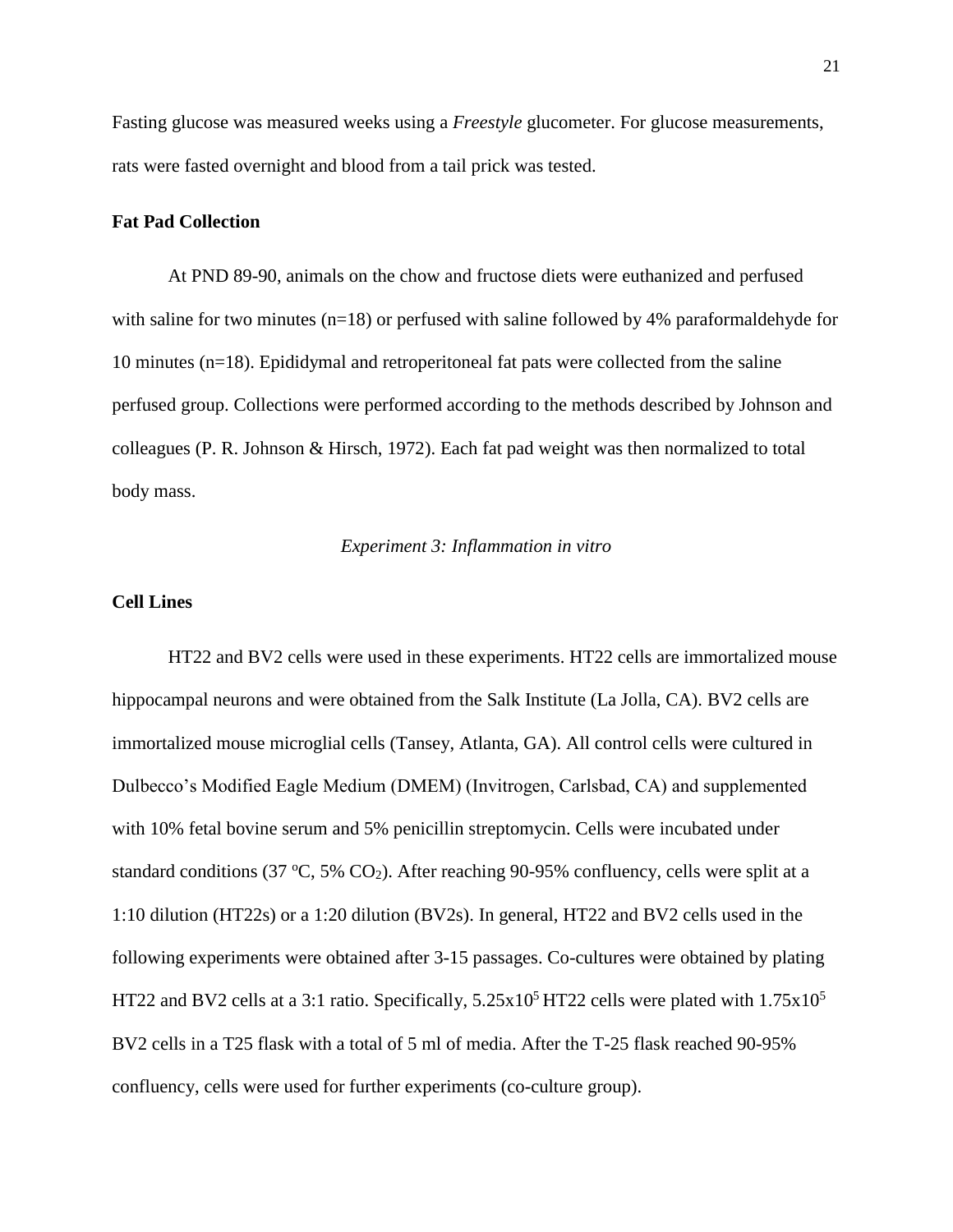#### **Sugar Manipulations**

Normal DMEM contains 25mM D-glucose and is widely used for culturing both HT22 and BV2 cells (Li, Lee, Jeong, & Kim, 2012; Park, Jin, Kim, Kim, & Lee, 2012). In order to test the effects of fructose *in vitro,* I cultured neurons, microglia, and a co-culture of both with low (5mM) and high (25mM) concentrations of glucose and fructose relative to commonly used cell culture conditions. Microglia and co-cultures were also cultured with 12.5mM of glucose and fructose. DMEM without glucose was supplemented with the given glucose or fructose concentrations (Invitrogen, Carlsbad, CA). All other components of the experimental media were identical to control DMEM.

## **Cell Viability and Proliferation**

MTT (3-(4,5-dimethylthiazol-2-yl)-2,5-diphenyltetrazolium bromide) is a water soluble salt that is used in assays to determine cell viability and proliferation (TIntyman & Luscombe, 1987). In short, the procedure followed was derived from Life Technologies Vybrant MTT Cell proliferation Assay Kits protocol. The MTT salt is converted by dehydrogenase enzymes of viable cells into a purple insoluble formazan. A solubilizing agent is then added and absorbance read using a spectrophotometer. Absorbance is linearly proportional to the number of viable cells in each well.

Five thousand cells from two cell group (HT22, Co-culture; n=8, 6 respectively) were plated onto each well in a 96-well plate. Designated amounts of glucose and fructose were added to media containing no sugar or phenol red. A total of 200 µl of media, sugar, and cells Were included in each well. Plates were placed in the incubator for 48-72 hours until cells were 90- 100% confluent. For HT22 wells, media was aspirated off and fresh media with no sugar or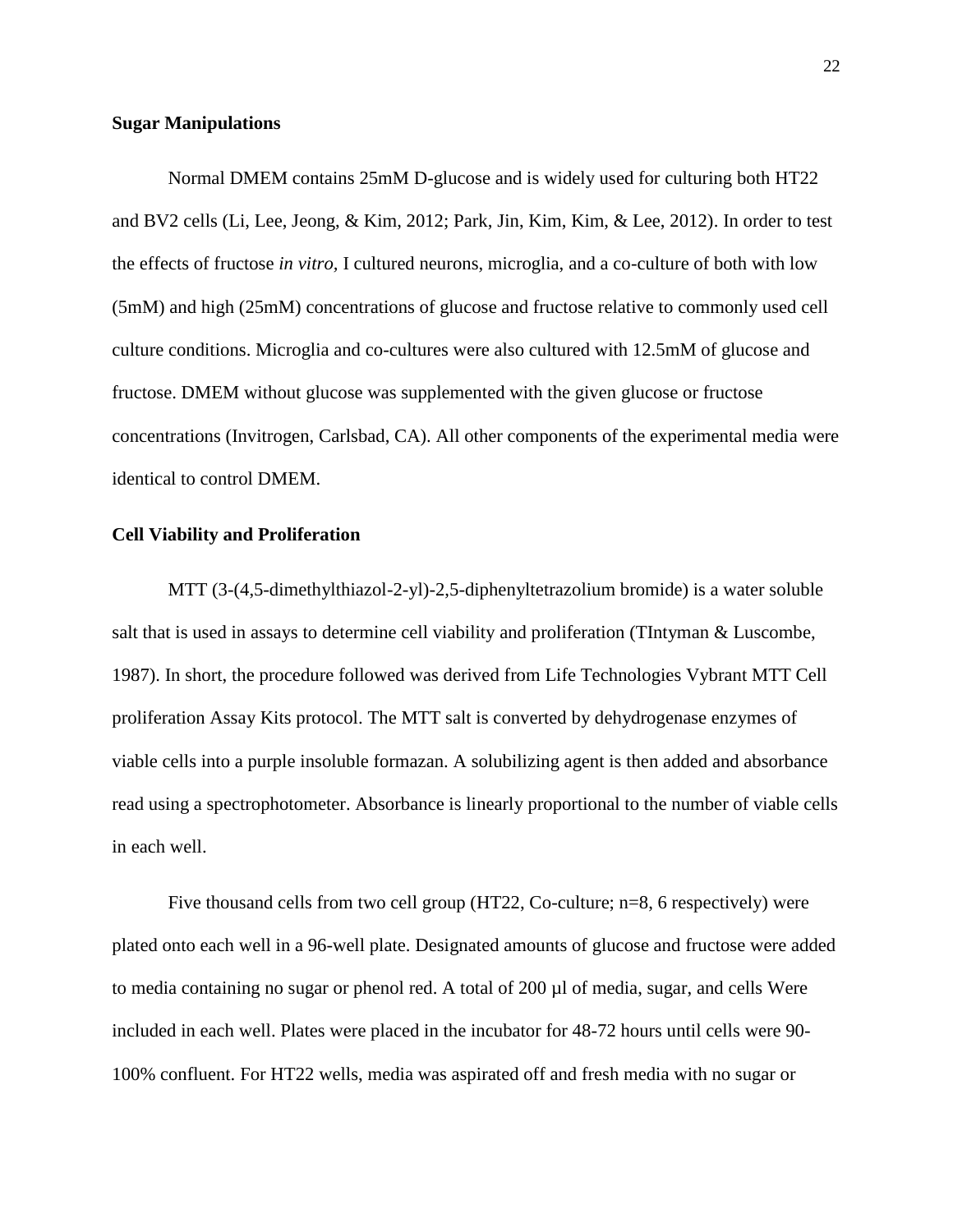phenol red was added. For BV2 cells and co-cultures, plates were centrifuged at 1000 rpm in order to pellet cells and media was aspirated. Twelve mM MTT was then added to each well and plates were incubated for four hours under normal conditions. Sodium dodecyl sulfate (SDS) was dissolved into 0.01 M HCl and added to each well and mixed thoroughly. The plate was then incubated for four hours, after which time absorbance at 570 nm was read. Control wells contained media and reagents and were used as blanks. Six to nine samples from each condition were used in the analysis. **Dexamethasone manipulations:** DEX is a synthetic glucocorticoid used to model the effects of corticosterone in rodents. I hypothesized that fructose would exacerbate the effects of DEX on cell proliferation in media. A final concentration of 10<sup>-6</sup> M of DEX dissolved in ethanol was added to HT22 cells on the 96-well plate, followed by the MTT assay.

## **Quantitative Real-Time Polymerase Chain Reaction**

The three cell groups (neuronal, microglial, and cell culture; n=5 or 6) from low and high concentrations of glucose and fructose were plated on 12-well plates at a density of  $3.1x10^4$  cells per well. Cells from three different passages were plated for a total of eight groups per cell type and condition. Plates were incubated under standard conditions for three to five days. Cells were pelleted by centrifugation and RNA extracted using the QiaShredder and RNEasy kit from Qiagen (Valencia, MA). The NanoDrop 2000 spectrophotometer (ThermoScientific, Wilmington, DE) was used to assess RNA concentration and integrity. RNA standardization and reverse transcription was completed using High Capacity RNA to cDNA kit (Life Technologies, Grand Island, NY). PicoGreen assay (Invitrogen, Carlsbad, CA) was used to quantify cDNA. cDNA was then standardized to  $10pg/\mu$ . Quantitative real-time PCR (SYBR Green, Life Technologies) was used to amplify and quantify gene expression of  $TNF-\alpha$  (forward: CTG AGG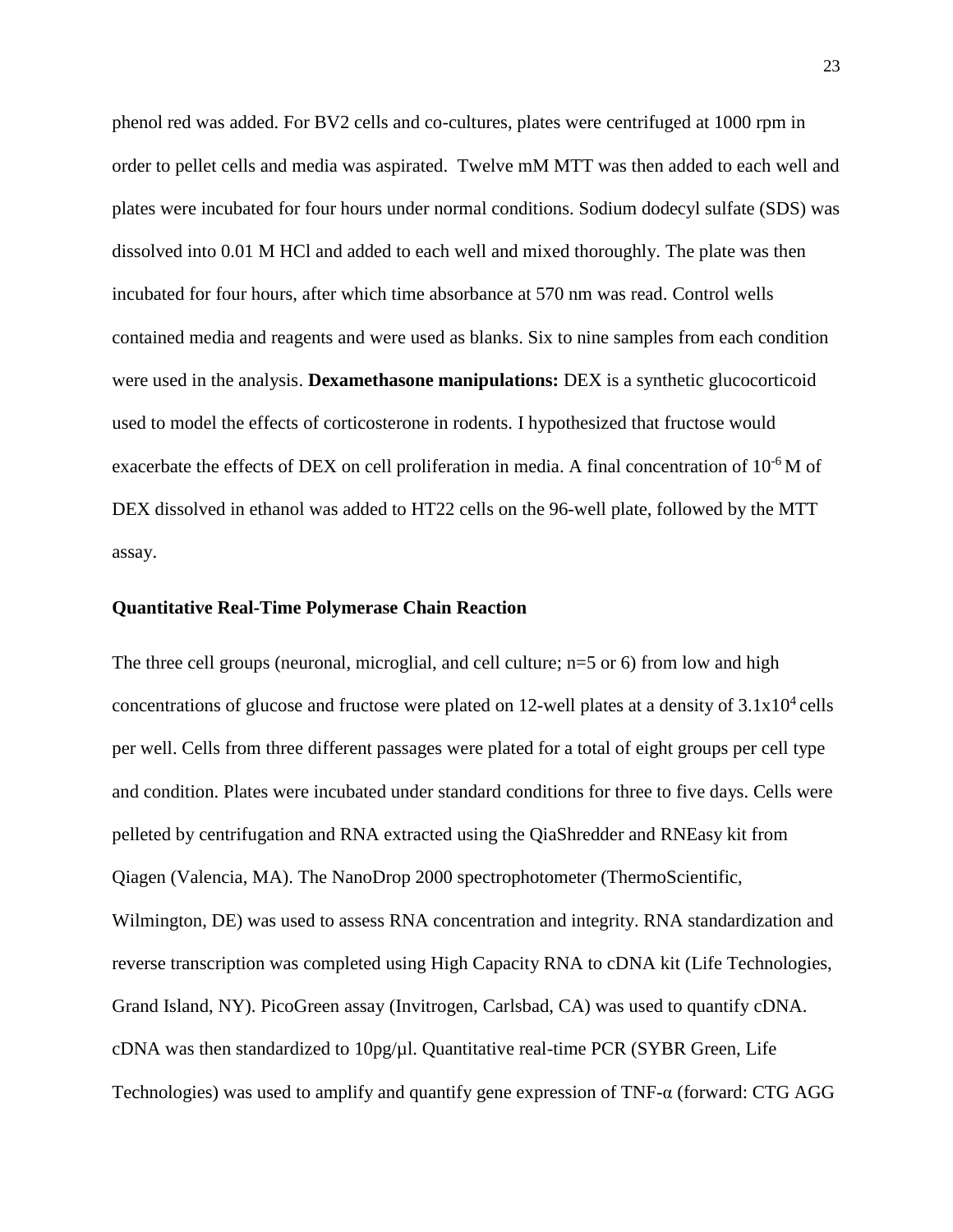TCA ATC TGC CCA AGT AC; reverse: CTT CAC AGA GCA ATG ACT CCA AAG), IL-6 (forward: GAG GAT ACC ACT CCC AAC AGA CC; reverse: AAG TGC ATC ATC GTT GTT CAT ACA), and HPRT1 (housekeeping gene; forward: GCC TAA GAT GAG CGC AAG TTG; reverse: TAC TAG GCA GAT GGC CAC AGG). SYBR primers were designed according to mouse genomics, and each gene was run in triplicate. The 7900HT Sequence Detection System (Applied Biosystems) was used to run each plate. Cycle threshold (Ct) values were averaged and ΔCt values calculated by normalizing to baseline, which was established as the 25mM glucose condition in each cell group. Changes in expression were reported as Fold Change, calculated using the following formula:

$$
Fold change = 2^{-\Delta Ct}
$$

The housekeeping gene was not used in these calculations due to differences in HPRT-1 gene expression in the co-culture groups (Figure 8).

## **Statistical Analysis**

All analyses were done using Graphpad Prism 6.0 and IBM SPSS and all alpha values were set to 0.05. In experiments 1 and 2, Two-way ANOVAs were used to analyze the effects of diet (chow vs. high fructose) and chronic stress exposure (no stress vs. stress) on behavioral and metabolic outcomes and to evaluate the potential interaction of diet and stress. Holm Sidak posthoc analyses were used when a main effect of diet or stress or an interaction was found. A Twoway repeated measures ANOVA was performed on caloric efficiency and blood glucose readings because consumption, weights, and blood glucose were each measured from all animals. In experiment 3, Two-way ANOVAs were utilized to evaluate the effects of sugar type (glucose vs. fructose) and concentration (25mM vs. 12.5mM [when present] vs. 5mM) Holm Sidak multiple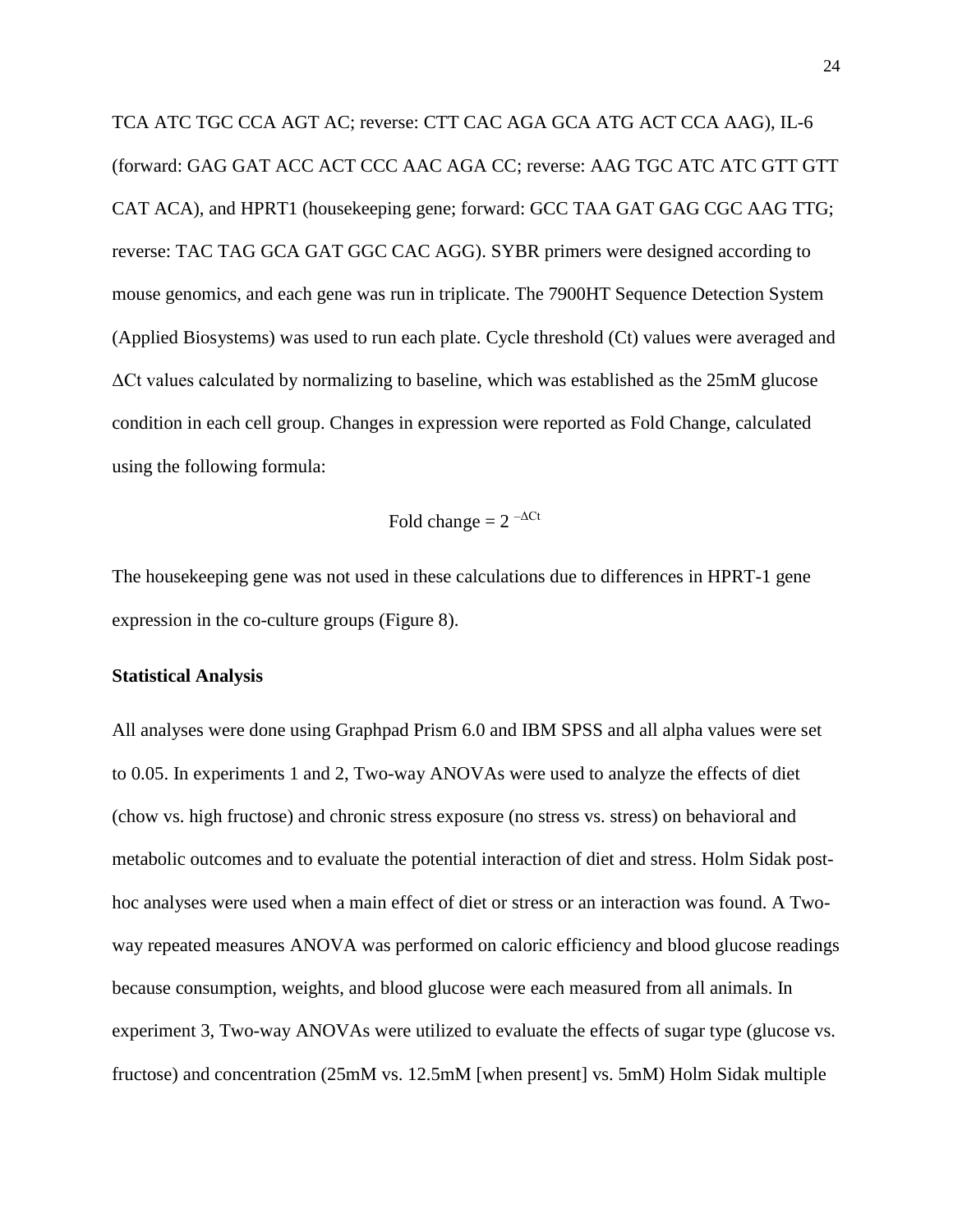comparisons were performed when significant main effects or interactions were found. In order to assess the relationship among sugar type, concentration, and DEX administration, a Threeway ANOVA was employed. Further post-analyses were not completed in the DEX portion of experiment 3.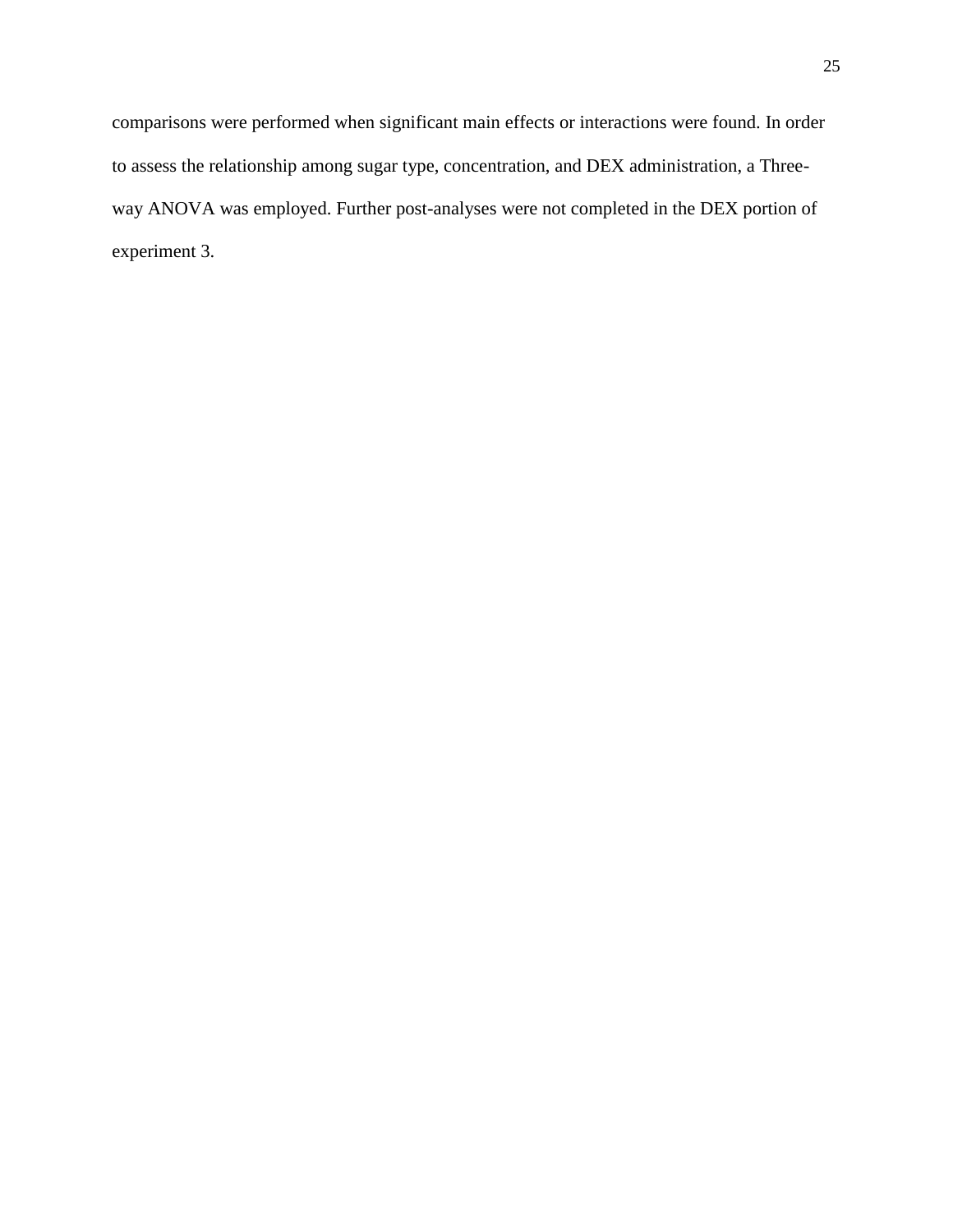## **3. Results**

### *Experiment 1*

## **An adolescent high-fructose diet alone increases depressive-like and anxiety-like behaviors**

In the forced swim test, rats fed a high-fructose beginning at weaning spent significantly less time struggling (Figure 1; Two-way ANOVA; main effect of diet  $F_{1,22}=4.501$ , p=0.02), had a reduction in latency to float (main effect of diet  $F_{1,23}=6.825$ , p=0.02), and spent more time immobile (main effect of diet  $F_{1,22}=6.745$ , p=0.02) compared with animals fed the standard chow. These behaviors are indicative of a depressive-like phenotype in rodents (Borsini & Meli, 1988). Chronic stress alone did not affect these behaviors or interact with diet (main effect of stress F<sub>1,22</sub>=2,084, p=0.16; interaction F<sub>1,22</sub>=0,007296, p=093).

In a measure of anxiety-like behavior, the EPM, fructose-fed male rats spent less time in the open arms of the maze (Figure 2; main effect of diet  $F_{1,34}=9.838$ , p=0.0035), demonstrating an anxiety-like phenotype that was not influenced by stress (main effect of stress  $F_{1,34}=1.459$ ,  $p=0.23$ ; interaction  $F_{1,34}=-0.4743$ ,  $p=0.50$ ).

Notably, fructose-fed rats travelled farther (Figure 2; main effect of diet  $F_{1,34}$ =4.814, p=0.03) and faster (main effect of diet  $F_{1,34}=5.083$ , p=0.03) in the open field test when compared to chow animals, indicating that fructose did not impair motor function. Stress did not affect any measures in the open field test (main effect of stress  $F_{1,34}=0.8168$ , p=0.37; interaction  $F_{1,34}=0.7678$ , p=0.39).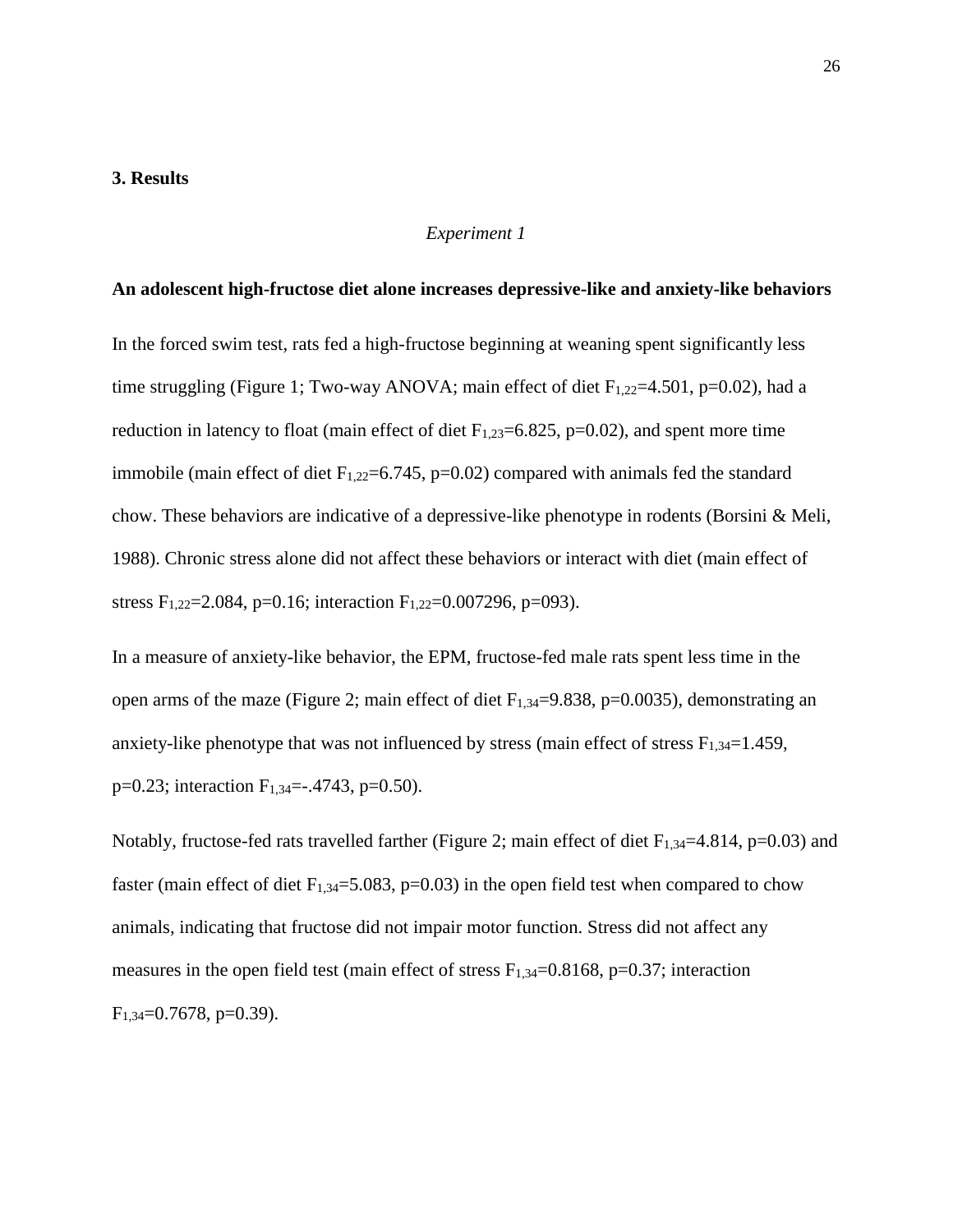#### **A high-fructose diet increases baseline corticosterone**

Plasma corticosterone levels were evaluated before and after the forced swim test. As expected, the acute stressor elevated corticosterone in all animals (Figure 3; main effect of diet F1,40=7.042; p=0.01). Post-hoc analyses revealed that fructose-fed rats had elevated baseline corticosterone (Holm Sidak mean difference 114.1 ng/ml).

## *Experiment 2*

## **An adolescent high-fructose diet alters metabolism**

Caloric efficiency, calculated as mg of weight gained per kCal consumed, was significantly increased in fructose-fed rats (Figure 4; Two-way Repeated Measures ANOVA; main effect of diet  $F_{1,34}=6.855$ , p=0.0131). Post hoc analyses indicated that caloric efficiency was significantly increased in fructose-fed animals at 6 and 8 weeks on the diet (Holm-Sidak; p<0.01, <0.01). In other words, rats on a high-fructose diet gained more weight per kCal consumed. Furthermore, an elevation in fasting glucose was observed in fructose-fed rats (Figure 4;  $F_{1,34}=18.21$ , p<0.01). Retroperitoneal and epididymal fat pad weights were also increased in the fructose-fed animals compared to standard chow animals (Figure 4; Unpaired t-test;  $t_{16}=4.270$ ;  $p<0.01$ ;  $t_{34}=3.034$ ;  $p < 0.01$ ).

## *Experiment 3*

# **Replacement of glucose with fructose** *in vitro* **decreases cell viability/proliferation in HT22 cells and HT22 + BV2 co-cultures**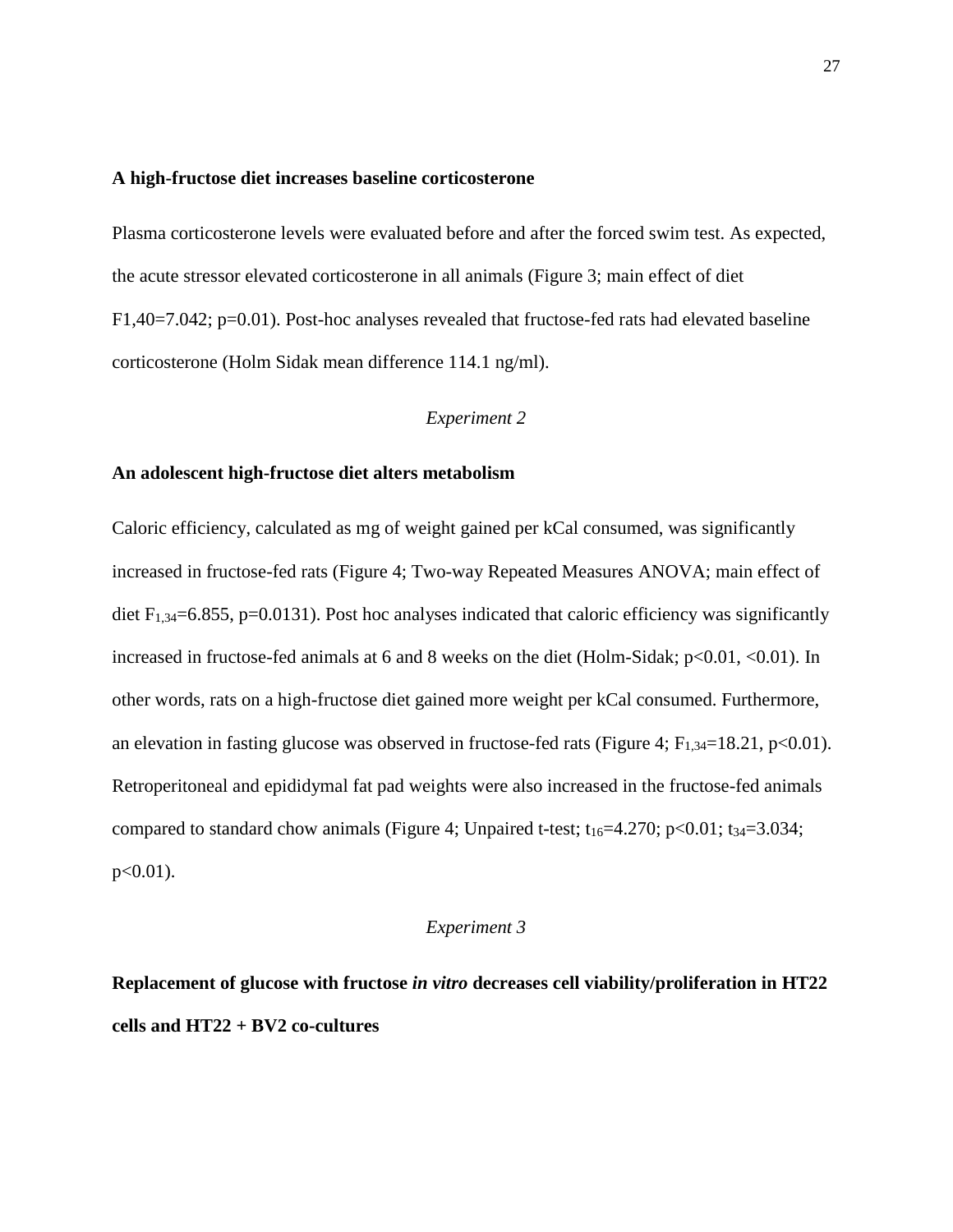Both sugar type and concentration influenced cell viability in neuronal cultures (Figure 5; Twoway ANOVA, main effect of sugar  $F_{1,25}=90.97$ , p<0.01; main effect of concentration  $F_{1,25}=42.15$ , p<0.01). Furthermore, an interaction between type of sugar (glucose vs. fructose) and concentration (5mM vs. 25mM) was observed in HT22 cells (interaction  $F_{1,25}=8.555$ , p<0.01). At the 25mM concentration of glucose and fructose, cell viability was significantly lower compared to viability at the 5mM condition. Additionally, fructose exposure was detrimental to neuronal viability, with a more profound effect observed at the 25mM concentration. In BV2 cultures, a significant main effect of sugar type and interaction between type and concentration was observed (Figure 6; main effect of sugar  $F_{1,24}=7.859$ , p=0.01; main effect of concentration  $F_{1,24}=1.777$ , p=0.19; interaction  $F_{2,24}=4.667$ , p=0.02). In co-cultures of neurons and microglia, I observed a significant main effect of sugar type and concentration, in addition to an interaction between sugar and concentration (Figure 6; main effect of sugar F<sub>1,23</sub>=17.82, p<0.01; main effect of concentration F<sub>2,23</sub>=10.91, p<0.01; interaction F<sub>2,23</sub>=9.929,  $p<0.01$ ).

I also evaluated cell viability in neuronal cultures exposed to varying concentrations of fructose or glucose and DEX ( $10^{-6}$ M). There was a statistically significant three way interaction among sugar type, concentration, and DEX administration in viability of HT22 cells (Figure 7; Threeway ANOVA  $F_{1,51} = 5.722$ , p=0.02).

# **Fructose differentially influences gene expression of proinflammatory cytokines in cocultures vs. microglia**

The proposed housekeeping gene, HPRT-1, was not affected by sugar type or concentration in BV2 cultures. However, HPRT-1 expression was not consistent in all groups in the HT22 and co-culture conditions. In HT22 cells, there was a main effect of sugar type and concentration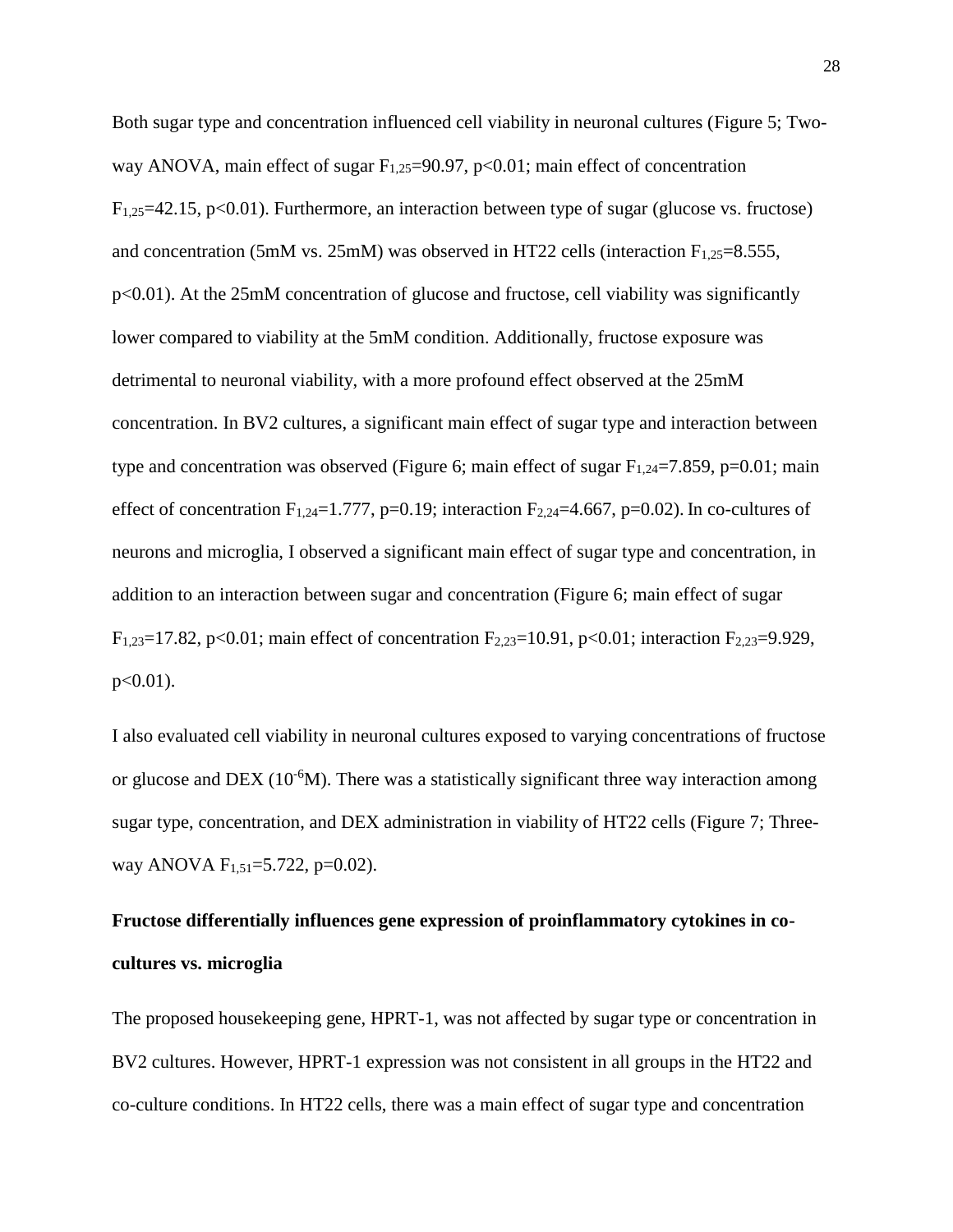(Figure 8; main effect of sugar  $F_{1,20}=29.06$ , p<0.01; main effect of concentration  $F_{1,20}=14.78$ ,  $p<0.01$ ), in addition to an interaction between sugar type and concentration ( $F<sub>1,20</sub>=5.157$ , p=0.03). There was a main effect of sugar type in co-cultures (Figure 8; main effect of sugar F<sub>1,20</sub>=26.05, p<0.01; main effect of concentration F<sub>1,20</sub>=2.474, p=0.13; interaction F<sub>1,20</sub>=1.193, p=0.29). Based on these results, I did not use the housekeeping gene in further analyses. cDNA was standardized using PicoGreen as explained in the methods.

TNF-α gene expression was affected by both sugar type (Figure 9; Two-way ANOVA  $F_{1,20}=28.94$ , p<0.0001) and sugar concentration ( $F_{1,20}=5.253$ , p=0.0329) in the co-culture group (interaction  $F_{1,20}$ =.5922, p=0.4506). Co-cultures of neurons and microglia exposed to 5mM and  $25 \text{mM}$  fructose had decreased TNF- $\alpha$  gene expression. In contrast, gene expression of TNF- $\alpha$ (Figure 9; main effect of sugar  $F_{1,20}=0.007857$ , p=0.9302; main effect of concentration F<sub>1,20</sub>=0.01747, p=0.90; interaction F<sub>1,20</sub>=3.511, p=0.08) was unchanged in HT22 cells. Similarly, TNF- $\alpha$  (Figure 9; main effect of sugar F<sub>1,20</sub>=0.3518, p=0.5597; main effect of concentration F<sub>1,20</sub>=0.4695, p=0.5011; interaction F<sub>1,20</sub>=0.7655, p=0.3920) gene expression was unaffected by differing amounts of glucose and fructose in in BV2 cultures.

Expression of IL-6 was significantly altered in co-cultures and HT22 cells, but not in BV2 cells. In neuronal cultures, cells exposed to fructose had lower IL-6 gene expression compared to those exposed to glucose (Figure 10; main effect of sugar  $F_{1,19}=52.54$ , p<0.01; main effect of concentration  $F_{1,19} = 0.03885$ , p=0.85). Sugar type and concentration interacted to affect IL-6 expression in these cells as well (interaction  $F_{1,19}=10.14$ , p<0.01). IL-6 gene expression was also significantly decreased in the co-cultures exposed to fructose (Figure 10; main effect of sugar  $F_{1,20}=36.96$ , p=0.0001). However, there was no significant main effect of concentration or interaction between sugar type and concentration in IL-6 expression in co-cultures (Figure 10;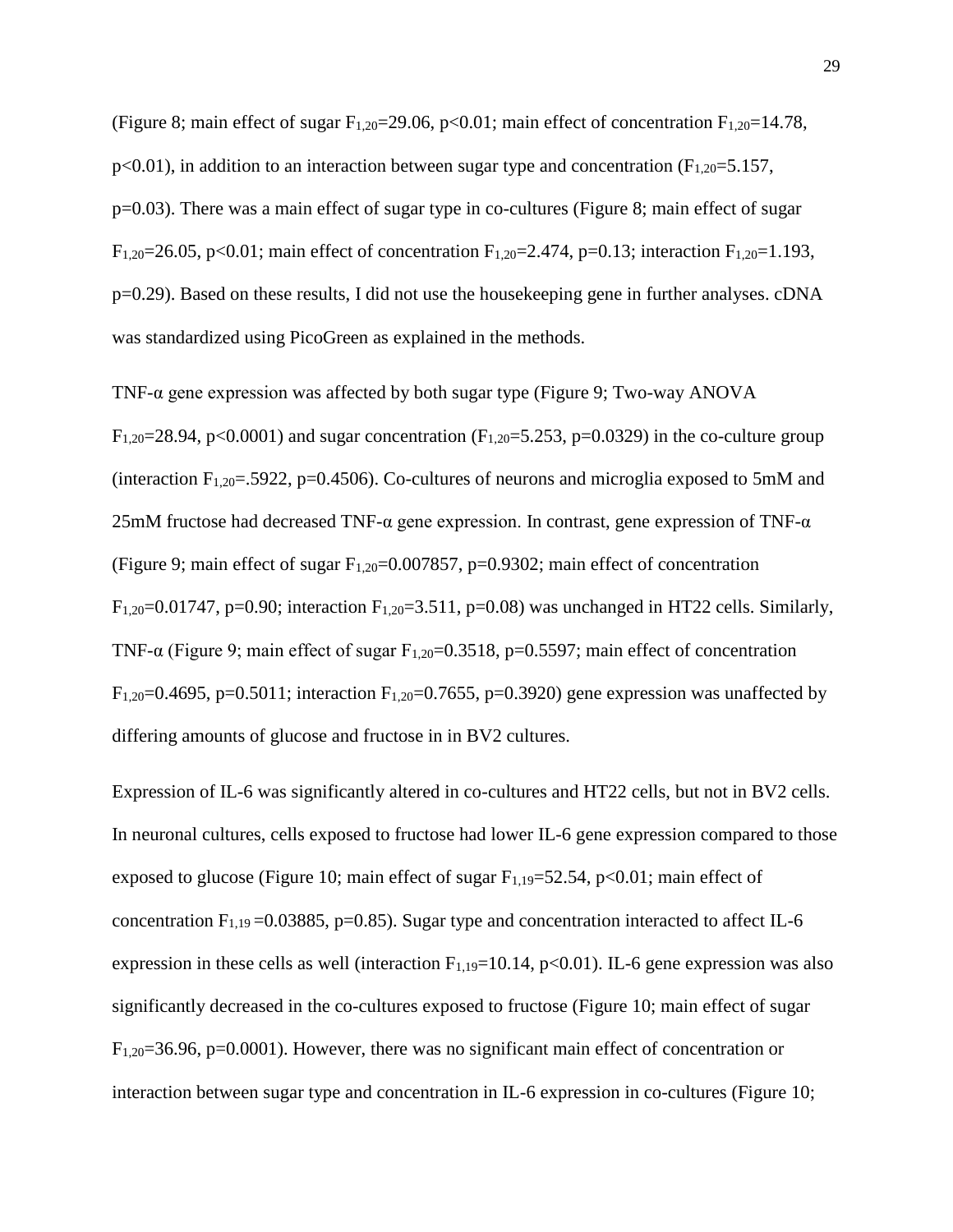main effect of concentration  $F_{1,20}=1.474$ , p=0.24; interaction  $F_{1,20}=1.304$ , p=0.27). In contrast, there was no difference in IL-6 expression in BV2 cells (Figure 10; main effect of sugar F<sub>1,20</sub>=0.2569, p=0.62; main effect of concentration F<sub>1,20</sub>=0.4677, p=0.50; interaction F<sub>1,20</sub>=0.1807, p=0.68).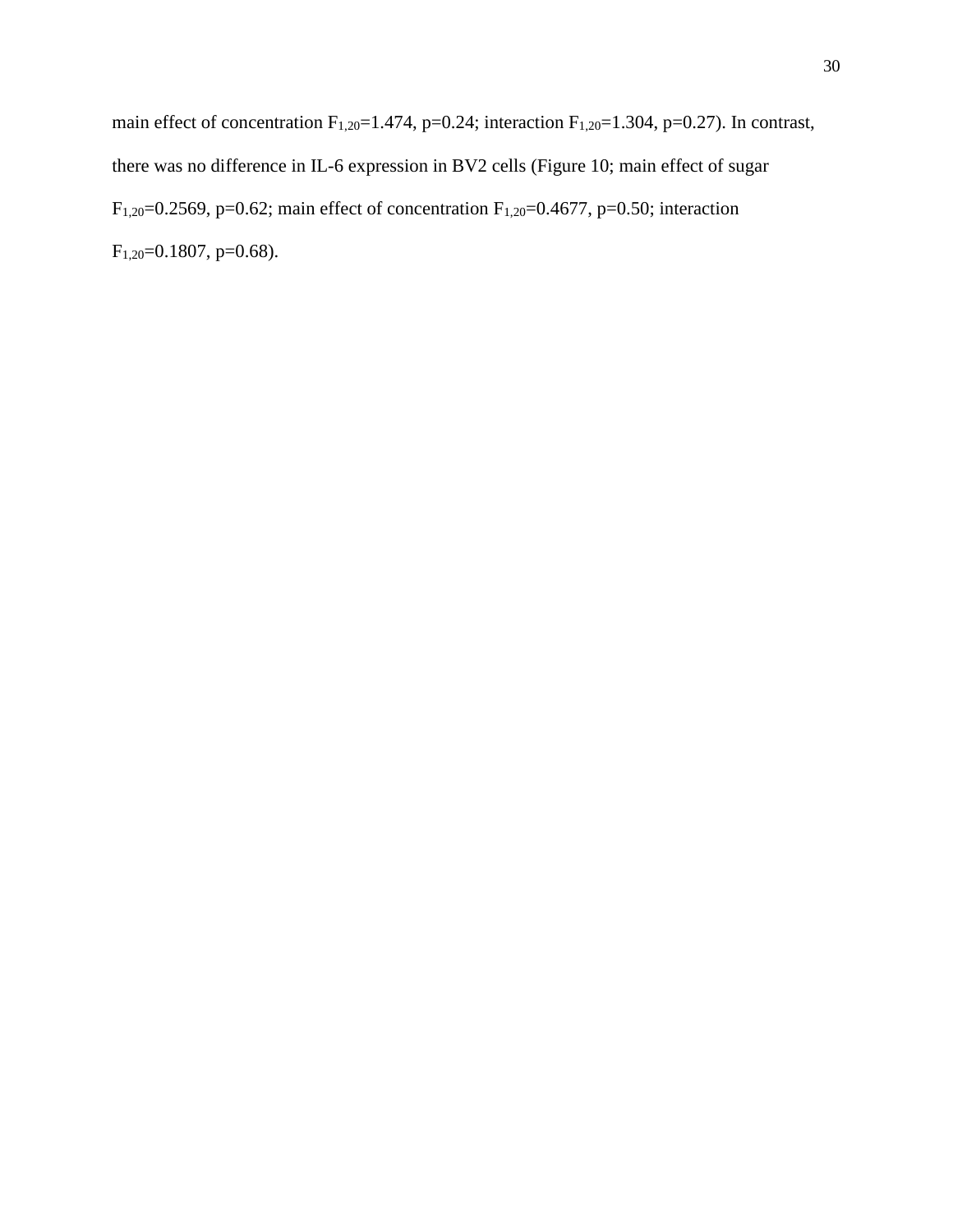## **4. Discussion**

The presence of added sugars and fructose in diets, specifically in Western countries, has significantly increased in the past three decades (Havel, 2005). Notably, the prevalence of metabolic dysfunction, including key disorders such as hypertension, obesity, and insulin insensitivity, has paralleled the increased consumption of sugar and fructose during this time period (Mozundar & Liguori, 2011). The increase in metabolic syndrome is significant because individuals with these dysfunctions are at a much higher risk of developing life-threatening conditions, such as heart disease and stroke. Both human and animal studies illustrate the negative effects of acute and chronic fructose administration, effects generally on metabolic factors, memory, brain morphology, and potentially on mood disorders (Basciano et al., 2005; Faeh et al., 2005; Lyssiotis & Cantley, 2013; Tappy & Lê, 2010). In particular, fructose consumption and the prevalence of metabolic dysfunctions have seen distinct rises in children and adolescents (Havel, 2005).

Chronic stress is also an important environmental factor that has profound consequences on mood and metabolism (Phillips et al., 2006). Developmental studies have emphasized the importance of the adolescent period in shaping both behaviors and metabolism (McCormick  $\&$ Mathews, 2007). Because the HPA and related axes undergo significant changes during development, exposure to chronic stress during the adolescent period may have long-term consequences later in adulthood (Bourke & Neigh, 2011; McCormick & Mathews, 2007). One focus of these studies was the relationship between chronic stress and depressive-like and anxiety-like behaviors.

The consequences of both fructose consumption and chronic stress may be due to altered immune function, specifically an increase in inflammation in the periphery and CNS. Due to the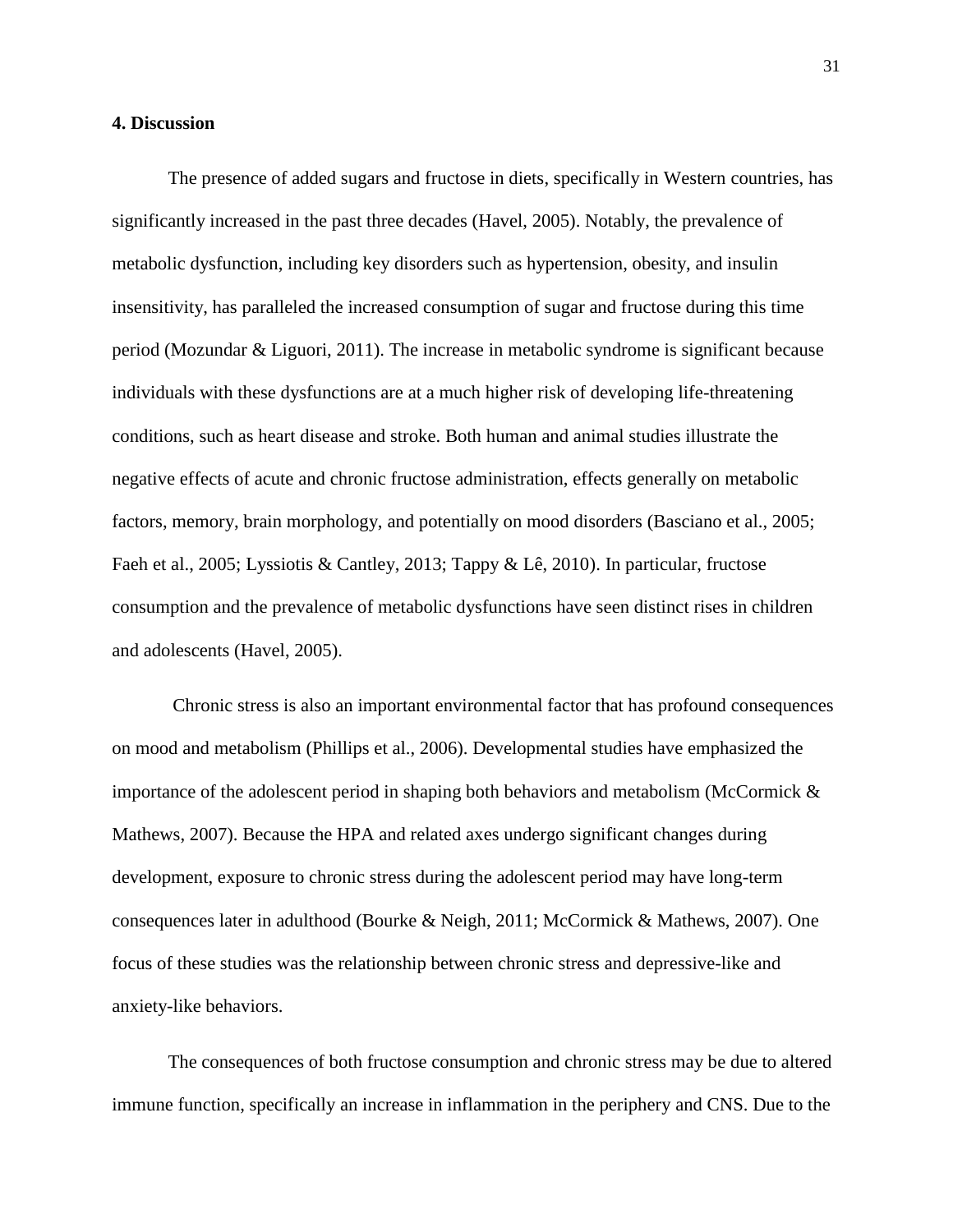important effects that fructose consumption and chronic stress can have during adolescence, I hypothesized that chronic stress and fructose consumption would alter behavior and metabolism rats. I further hypothesized that fructose administration would have a direct effect on cell proliferation and proinflammatory cytokine expression in neurons and co-cultures of neurons and microglia *in vitro.* In the studies presented, a high-fructose diet fed to adolescent male rats significantly increased depressive-like and anxiety-like behaviors and altered metabolic components when evaluated in adulthood. Although I hypothesized that chronic stress would exacerbate the effects of a high fructose diet, I saw no effects of the stress alone and no interaction between stress and diet.

In the *in vitro* studies, my aim was to investigate the result of altering energy sources in brain-derived cell types in order to distinguish between physiological and neuroimmunological effects of fructose. I therefore evaluated the effects of varying glucose and fructose concentrations on cell viability and proliferation, as well as on gene expression of proinflammatory cytokines. I found that neurons and co-cultures of neurons and microglia had lower viability in the fructose media. In contrast, microglial viability was unaffected by fructose. Interestingly, cytokine gene expression was significantly decreased in neurons and co-cultures exposed to fructose, whereas this effect was not present in cultures of only microglia.

#### A high fructose-diet elicits depressive-like and anxiety-like behaviors in male rats

In the first experiment, adolescent rats were fed a high-fructose diet for 8-10 weeks beginning at weaning. A subset from each diet group was also exposed to mixed modality stress during the adolescent period, a chronic stress paradigm that has been shown to elicit depressivelike and anxiety-like behaviors in rats (Bourke & Neigh, 2011; Harrell, Hardy, Boss-Williams, Weiss, & Neigh, 2013). In adulthood, depressive-like and anxiety-like behaviors were evaluated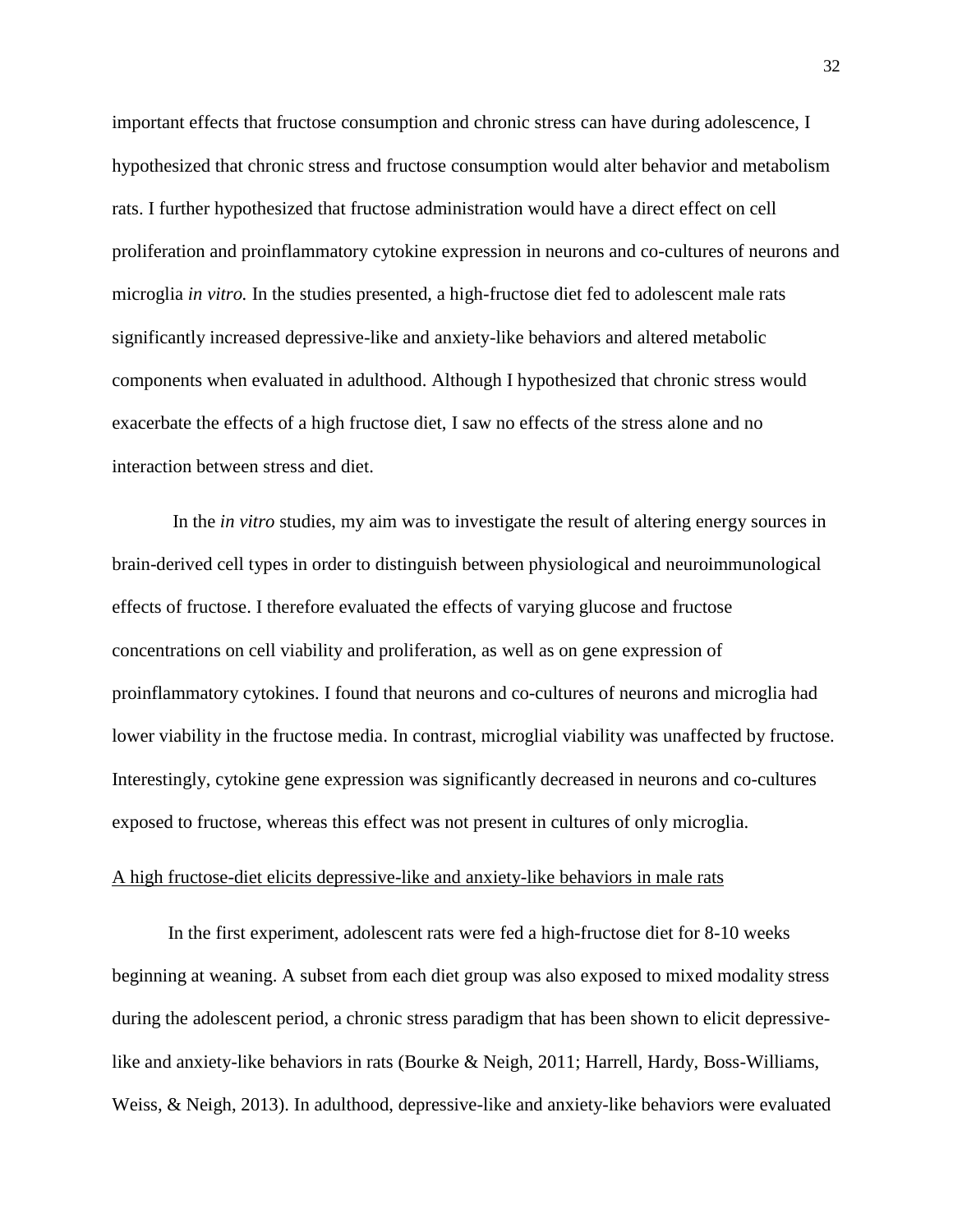in these animals. Fructose-fed animals demonstrated significant increases in depressive-like and anxiety-like behaviors as assessed by the forced swim test and elevated plus maze. Both of these behavioral assays are established proxies for measuring these affective behaviors in rodents and are sensitive to antidepressant and anxiolytic activity (Borsini & Meli, 1988). The largest effect was seen in the forced swim test, in which fructose-fed animals spent more time immobile, less time struggling, and had a lower latency to first immobility than chow-fed animals. These results are noteworthy because fructose-induced depressive-like and anxiety-like behaviors have not been previously demonstrated. Contrary to my hypothesis, fructose-fed animals were not more susceptible to the effects of chronic stress. These results may indicate that male adolescent rats are resilient to chronic stress but not diet-induced metabolic and behavioral alterations. In addition, chronic stress did not alone have an effect on any behaviors analyzed. This result is consistent with previous work showing a sex difference in behavioral outcomes following chronic stress (Bourke & Neigh, 2011; Harrell et al., 2013). These authors concluded that female rats are more susceptible than males to behavioral changes following chronic stress. Because I used only male rats in these experiments, I do not know whether females are differentially affected by a high fructose diet alongside chronic adolescent stress.

#### Fructose-fed rats demonstrate altered HPA axis activity

Activity of the HPA axis is implicated in the neurobiology of depression in both human populations and animal studies (Neigh & Nemeroff, 2006; Pariante & Lightman, 2008). I therefore evaluated plasma corticosterone levels at baseline and after an acute stressor. Fructosefed rats had elevated plasma corticosterone at baseline compared with chow animals. These results indicate that a high fructose diet given to adolescent rats impairs HPA axis signaling in adulthood.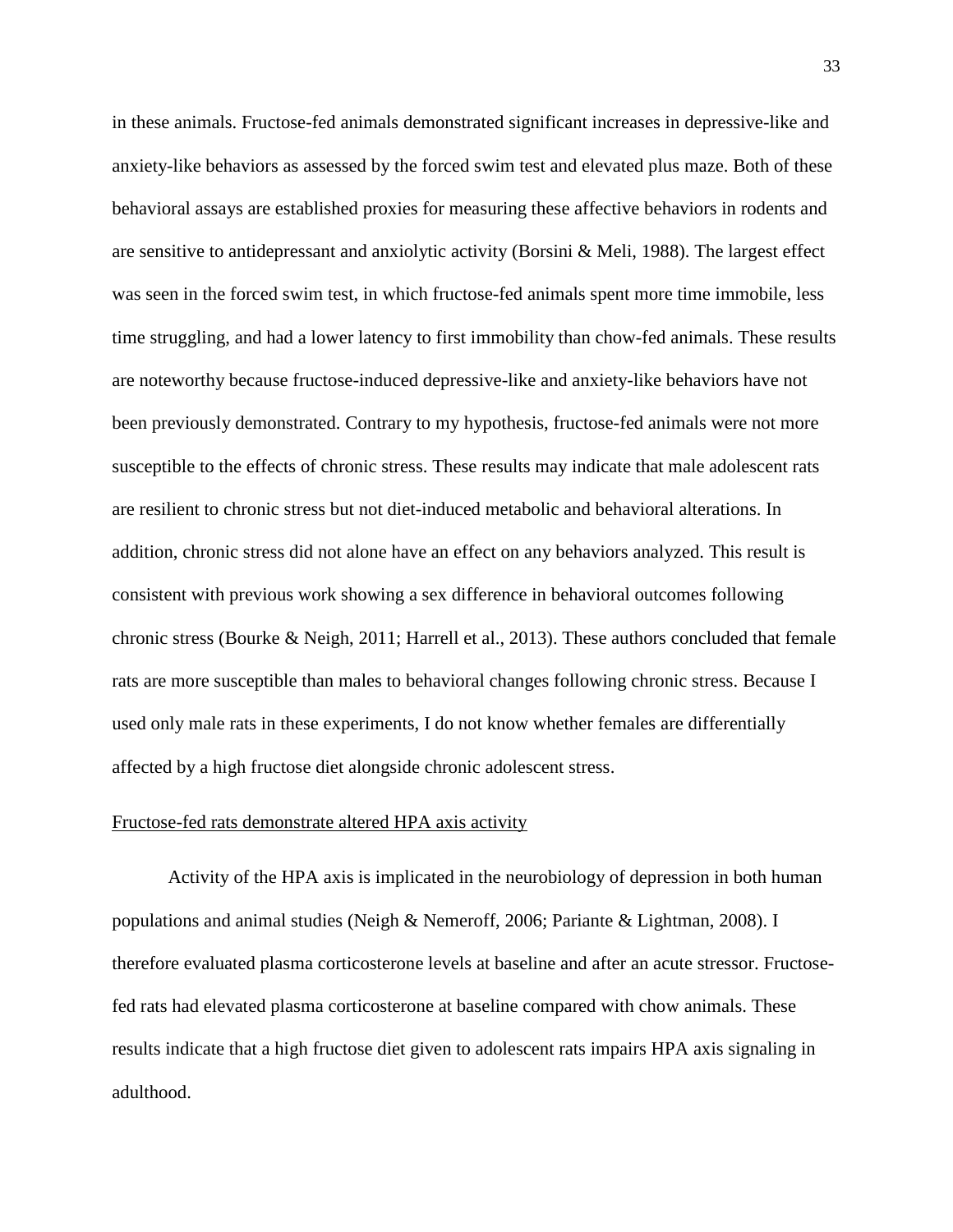The HPA axis is central to the physiological responses to stressors in the environment. The HPA axis is implicated in the pathophysiology of depression in both human and animal studies. More than 50% of patients with MDD have altered HPA axis activity as measured by the DST and baseline levels of glucocorticoids (Pariante & Lightman, 2008). Glucocorticoids, their receptors, and negative inhibition of the HPA axis by the hippocampus are key areas of interest when discussing depression and HPA axis activity. Depressed individuals express lower levels of glucocorticoid receptors in the periphery, suggesting that hyperactivity of the HPA axis may be driven by a decrease in negative inhibition in the CNS (Neigh & Nemeroff, 2006). In addition to human studies, animal research is consistent with this hypothesis. Administration of glucocorticoids to rats increases depressive-like behavior and experimental reduction of glucocorticoid receptor expression makes mice susceptible to depressive-like behaviors after an acute stressor (Neigh & Nemeroff, 2006).

The current study demonstrates the ability of a fructose diet to alter HPA axis activity, which may be part of the mechanism underlying the behavioral alterations observed. Importantly, the fructose diet had a profound effect on behavior and HPA axis activity that was not observed in the chronically stressed animals. These results suggest that a high fructose diet can function like a stressor by influencing activity of the HPA axis and behaviors. Finally, exposure to this dietary stressor during the adolescent period elicits long-lasting effects in male rats, indicating that adolescence is a sensitive period to dietary alterations. These data are consistent with previous work that indicates the ability of a high fructose diet to alter glucocorticoid signaling and the stress response in the periphery (Kelley, Allan, & Azhar, 2004; Kovačević et al., 2014).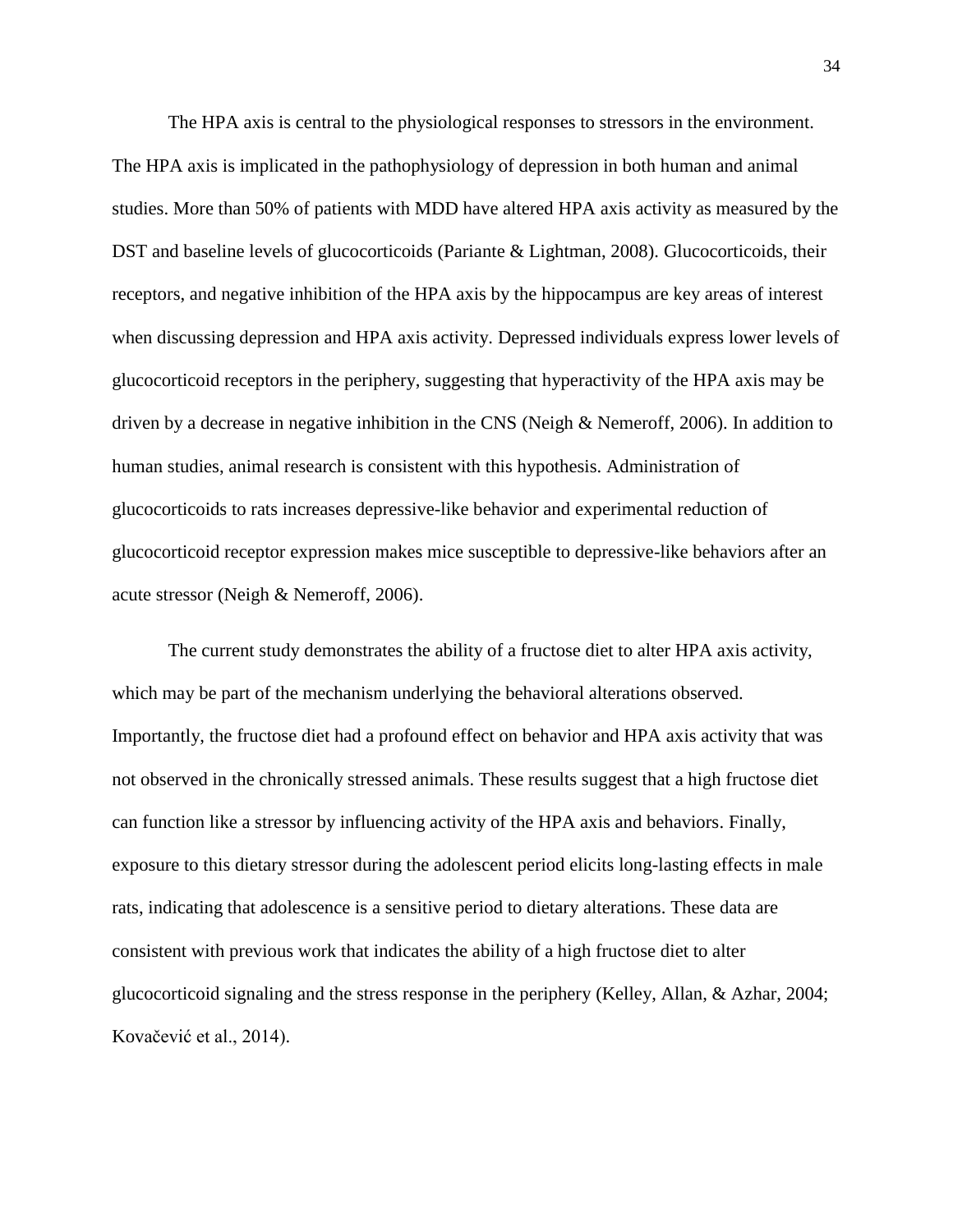## A high fructose diet dysregulates metabolism in male rats

Studies using dietary manipulations such as increases in amounts of fructose and fat typically focus on metabolic changes. Therefore, I evaluated body mass, consumption, blood glucose levels, and fat distribution in fructose-fed rats. Adolescent rats were fed a diet high in fructose but with the same total calories as the standard chow fed to control animals. Throughout the study, body mass, consumption of diet, and glucose levels were analyzed. Although neither body mass nor consumption was significantly altered by the diet, fructose-fed rats consumed less for the amount of weight gained throughout the study, particularly in the later weeks of the diet. Fructose further increased circulating glucose levels in fasting rats and retroperitoneal and epididymal fad mass. These data are consistent with multiple studies that indicate an altered metabolic phenotype in fructose-fed animals (Basciano et al., 2005; Calvo-Ochoa et al., 2014; Storlien, 1988). Specifically, researchers have concluded that chronic fructose exposure results in the development of key metabolic dysfunctions in animal models, including increases in lipogenesis and adipose tissue, in addition to altered leptin and insulin signaling. Epidemiological and population-wide studies provide further evidence for a link between fructose consumption and metabolic syndrome in individuals, with emphasis on populations of top consumers such as children and adolescents (Cook et al., 2003; Havel, 2005; Sun & Empie, 2012; Tappy & Lê, 2010). Because rats were fructose-fed since weaning and into adulthood, my results illustrate the long-term metabolic consequences of diet. In combination with the behavioral data, the increased adiposity observed introduces a potential confounding variable. In other words, the decreased time spent struggling in the forced swim test may be a result of changes in body composition in the fructose-fed animals. Future studies can utilize other behavioral assessments, such as social interaction, to test for depressive-like behaviors in animals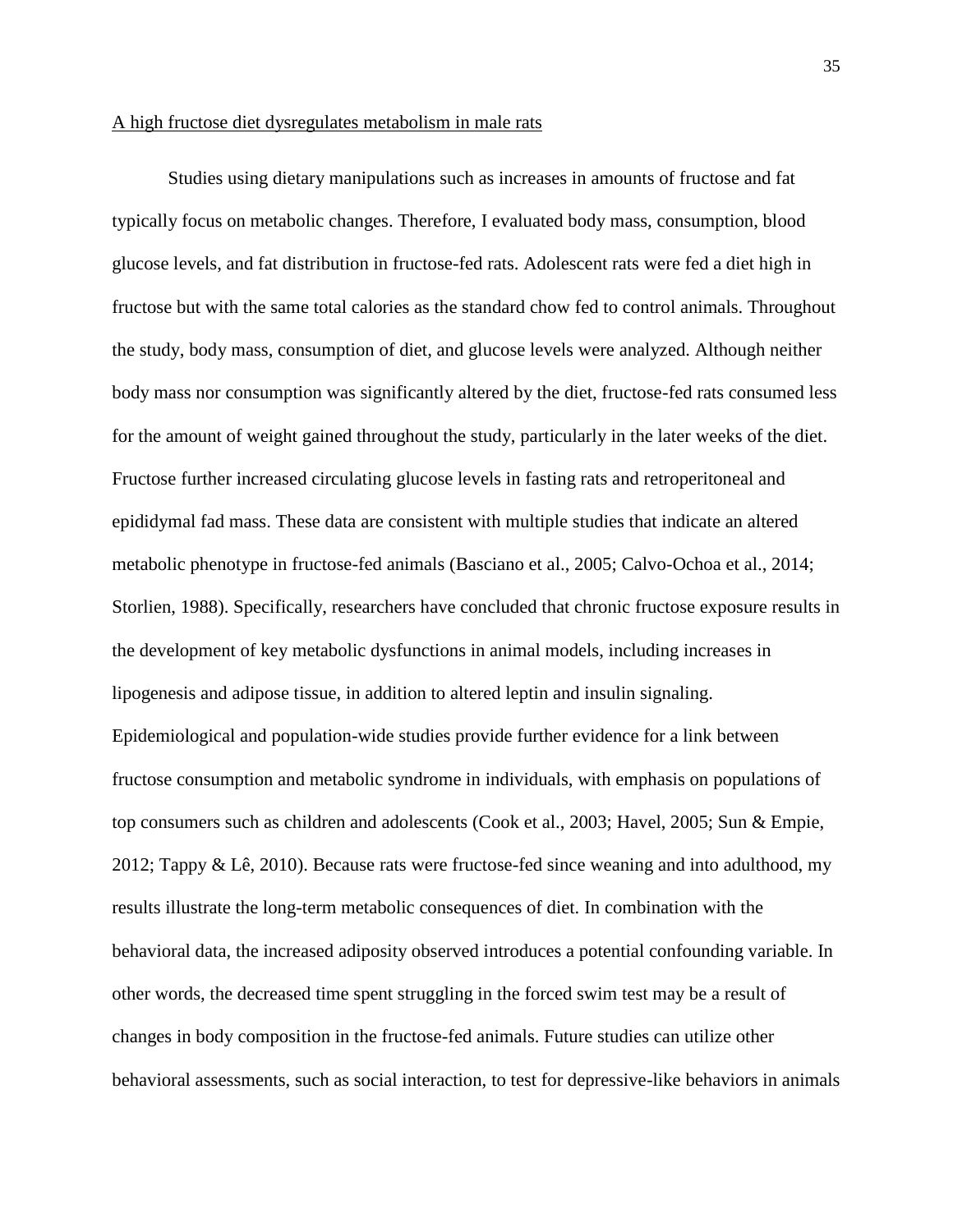with altered fat and muscle composition. Nonetheless, these studies provide strong evidence for changes in metabolism and depressive-like and anxiety-like behaviors in fructose-fed rats.

## Fructose replacement of glucose *in vitro* directly effects neurons and microglia

In my final experiment, the goal was to elucidate the directly effect of altering energy sources on cells in the CNS. Utilizing immortalized hippocampal mouse neuronal (HT22) and mouse microglial (BV2) cell lines, I evaluated the effects of replacing glucose with fructose in the cell culture media. Using the MTT assay to assess cell viability, I found that fructose decreased cell proliferation and viability in HT22 cells and co-cultures of HT22 and BV2 cells. In HT22 cells, sugar type and concentration (25mM vs. 5mM) both influenced cell viability, where higher concentrations of both fructose and glucose resulted in lower viability of cultured neurons. A similar result was found in the co-culture condition. At the higher concentrations (25mM and 12.5mM), viability of cells exposed to fructose was significantly decreased. Conversely, no effect of sugar type or concentration was seen in the BV2 microglial cell line.

These data indicate that neurons and co-cultures of neurons and microglia are susceptible to high concentrations of fructose, whereas microglia alone tend to not be affected by the glucose replacement. I propose that the effect seen in the co-culture condition is mainly driven by the decrease in neuron viability because there does not seem to be a decrease in microglia viability at these same conditions. A potential mechanism for this is the ability of each cell type to take up and utilize fructose effectively. The selective fructose transporter, GLUT5, is expressed on microglia, but it is yet unknown whether neurons express the transporter. In these studies, I do not explicitly demonstrate the ability of neurons or microglia to take up fructose and metabolize it. Therefore, the differences observed in cell viability may be due to a difference in how effective these cell types are at using fructose as an energy source. Although future studies are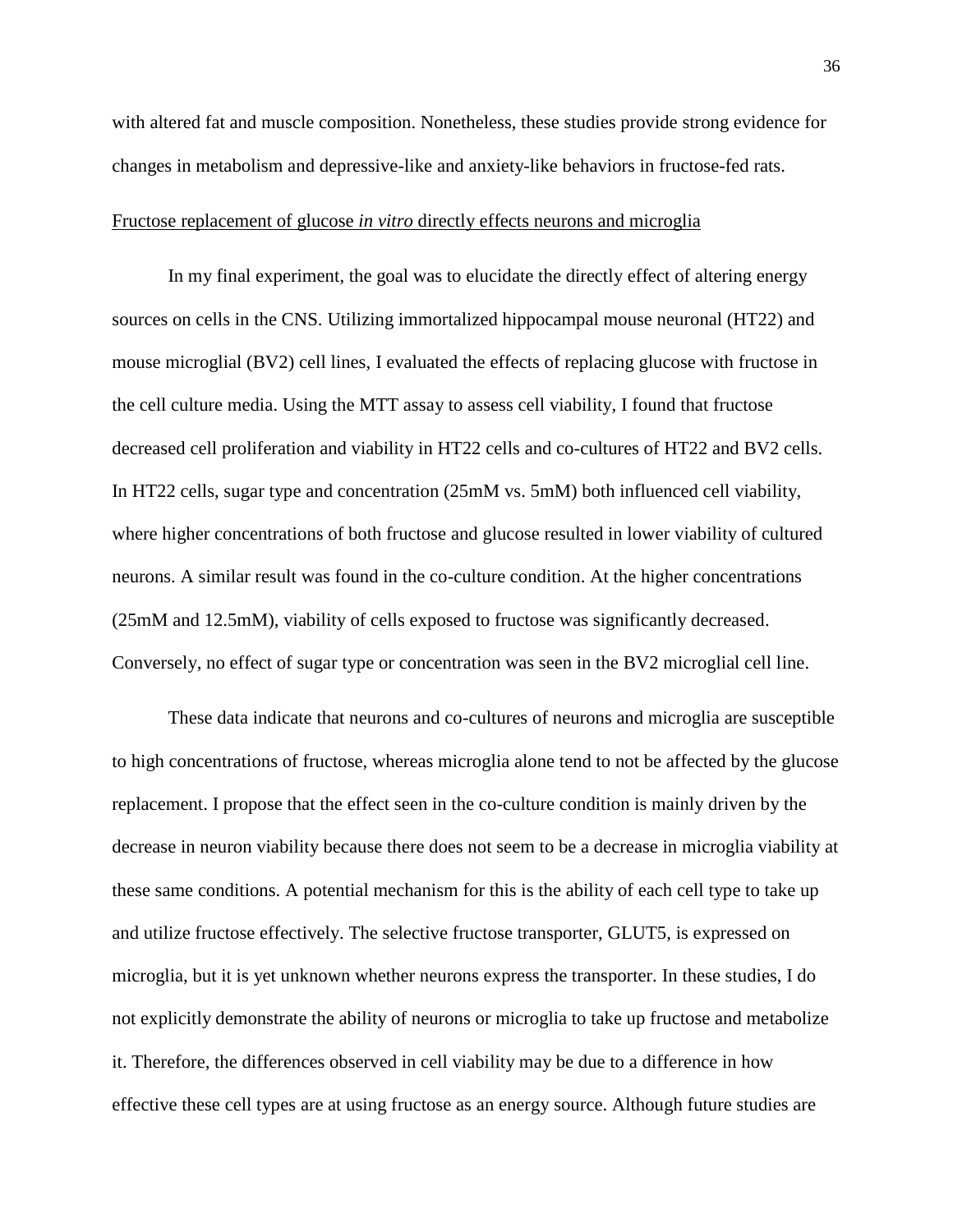needed to investigate this problem, these studies show an ability for neurons to survive and proliferate during exposure to low concentrations of fructose, suggesting that neurons are able to use low concentrations of fructose safely and effectively.

I was further interested in whether fructose, instead of glucose, would make HT22 more susceptible to dexamethasone-induced cell death. Dexamethasone, a synthetic glucocorticoid, is harmful to neurons in culture and supplementation with added sugars is typically beneficial to neurons exposed to DEX (McIntosh & Sapolsky, 1996). I found that DEX interacted with sugar type and concentration, overall decreasing neuronal viability and proliferation in fructoseexposed cells. Further studies are important for determining how fructose makes neurons more susceptible to DEX-induced cell death and whether DEX has the same effects on microglia and co-cultures of neurons and microglia. Specifically, I could evaluate the expression of glucocorticoid receptors and downstream genes regulated by glucocorticoid action. These preliminary studies are novel in showing how fructose supplementation is not advantageous to neurons during DEX administration.

The immune system plays a central role in disease states, including obesity, metabolic dysfunction, and depression (Hotamisligil, 2006). Recent studies have shown that hypothalamic gene expression varies significantly between chow-fed and fructose-fed male rats, with genes in immune and inflammatory pathways differentially expressed between the animal groups (Neigh, Johnson & Harrell, 2013). Due to this potential role of immune and inflammatory pathways in fructose-mediated disease states, I hypothesized that the differences observed in cell viability would be mediated by increases in proinflammatory cytokines. Surprisingly, TNF- $\alpha$  and IL-6 gene expression was downregulated in co-cultures of neurons and microglia exposed to a fructose media at both the low and high concentrations and IL-6 expression was decreased in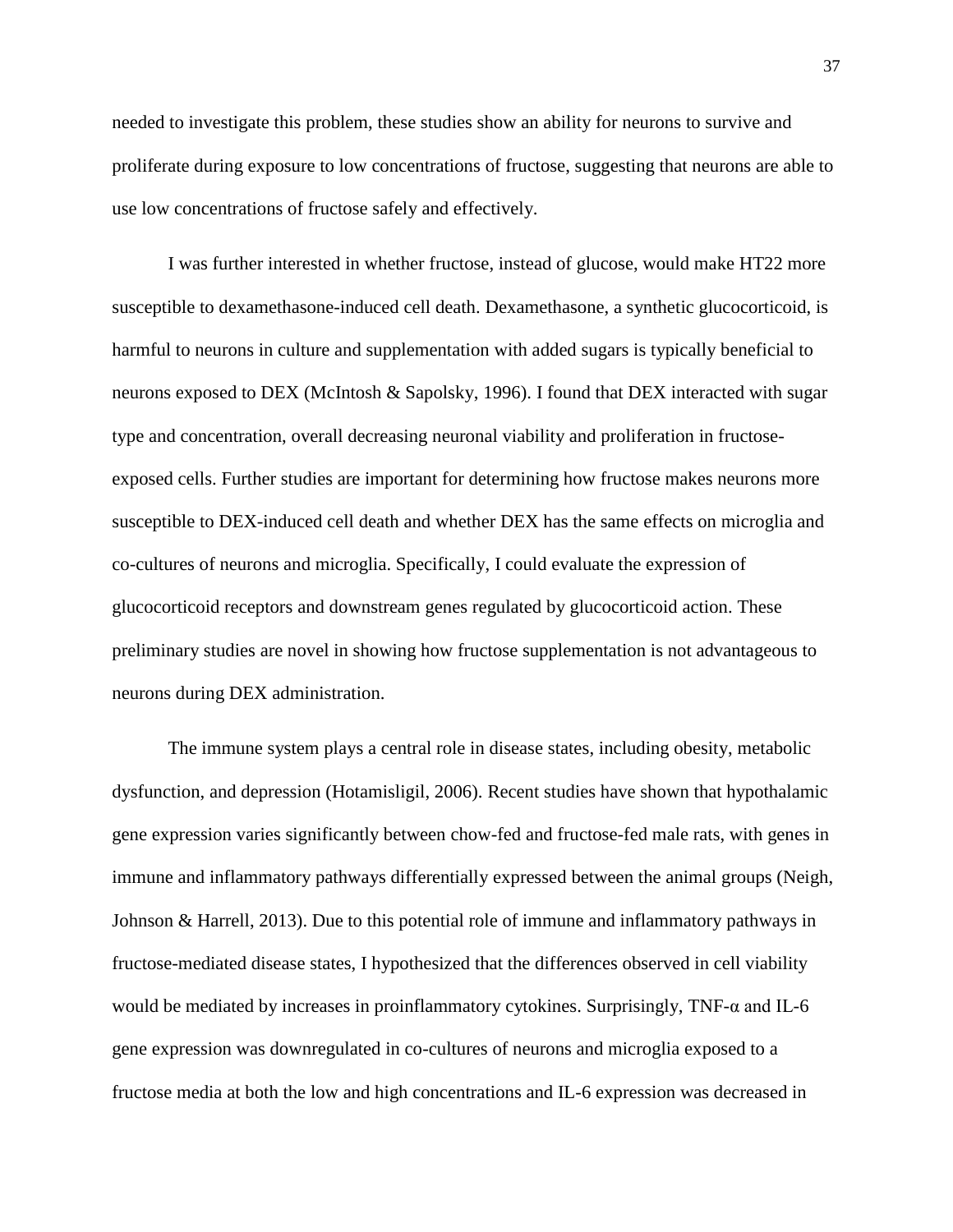neuronal cultures. In microglial cultures, cytokine expression was unaffected by fructose and concentration.

These data, which demonstrate that neurons and co-cultures respond differently to fructose than microglia, are unexpected. One hypothesis is that these cytokines are playing antiinflammatory and neurotrophic roles in the cultures exposed to standard glucose conditions. Although these cytokines are typically considered inflammatory, their specific actions are tissueand receptor-specific (Liu et al., 1998; Montgomery & Bowers, 2012; Van Zee et al., 1992). For example, both TNF-α and IL-6 have been shown to possess anti-inflammatory properties in autoimmune diseases that involve demyelination as well as in Parkinson's disease (Liu et al., 1998). Furthermore, these cytokines' ability to produce inflammatory states depends greatly on the expression of receptors. Most notably, the soluble receptor for  $TNF-\alpha$  is protective against inflammatory insults (Montgomery & Bowers, 2012; Van Zee et al., 1992). Both TNF-α and IL-6 can also promote cell survival. TNF-α plays a central role in the developing nervous system, taking part in the pruning and selection of suitable neuronal connections (Montgomery & Bowers, 2012). IL-6 induced increases in cell survival in cultured cells during standard and neurotoxic conditions have been observed in cultured cholinergic and glutamatergic neurons, as well as in animal models (Gadient & Otten, 1997; Kushima, Hama, & Hatanaka, 1992; Toulmond, Vige, Fage, & Benavides, 1992). Because I observed decreased IL-6 gene expression in neurons and co-cultures, in addition to decreased cell viability in these same conditions, I hypothesize that IL-6 is important for maintaining viable cells and promoting growth and differentiation and that fructose decreases IL-6 expression, which leads to decreased cell viability. Moreover, I propose that neurons, and not microglia, are the primary targets of fructose-induced changes in cell viability and gene expression.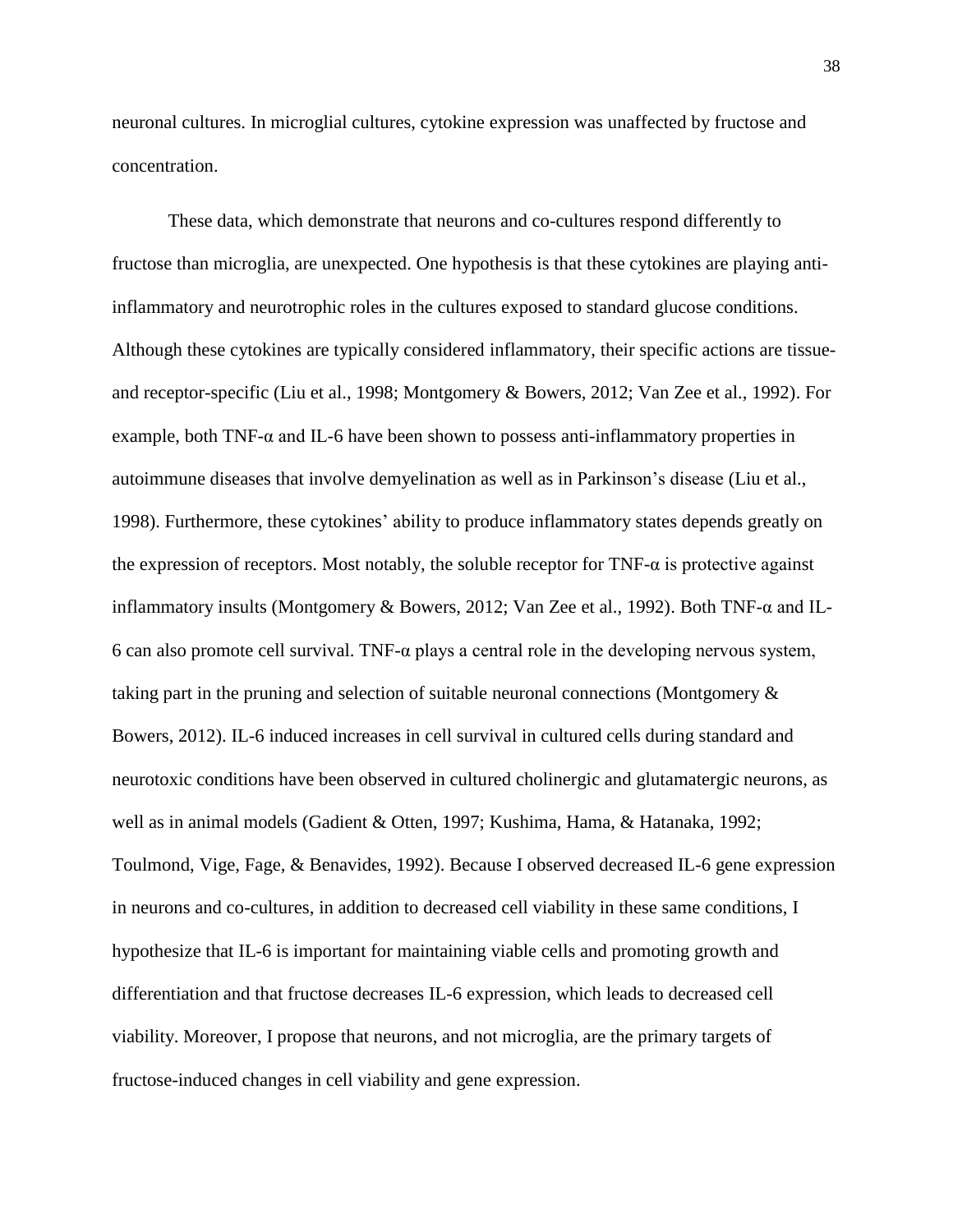Microglia, due to their location in the CNS, are typical in a quiescent state. In order to maintain and alter this state, microglia are in constant communication with neurons. Research has shown that neurons release molecules that signal microglia to turn to an inflammatory state or to suppress this state (Biber, Neumann, Inoue, & Boddeke, 2007). Notably, the "off" signals can be secreted by neurons that are already in a compromised state (Tan, Town, & Mullan, 2000). I propose that the HT22 cells exposed to fructose are expressing the "off" signals due to the fact that they are in a comprised state, as seen in the cell viability assays. The "off" signal in turn decreases cytokine gene expression in the co-culture condition. Further studies are needed to evaluate the expression of the "off" signals and their receptors on microglia. Nonetheless, these studies shed light on the direct effects of fructose in neurons and microglia and, notably, demonstrate the profound consequences of fructose exposure on cell survival and expression of key genes.

There are several limitations of these *in vitro* studies. Primarily, I did not evaluate the effects of media containing both glucose and fructose. This aspect is important because fructose does not exist in the body without the presence of glucose. Therefore, it would be valuable to test how glucose in combination with fructose affects cell viability and gene expression. Moreover, neurons and microglia are not the only cells in the brain. Astrocytes may play a significant role in modulating the relationship between neurons and microglia in culture and have been shown to mediate the relationship between the immune system and neurons. Another limitation of these studies is that the decreases in cytokine gene expression may be due to overall decreases in gene expression due to the dying/unviable cells. Although I cannot make a conclusion about the gene expression levels in the co-cultured cells, I demonstrated that whereas neuronal cultures had decreased viability, they did not show decreased inflammatory gene expression. These data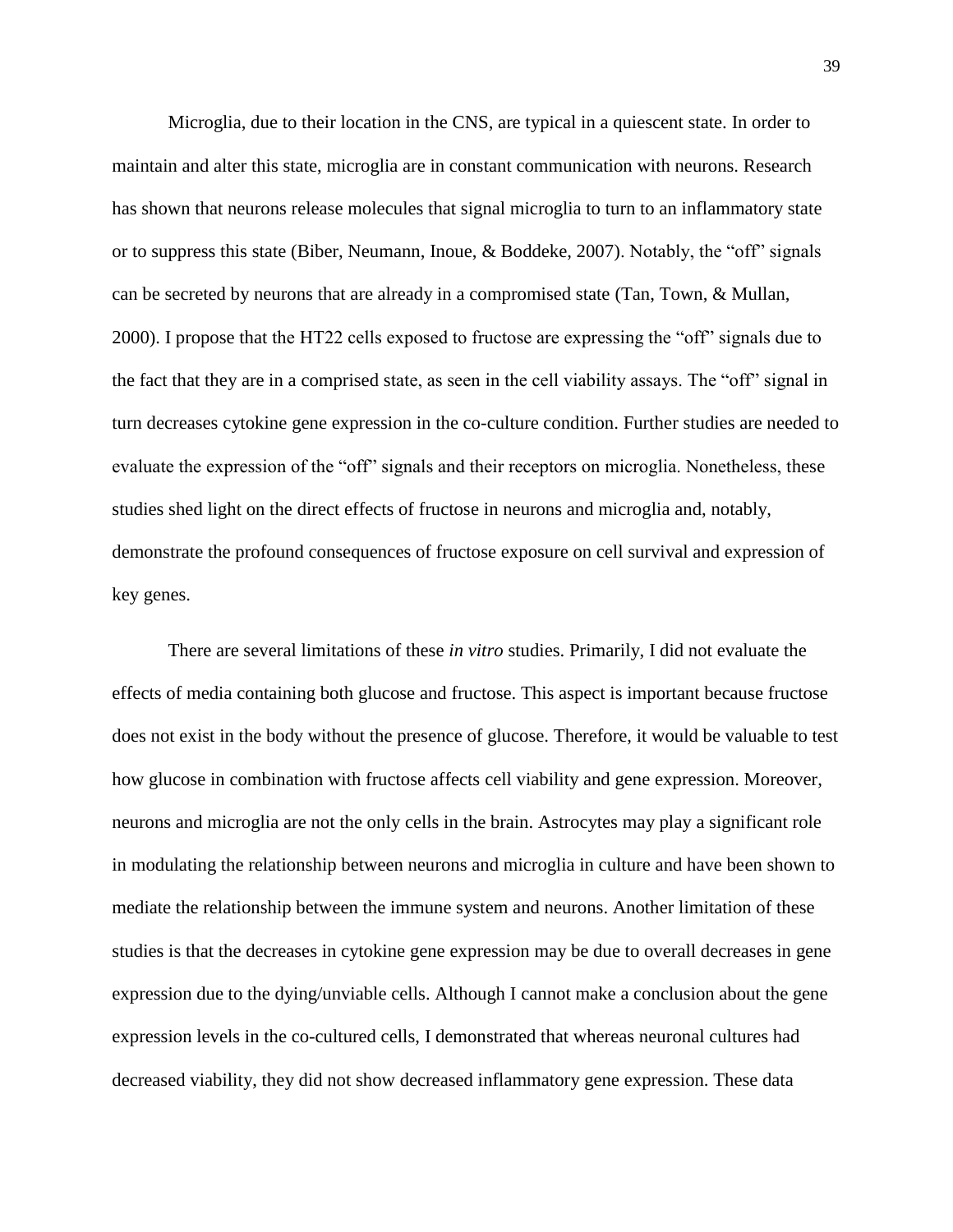suggest that decreases in gene expression are not the primary result of decreases in cell survival. Furthermore, more studies are needed to determine the mechanism of cell death in the neuron and co-culture conditions. It is clear that this cell death is not mediated by  $TNF-\alpha$ , however there are many pathways involved in both apoptotic and necrotic death. Gene expression arrays that test a wide range of genes in these pathways are available and would be a suitable next step for these studies.

#### **Significance**

Taken together, these data provide strong evidence that fructose ingestion results in detrimental consequences on the body and the brain. In demonstrating the role of a high-fructose diet in altering depressive-like, anxiety-like behaviors, and metabolism in adult rats fed the diet since adolescence, these experiments are considerably novel. These studies are some of the first to consider an adolescent fructose diet and its effects on affective-like behaviors. Importantly, these studies may allow us to better understand the relationship among fructose ingestion, metabolic syndrome, and mood disorders, which are common in Western countries and are increasing in younger populations. Metabolic syndrome and mood disorders lead to life-altering conditions, including cardiovascular disease and an elevated risk of morbidity and mortality. For these reasons, understanding the physiological and neurological effects of fructose is imperative. Furthermore, these experiments add to a growing body of literature that illustrates the harmful effects of fructose and, more generally, the significant effect of diet on both behavior and the body. Understanding the effects of diet enhances potential for therapeutics and preventative measures, especially in susceptible individuals such as adolescents.

The *in vitro* studies are significant in that they are among the first to directly evaluate the effects of fructose in brain-derived cell lines. Culturing fructose with HT22 and BV2 cells alone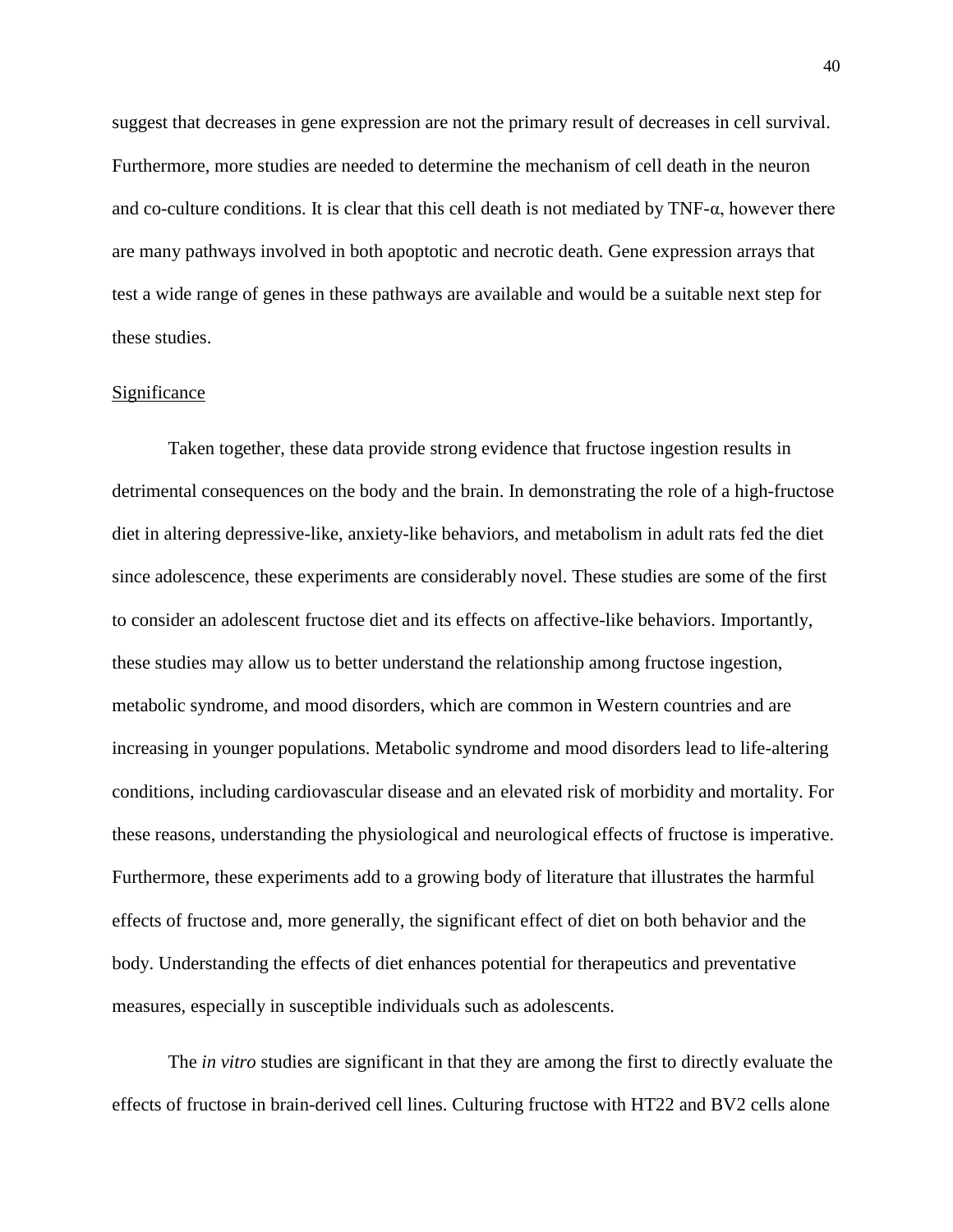and in co-culture is a novel paradigm that can be used to study other effects of altering energy sources. The data presented here show significant consequences of fructose directly on cells, irrespective of changes in body composition and other metabolic factors. These studies also illustrate the ability of fructose to alter expression of key genes involved in immune responses in the brain. Overall, truly appreciating the role of fructose in the body will involve determining how fructose directly influences specific cell types. The rise in fructose consumption, especially among children and adolescents, and the considerable amount of evidence indicating detrimental effects of fructose on the body and brain make evaluating the mechanisms behind fructoseinduced metabolic dysfunction and behavioral alterations critical for improving health. These studies are some of the first steps in the direction of a better understanding about fructose, MetS, mood disorders, and the immune system.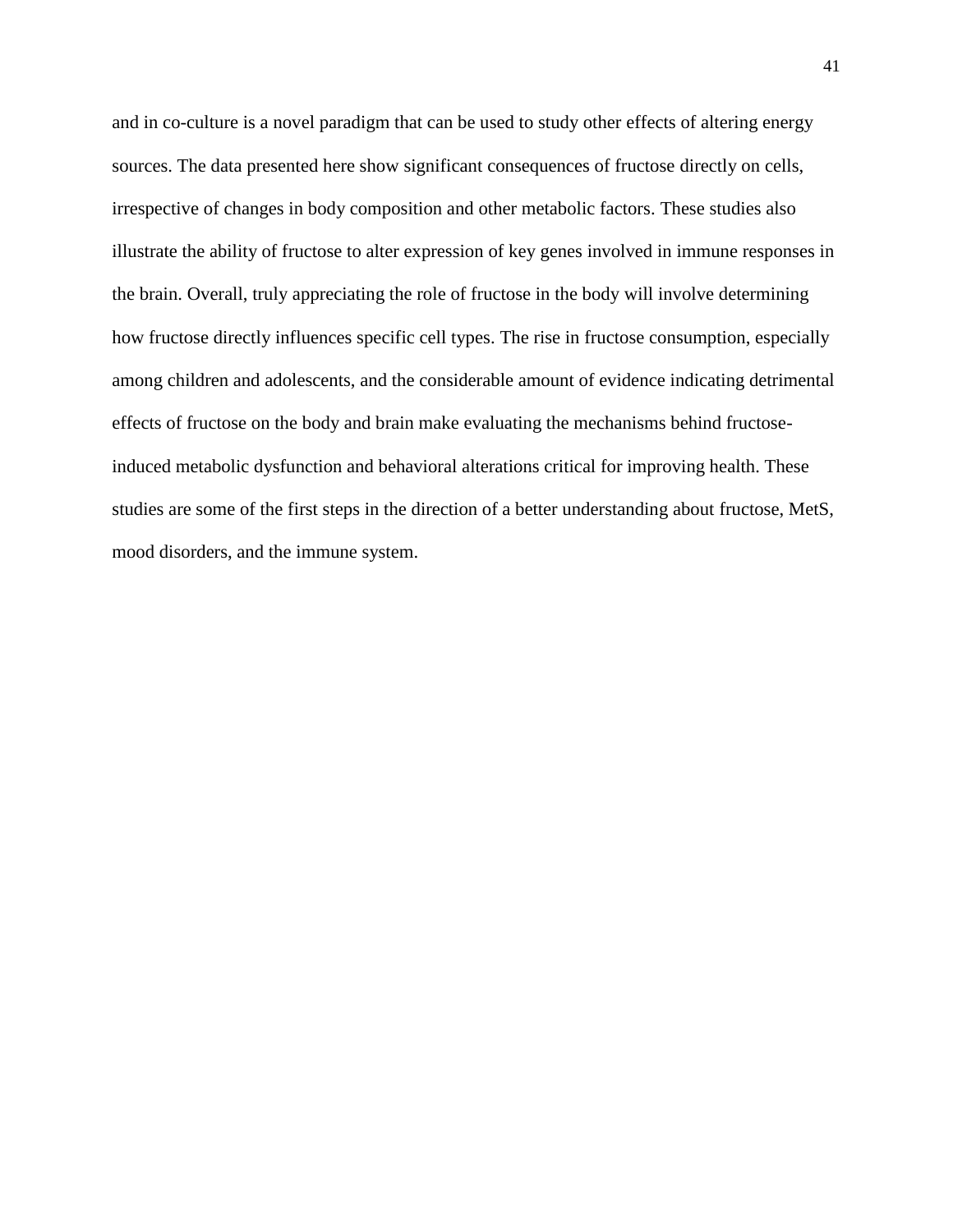## **References**

- Barton, G. M. (2008). A calculated response: Control of inflammation by the innate immune system. *Journal of Clinical Investigation*, *118*(2), 413–420. http://doi.org/10.1172/JCI34431
- Basciano, H., Federico, L., & Adeli, K. (2005). Fructose, insulin resistance, and metabolic dyslipidemia. *Nutrition & Metabolism*, *2*, 5. http://doi.org/10.1186/1743-7075-2-5
- Biber, K., Neumann, H., Inoue, K., & Boddeke, H. W. G. M. (2007). Neuronal "On" and "Off" signals control microglia. *Trends in Neurosciences*, *30*(11), 596–602. http://doi.org/10.1016/j.tins.2007.08.007
- Borsini, F., & Meli, A. (1988). Is the forced swimming test a suitable model for revealing antidepressant activity? *Psychopharmacology*, *94*, 147–160. http://doi.org/10.1007/BF00176837
- Bourke, C. H., Harrell, C. S., & Neigh, G. N. (2012). Stress-induced sex differences: Adaptations mediated by the glucocorticoid receptor. *Hormones and Behavior*, *62*(3), 210–218. http://doi.org/10.1016/j.yhbeh.2012.02.024
- Bourke, C. H., & Neigh, G. N. (2011). Behavioral effects of chronic adolescent stress are sustained and sexually dimorphic. *Hormones and Behavior*, *60*(1), 112–120. http://doi.org/10.1016/j.yhbeh.2011.03.011
- Bourke, C. H., Raees, M. Q., Malviya, S., Bradburn, C. a., Binder, E. B., & Neigh, G. N. (2013). Glucocorticoid sensitizers Bag1 and Ppid are regulated by adolescent stress in a sexdependent manner. *Psychoneuroendocrinology*, *38*(1), 84–93. http://doi.org/10.1016/j.psyneuen.2012.05.001
- Brown, E. S., Rush, a. J., & McEwen, B. S. (1999). Hippocampal remodeling and damage by corticosteroids: Implications for mood disorders. *Neuropsychopharmacology*, *21*(99), 474– 484. http://doi.org/10.1016/S0893-133X(99)00054-8
- Burgado, J., Harrell, C. S., Eacret, D., Reddy, R., Barnum, C. J., Tansey, M. G., … Neigh, G. N. (2014). Two weeks of predatory stress induces anxiety-like behavior with co-morbid depressive-like behavior in adult male mice. *Behavioural Brain Research*, *275*, 120–125. http://doi.org/10.1016/j.bbr.2014.08.060
- Bursać, B. N., Djordjevic, A. D., Vasiljević, A. D., Milutinović, D. D. V., Veličković, N. a., Nestorović, N. M., & Matić, G. M. (2013). Fructose consumption enhances glucocorticoid action in rat visceral adipose tissue. *Journal of Nutritional Biochemistry*, *24*, 1166–1172. http://doi.org/10.1016/j.jnutbio.2012.09.002
- Calvo-Ochoa, E., Hernández-Ortega, K., Ferrera, P., Morimoto, S., & Arias, C. (2014). Shortterm high-fat-and-fructose feeding produces insulin signaling alterations accompanied by neurite and synaptic reduction and astroglial activation in the rat hippocampus. *Journal of*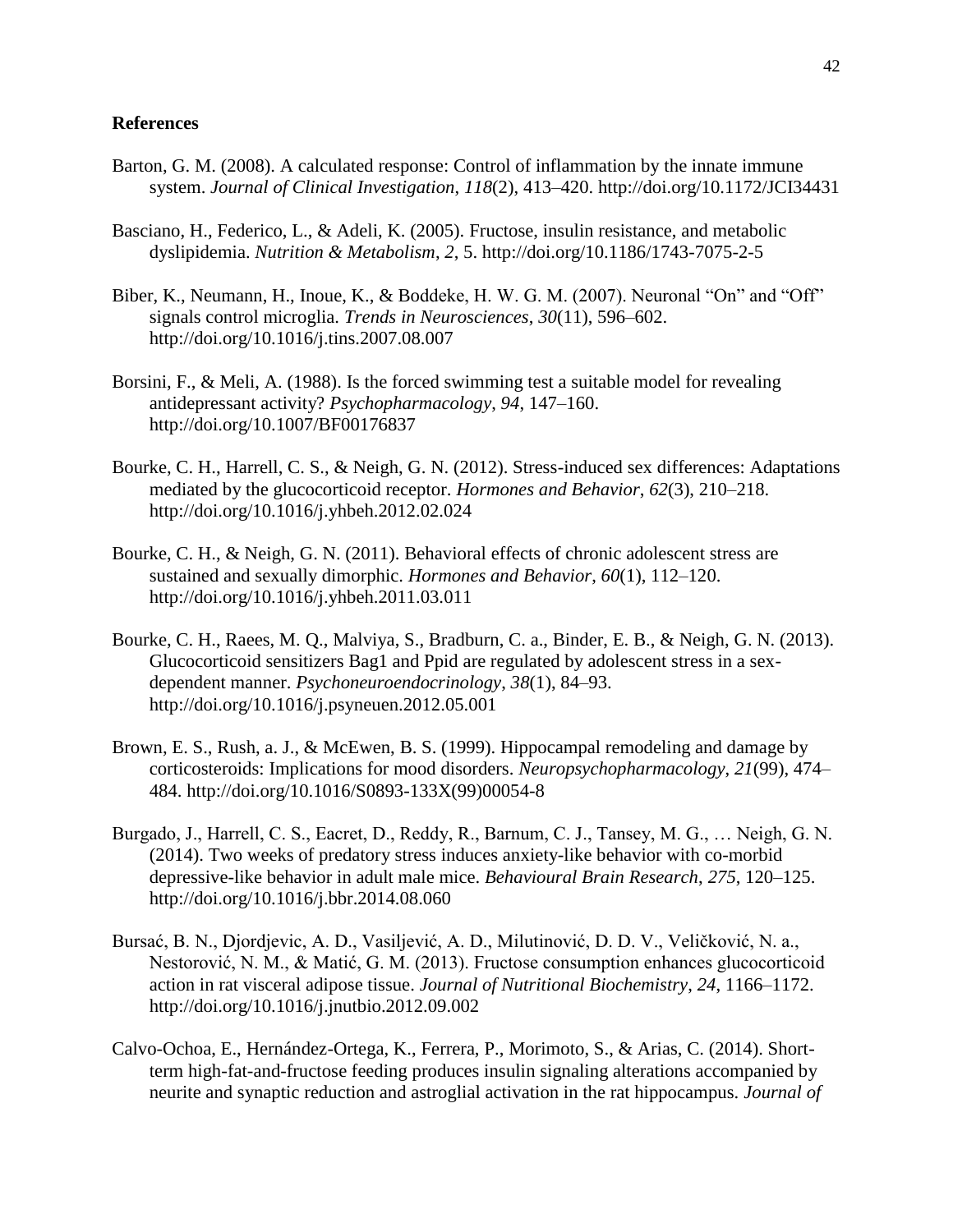*Cerebral Blood Flow and Metabolism : Official Journal of the International Society of Cerebral Blood Flow and Metabolism*, *34*(October 2013), 1001–8. http://doi.org/10.1038/jcbfm.2014.48

- Chensue, S. W., Warmington, K. S., Ruth, J. H., Sanghi, P. S., Lincoln, P., & Kunkel, S. L. (1996). Role of monocyte chemoattractant protein-1 (MCP-1) in Th1 (mycobacterial) and Th2 (schistosomal) antigen-induced granuloma formation: relationship to local inflammation, Th cell expression, and IL-12 production. *Journal of Immunology (Baltimore, Md. : 1950)*, *157*, 4602–4608.
- Cook, S., Weitzman, M., Auinger, P., Nguyen, M., & Dietz, W. H. (2003). Prevalence of a metabolic syndrome phenotype in adolescents : Findings from th ..., *157*, 1988–1994.
- Dantzer, R., O'Connor, J. C., Freund, G. G., Johnson, R. W., & Kelley, K. W. (2008). From inflammation to sickness and depression: when the immune system subjugates the brain. *Nature Reviews. Neuroscience*, *9*(january), 46–56. http://doi.org/10.1038/nrn2297
- De Heredia, F. P., Gómez-Martínez, S., & Marcos, A. (2012). Obesity, inflammation and the immune system. *Proceedings of the Nutrition Society*, *71*(March), 332–338. http://doi.org/10.1017/S0029665112000092
- Dunn, A. J., Swiergiel, A. H., & De Beaurepaire, R. (2005). Cytokines as mediators of depression: What can we learn from animal studies? *Neuroscience and Biobehavioral Reviews*, *29*, 891–909. http://doi.org/10.1016/j.neubiorev.2005.03.023
- Ebbeling, C. B., Pawlak, D. B., & Ludwig, D. S. (2002). Childhood obesity: Public-health crisis, common sense cure. *Lancet*, *360*, 473–482. http://doi.org/10.1016/S0140-6736(02)09678-2
- Elliott, S. S., Keim, N. L., Stern, J. S., Teff, K., & Havel, P. J. (2002). Fructose, weight gain, and the insulin resistance syndrome. *The American Journal of Clinical Nutrition*, *76*, 911–922.
- Faeh, D., Minehira, K., Schwarz, J. M., Periasami, R., Seongsu, P., & Tappy, L. (2005). Effect of fructose overfeeding and fish oil administration on hepatic de novo lipogenesis and insulin sensitivity in healthy men. *Diabetes*, *54*(July), 1907–1913. http://doi.org/10.2337/diabetes.54.7.1907
- Gadient, R. A., & Otten, U. H. (1997). Interleukin-6 (IL-6) A molecule with both beneficial and destructive potentials. *Progress in Neurobiology*, *52*, 379–390.
- Harrell, C. S., Hardy, E., Boss-Williams, K., Weiss, J. M., & Neigh, G. N. (2013). Sex and lineage interact to predict behavioral effects of chronic adolescent stress in rats. *Behavioural Brain Research*, *248*, 57–61. http://doi.org/10.1016/j.bbr.2013.04.003
- Havel, P. J. (2005). Dietary Fructose: Implications for Dysregulation of Energy Homeostasis and Lipid/Carbohydrate Metabolism. *Nutrition Reviews, 63*(5), 133–157. http://doi.org/10.1301/nr.2005.may.133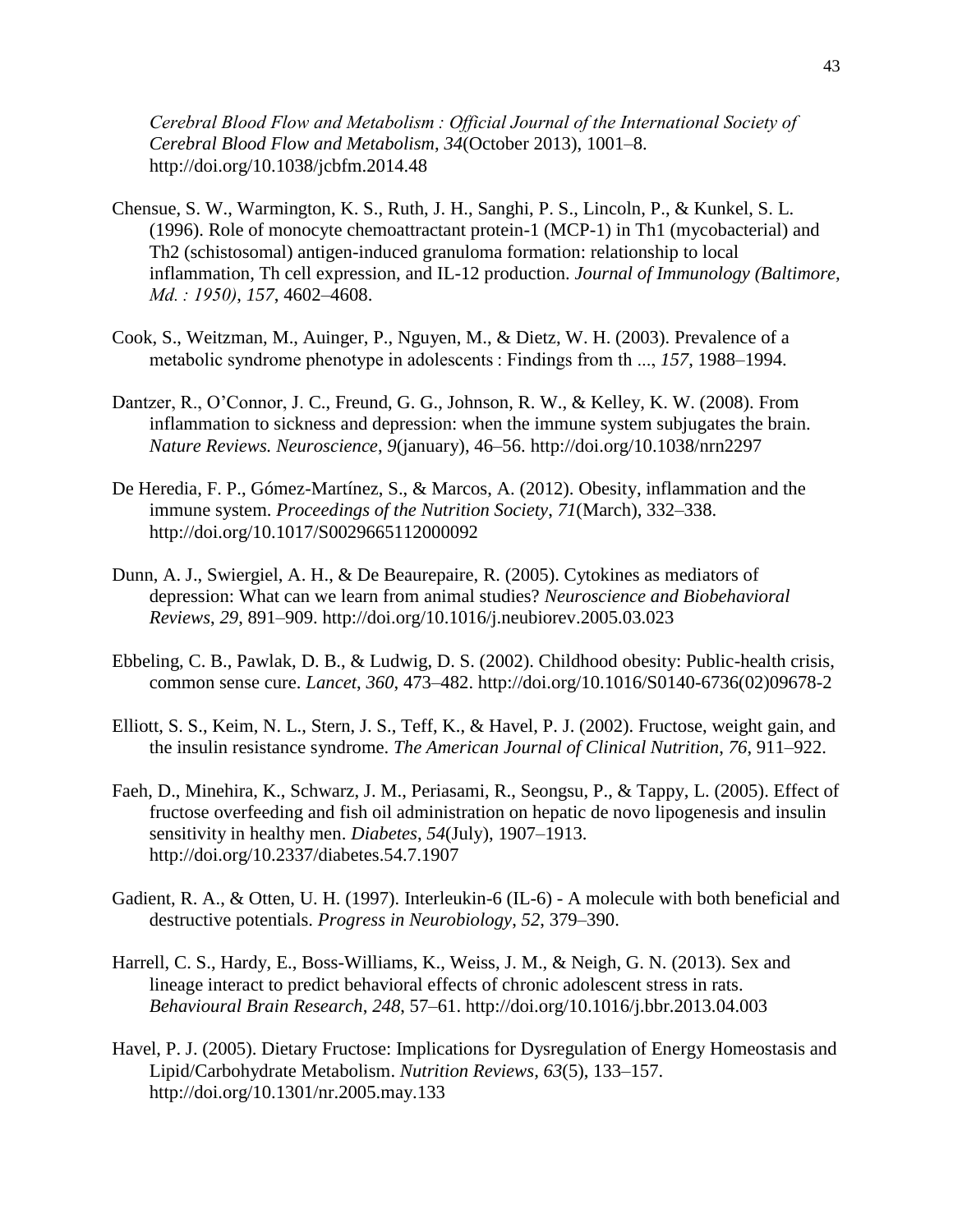- Herman, J. P., & Cullinan, W. E. (1997). Neurocircuitry of stress: Central control of the hypothalamo-pituitary-adrenocortical axis. *Trends in Neurosciences*, *20*(Table 1), 78–84. http://doi.org/10.1016/S0166-2236(96)10069-2
- Hotamisligil, G. S. (2006). Inflammation and metabolic disorders 1. *Nature*, *444*, 860–867. http://doi.org/10.1038/nature05485
- Institute of Medicine. (2005). *Dietary Fat: total fat and fatty acids*. *Dietary Reference intakes for energy, carbohydrates, fiber, fat, fatty acids, cholesterol, protein and amino acids* (pp. 1324–1325). http://doi.org/10.1016/S0002-8223(02)90346-9
- Johnson, P. R., & Hirsch, J. (1972). Cellularity of adipose depots in six strains of genetically obese mice. *Journal of Lipid Research*, *13*, 2–11.
- Johnson, R. J., Segal, M. S., Sautin, Y., Nakagawa, T., Feig, D. I., Kang, D.-H., … Sánchez-Lozada, L. G. (2007). Potential role of sugar (fructose) in the epidemic of hypertension, obesity and the metabolic syndrome, diabetes, kidney disease, and cardiovascular disease. *The American Journal of Clinical Nutrition*, *86*, 899–906. http://doi.org/86/4/899 [pii]
- Kadmiel, M., & Cidlowski, J. a. (2013). Glucocorticoid receptor signaling in health and disease. *Trends in Pharmacological Sciences*, *34*(9), 518–530. http://doi.org/10.1016/j.tips.2013.07.003
- Kelley, G. L., Allan, G., & Azhar, S. (2004). High Dietary Fructose Induces a Hepatic Stress Response Resulting in Cholesterol and Lipid Dysregulation. *Endocrinology*, *145*(April), 548–555. http://doi.org/10.1210/en.2003-1167
- Knol, M. J., Twisk, J. W. R., Beekman, a. T. F., Heine, R. J., Snoek, F. J., & Pouwer, F. (2006). Depression as a risk factor for the onset of type 2 diabetes mellitus. A meta-analysis. *Diabetologia*, *49*, 837–845. http://doi.org/10.1007/s00125-006-0159-x
- Kovačević, S., Nestorov, J., Matić, G., & Elaković, I. (2014). Dietary fructose-related adiposity and glucocorticoid receptor function in visceral adipose tissue of female rats. *European Journal of Nutrition*, 1–12. http://doi.org/10.1007/s00394-013-0644-1
- Kushima, Y., Hama, T., & Hatanaka, H. (1992). Interleukin-6 as a neurotrophic factor for promoting the survival of cultured catecholaminergic neurons in a chemically defined medium from fetal and postnatal rat midbrains. *Neuroscience Research*, *13*, 267–280.
- Lane, M. D., & Cha, S. H. (2009). Effect of glucose and fructose on food intake via malonyl-CoA signaling in the brain. *Biochemical and Biophysical Research Communications*, *382*(1), 1–5. http://doi.org/10.1016/j.bbrc.2009.02.145
- Lanquillon, S., Krieg, J. C., Bening-Abu-Shach, U., & Vedder, H. (2000). Cytokine production and treatment response in major depressive disorder. *Neuropsychopharmacology : Official*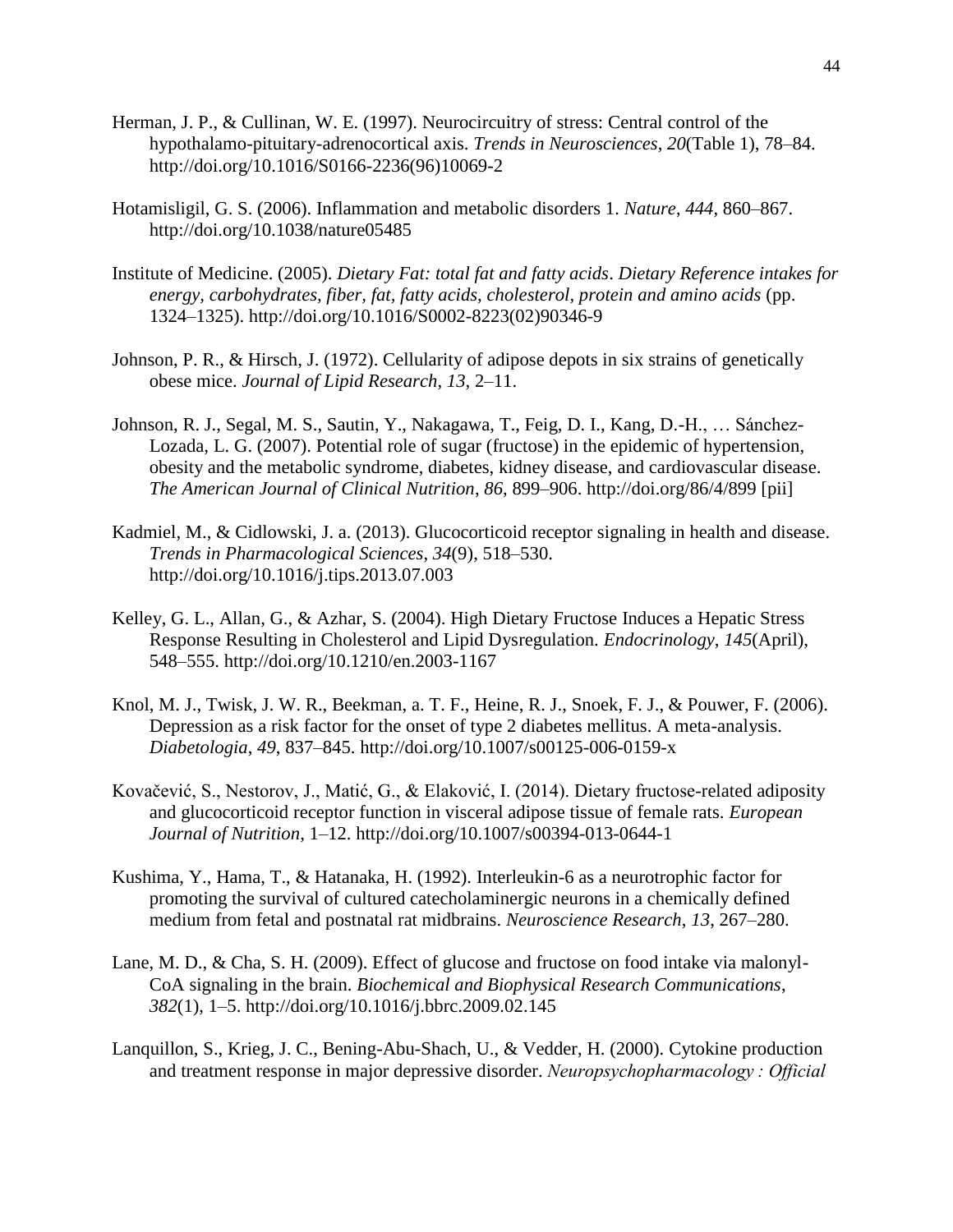*Publication of the American College of Neuropsychopharmacology*, *22*(99), 370–379. http://doi.org/10.1016/S0893-133X(99)00134-7

- Levine, J., Barak, Y., Chengappa, K. N. R., Rapoport, A., M.Rebey, & Barak, V. (1999). Cerebrospinal Cytokine Levels in. *Neuropsychobiology*, *40*, 171–176.
- Li, B., Lee, D. S., Jeong, G. S., & Kim, Y. C. (2012). Involvement of heme oxygenase-1 induction in the cytoprotective and immunomodulatory activities of 6,4 dihydroxy-7 methoxyflavanone in murine hippocampal and microglia cells. *European Journal of Pharmacology*, *674*(2-3), 153–162. http://doi.org/10.1016/j.ejphar.2011.11.016
- Liu, J., Marino, M. W., Wong, G., Grail, D., Dunn, a, Bettadapura, J., … Bernard, C. C. (1998). TNF is a potent anti-inflammatory cytokine in autoimmune-mediated demyelination. *Nature Medicine*, *4*, 78–83. http://doi.org/10.1038/nm0198-078
- Luppino, F. S., Wit, L. M. de, Bouvy, P. F., Stijnen, T., Cuijpers, P., Penninx, B. W. J. H., & Zitman, F. G. (2010). Overweight, Obesity, and Depression. *Arch Gen Psychiatry*, *67*(3), 220–229. http://doi.org/10.1001/archgenpsychiatry.2010.2.
- Lyssiotis, C. A., & Cantley, L. C. (2013). Metabolic syndrome: F stands for fructose and fat. *Nature*, *502*, 181–182. http://doi.org/10.1038/502181a
- Marriott, B. P., Olsho, L., Hadden, L., & Connor, P. (2010). Intake of added sugars and selected nutrients in the United States, National Health and Nutrition Examination Survey (NHANES) 2003-2006. *Critical Reviews in Food Science and Nutrition*, *50*, 228–258. http://doi.org/10.1080/10408391003626223
- McCormick, C. M., & Mathews, I. Z. (2007). HPA function in adolescence: Role of sex hormones in its regulation and the enduring consequences of exposure to stressors. *Pharmacology Biochemistry and Behavior*, *86*, 220–233. http://doi.org/10.1016/j.pbb.2006.07.012
- McEwen, B. S. (2005). Glucocorticoids, depression, and mood disorders: Structural remodeling in the brain. *Metabolism: Clinical and Experimental*, *54*, 20–23. http://doi.org/10.1016/j.metabol.2005.01.008
- McIntosh, L. J., & Sapolsky, R. M. (1996). Glucocorticoids increase the accumulation of reactive oxygen species and enhance adriamycin-induced toxicity in neuronal culture. *Experimental Neurology*, *141*(141), 201–206. http://doi.org/10.1006/exnr.1996.0154
- Melanson, K. J., Zukley, L., Lowndes, J., Nguyen, V., Angelopoulos, T. J., & Rippe, J. M. (2007). Effects of high-fructose corn syrup and sucrose consumption on circulating glucose, insulin, leptin, and ghrelin and on appetite in normal-weight women. *Nutrition*, *23*, 103– 112. http://doi.org/10.1016/j.nut.2006.11.001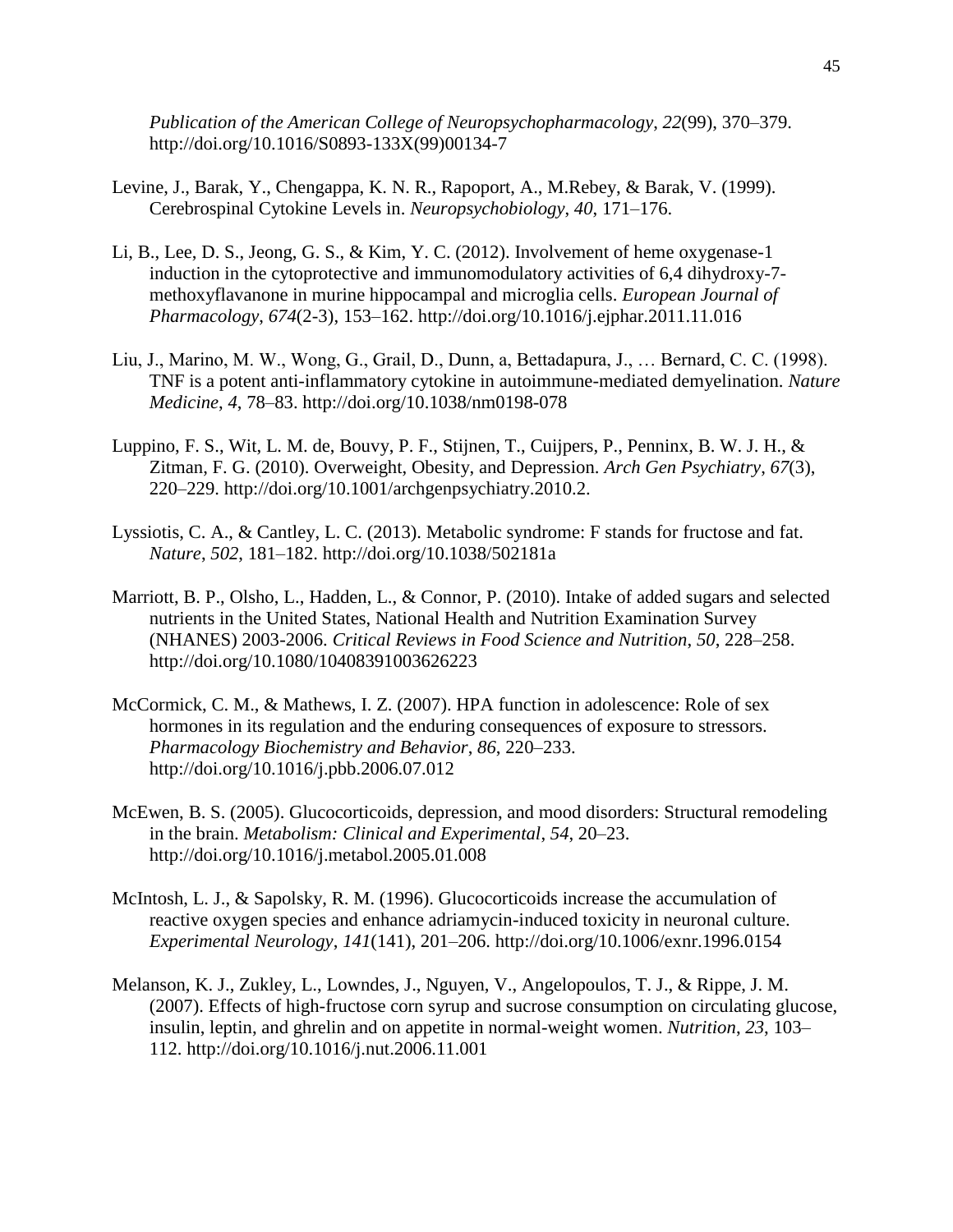- Miller, A. H., Maletic, V., & Raison, C. L. (2009). Inflammation and Its Discontents: The Role of Cytokines in the Pathophysiology of Major Depression. *Biological Psychiatry*, *65*(9), 732–741. http://doi.org/10.1016/j.biopsych.2008.11.029
- Montgomery, S. L., & Bowers, W. J. (2012). Tumor necrosis factor-alpha and the roles it plays in homeostatic and degenerative processes within the central nervous system. *Journal of Neuroimmune Pharmacology*, *7*, 42–59. http://doi.org/10.1007/s11481-011-9287-2
- Mozundar, a., & Liguori, G. (2011). Persistent Increase of Prevalence of. *Diabetes Care*, *34*(1), 1–4. http://doi.org/10.2337/dc10-0879.A.M.
- Nakagawa, T., Hu, H., Zharikov, S., Tuttle, K. R., Short, R. a, Glushakova, O., … Johnson, R. J. (2006). A causal role for uric acid in fructose-induced metabolic syndrome. *American Journal of Physiology. Renal Physiology*, *290*, F625–F631. http://doi.org/10.1152/ajprenal.00140.2005
- Neigh, G. N., & Nemeroff, C. B. (2006). Reduced glucocorticoid receptors: consequence or cause of depression? *Trends in Endocrinology and Metabolism*, *17*(4), 124–125. http://doi.org/10.1016/j.tem.2006.03.002
- Pariante, C. M., & Lightman, S. L. (2008). The HPA axis in major depression: classical theories and new developments. *Trends in Neurosciences*, *31*(July), 464–468. http://doi.org/10.1016/j.tins.2008.06.006
- Park, S. Y., Jin, M. L., Kim, Y. H., Kim, Y., & Lee, S. J. (2012). Anti-inflammatory effects of aromatic-turmerone through blocking of NF-κB, JNK, and p38 MAPK signaling pathways in amyloid β-stimulated microglia. *International Immunopharmacology*, *14*(1), 13–20. http://doi.org/10.1016/j.intimp.2012.06.003
- Pellow, S. (1986). Anxiolytic and anxiogenic drug effects in a novel test of anxiety: are exploratory models of anxiety in rodents valid? *Methods and Findings in Experimental and Clinical Pharmacology*, *8*, 557–565.
- Pervanidou, P., & Chrousos, G. P. (2012). Metabolic consequences of stress during childhood and adolescence. *Metabolism: Clinical and Experimental*, *61*(5), 611–619. http://doi.org/10.1016/j.metabol.2011.10.005
- Phillips, L. J., McGorry, P. D., Garner, B., Thompson, K. N., Pantelis, C., Wood, S. J., & Berger, G. (2006). Stress, the hippocampus and the hypothalamic-pituitary-adrenal axis: Implications for the development of psychotic disorders. *Australian and New Zealand Journal of Psychiatry*, *40*(March), 725–741. http://doi.org/10.1111/j.1440- 1614.2006.01877.x
- Purkayastha, S., & Cai, D. (2013). Neuroinflammatory basis of metabolic syndrome. *Molecular Metabolism*, *2*(4), 356–363. http://doi.org/10.1016/j.molmet.2013.09.005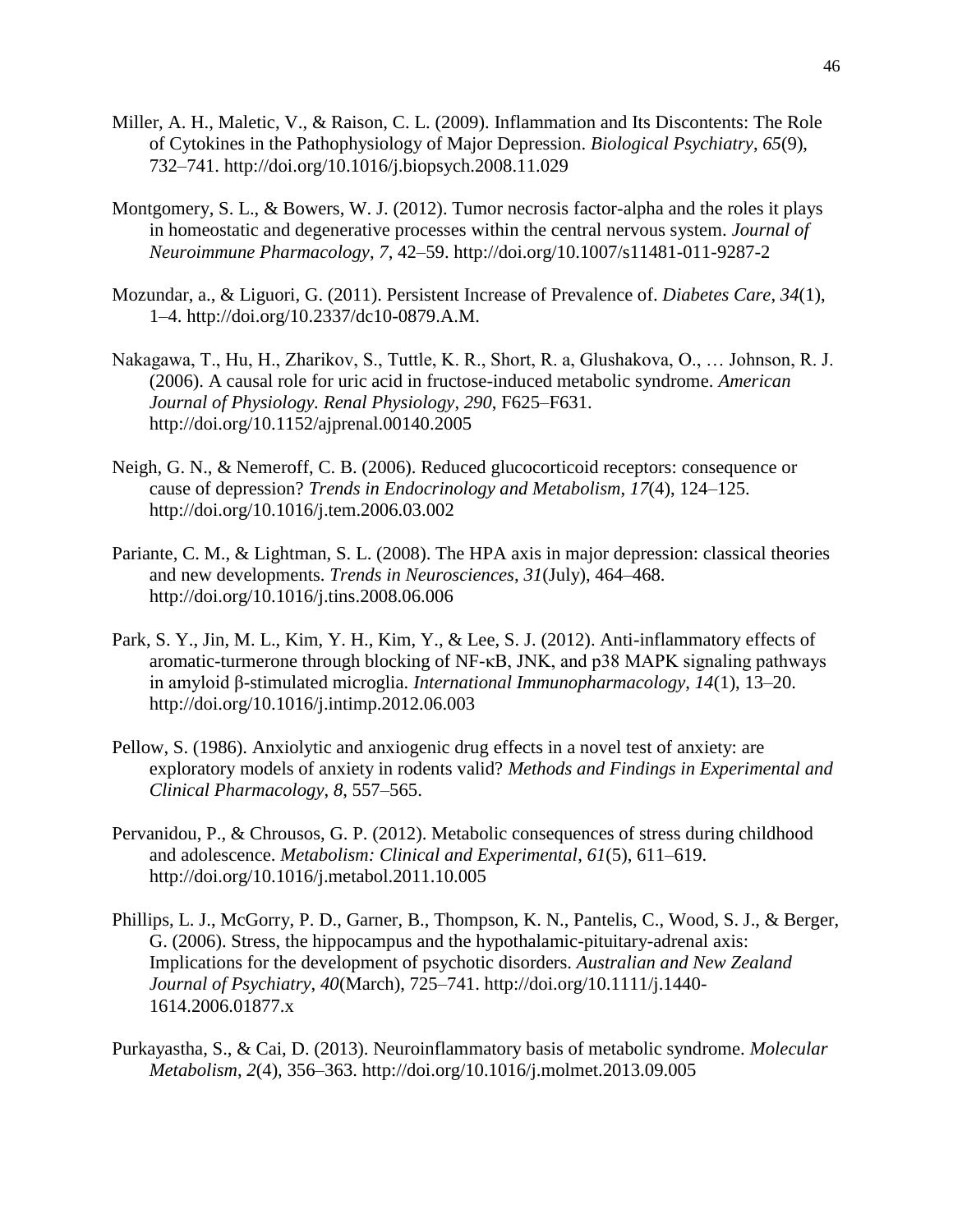- Pyter, L. M., Kelly, S. D., Harrell, C. S., & Neigh, G. N. (2013). Sex differences in the effects of adolescent stress on adult brain inflammatory markers in rats. *Brain, Behavior, and Immunity*, *30*, 88–94. http://doi.org/10.1016/j.bbi.2013.01.075
- Raison, C. L., Capuron, L., & Miller, A. H. (2006). Cytokines sing the blues: Inflammation and the pathogenesis of depression. *Trends in Immunology*, *27*(1), 24–31. http://doi.org/10.1016/j.it.2005.11.006
- Shepherd, P. R., Gibbs, E. M., Wesslau, C., Gould, G. W., & Kahn, B. B. (1992). Peter r. shepherd, e. michael gibbs, christian wesslau, gwyn w. gould, and barbara b. kahn, *41*(October), 1–6.
- Smith, S. M., & Vale, W. W. (2006). The role of the hypothalamic-pituitary-adrenal axis in neuroendocrine responses to stress. *Dialogues in Clinical Neuroscience*, *8*, 383–395. http://doi.org/10.1038/nrendo.2011.222
- Storlien, H. (1988). Fructose-induced plasma triglyceride in vivo insulin resistance levels in rats13 and.
- Sun, S. Z., & Empie, M. W. (2012). Fructose metabolism in humans -- what isotopic tracer studies tell us. *Nutrition & Metabolism*, *9*, 89. http://doi.org/10.1186/1743-7075-9-89
- Tamashiro, K. L., Sakai, R. R., Shively, C. a, Karatsoreos, I. N., & Reagan, L. P. (2011). Chronic stress, metabolism, and metabolic syndrome. *Stress (Amsterdam, Netherlands)*, *14*, 468– 474. http://doi.org/10.3109/10253890.2011.606341
- Tan, J., Town, T., & Mullan, M. (2000). CD45 inhibits CD40L-induced microglial activation via negative regulation of the Src/p44/42 MAPK pathway. *Journal of Biological Chemistry*, *275*(47), 37224–37231. http://doi.org/10.1074/jbc.M002006200
- Tappy, L., & Lê, K.-A. (2010). Metabolic effects of fructose and the worldwide increase in obesity. *Physiological Reviews*, *90*, 23–46. http://doi.org/10.1152/physrev.00019.2009
- Tillman, E. J., Morgan, D. a., Rahmouni, K., & Swoap, S. J. (2014). Three Months of High-Fructose Feeding Fails to Induce Excessive Weight Gain or Leptin Resistance in Mice. *PLoS ONE*, *9*(9), e107206. http://doi.org/10.1371/journal.pone.0107206
- Torres, S. J., & Nowson, C. a. (2007). Relationship between stress, eating behavior, and obesity. *Nutrition*, *23*, 887–894. http://doi.org/10.1016/j.nut.2007.08.008
- Toulmond, S., Vige, X., Fage, D., & Benavides, J. (1992). Local infusion of interleukin-6 attenuates the neurotoxic effects of NMDA on rat striatal cholinergic neurons. *Neuroscience Letters*, *144*, 49–52.
- Trouet, A., Campeneere, D. D., & Duve, C. (1972). © 1972 Nature Publishing Group. *Nature New Biology*, *239*, 110–112.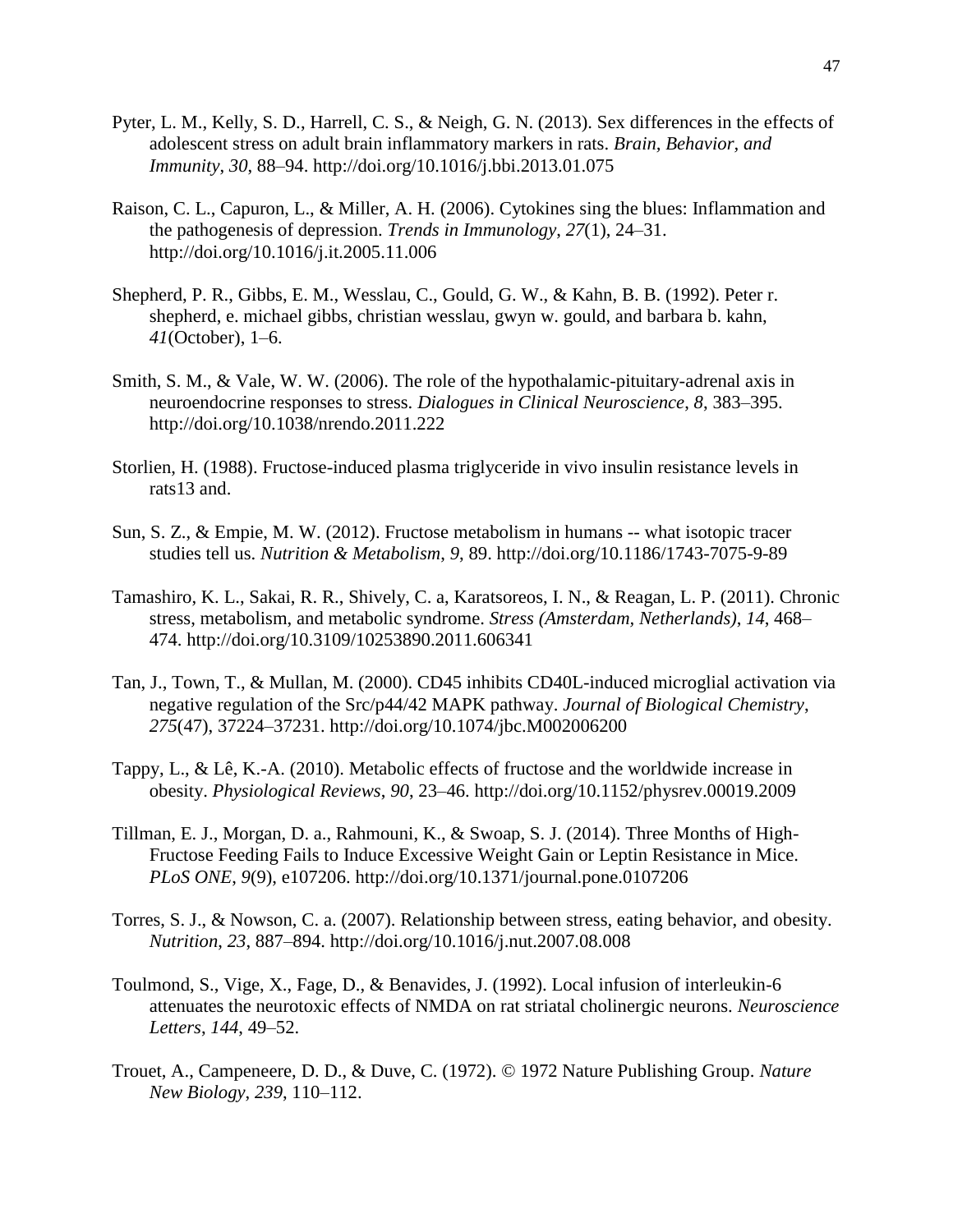- Twentyman, P. R., & Luscombe, M. (1987). A study of some variables in a tetrazolium dye (MTT) based assay for cell growth and chemosensitivity. *British Journal of Cancer*, *56*, 279–285.
- Van Zee, K. J., Kohno, T., Fischer, E., Rock, C. S., Moldawer, L. L., & Lowry, S. F. (1992). Tumor necrosis factor soluble receptors circulate during experimental and clinical inflammation and can protect against excessive tumor necrosis factor alpha in vitro and in vivo. *Proceedings of the National Academy of Sciences of the United States of America*, *89*, 4845–4849. http://doi.org/10.1073/pnas.89.11.4845
- White, J. S. (2013). Moderate amounts of fructose consumption impair insulin sensitivity in healthy young men: A randomized controlled trial. *Diabetes Care*, *36*. 150-156. http://doi.org/10.2337/dc12-2587

World Health Organization. (2014). Guideline : Sugars intake for adults and children, 1–48.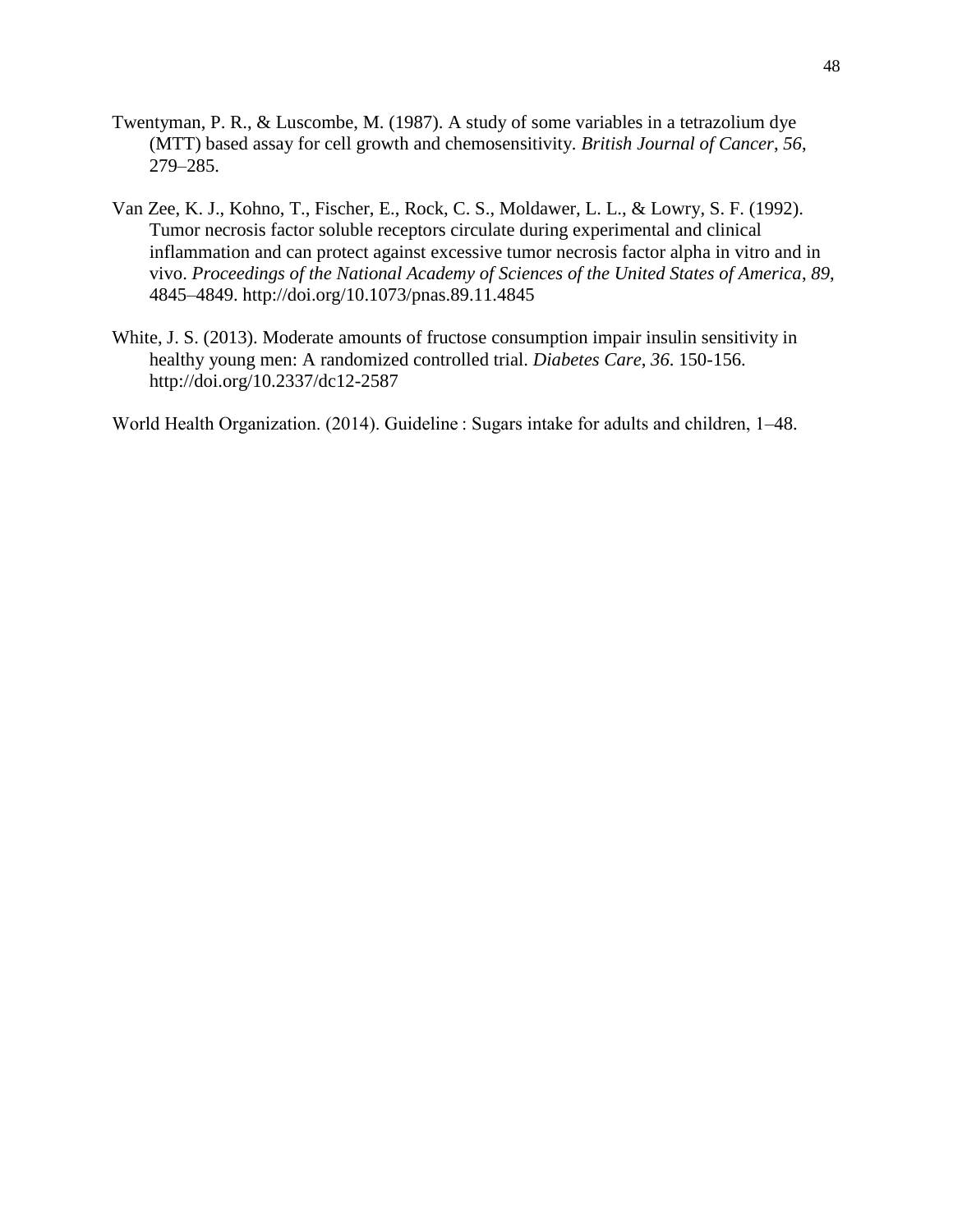# **Figures**

# **Figure 1:**



Fig 1. A high fructose diet elicits depressive-like behaviors in the forced swim test.

Adolescent male rats were fed a high fructose diet and then behaviorally tested in adulthood. a) Fructose-fed animals spent less time struggling and b) became immobile quicker compared to chow-fed animals. c) A high fructose diet also led to an increase in total time immobile in the forced swim test. \* represents a main effect observed in a Two-way ANOVA. Data presented are  $mean \pm SEM$ .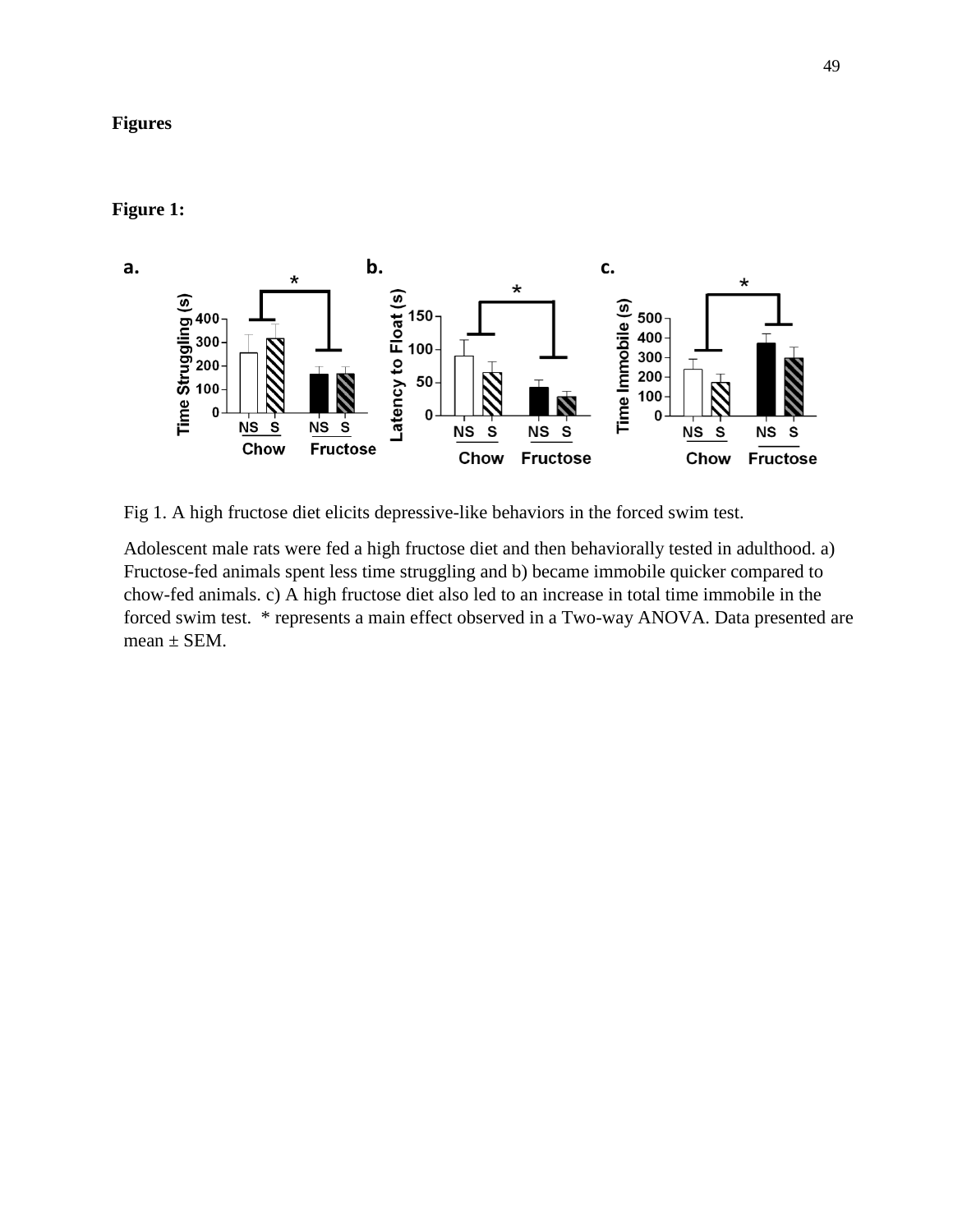**Figure 2:**



Fig 2. A high fructose diet elicits anxiety-like behaviors in the elevated plus maze.

a) Fructose-fed animals spent less time in the open arms of an elevated plus maze, suggesting an anxiety-like phenotype. b) These results were not due to locomotor differences, as illustrated by the increase in distance travelled by fructose-fed animals in the open field test. No effect of chronic stress was observed in any measures. \* represents a main effect of diet in a Two-way ANOVA. Data presented are mean  $\pm$  SEM.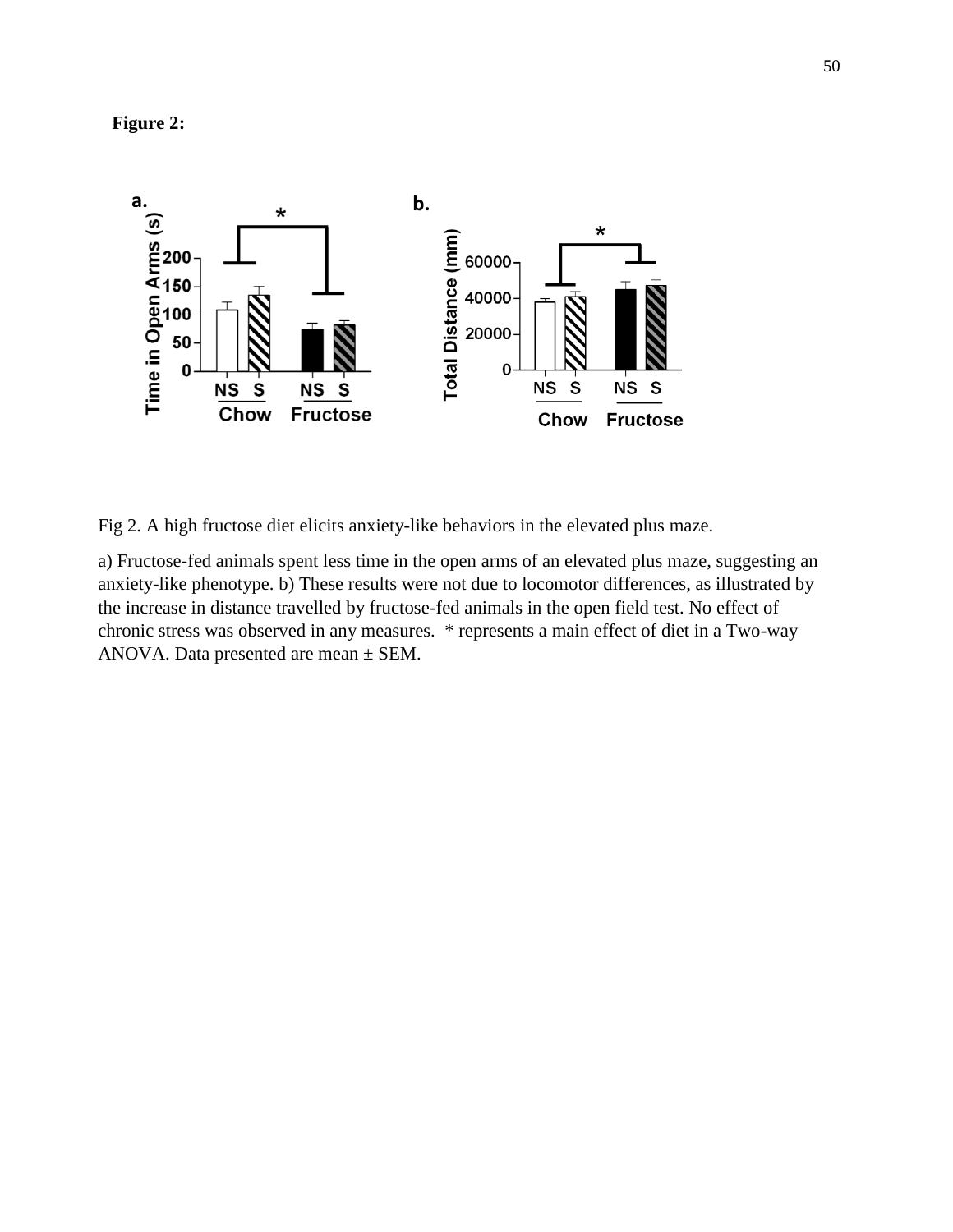



Fig 3. A high fructose diet increases baseline plasma corticosterone levels, indicating a hyperactive HPA axis

Fructose-fed animals had elevated plasma CORT levels at baseline. No difference was observed in CORT levels after exposure to an acute stressor (forced swim test). Groups with the same letter are not significantly different from each other, as demonstrated by post-hoc analyses. Data presented are mean ± SEM.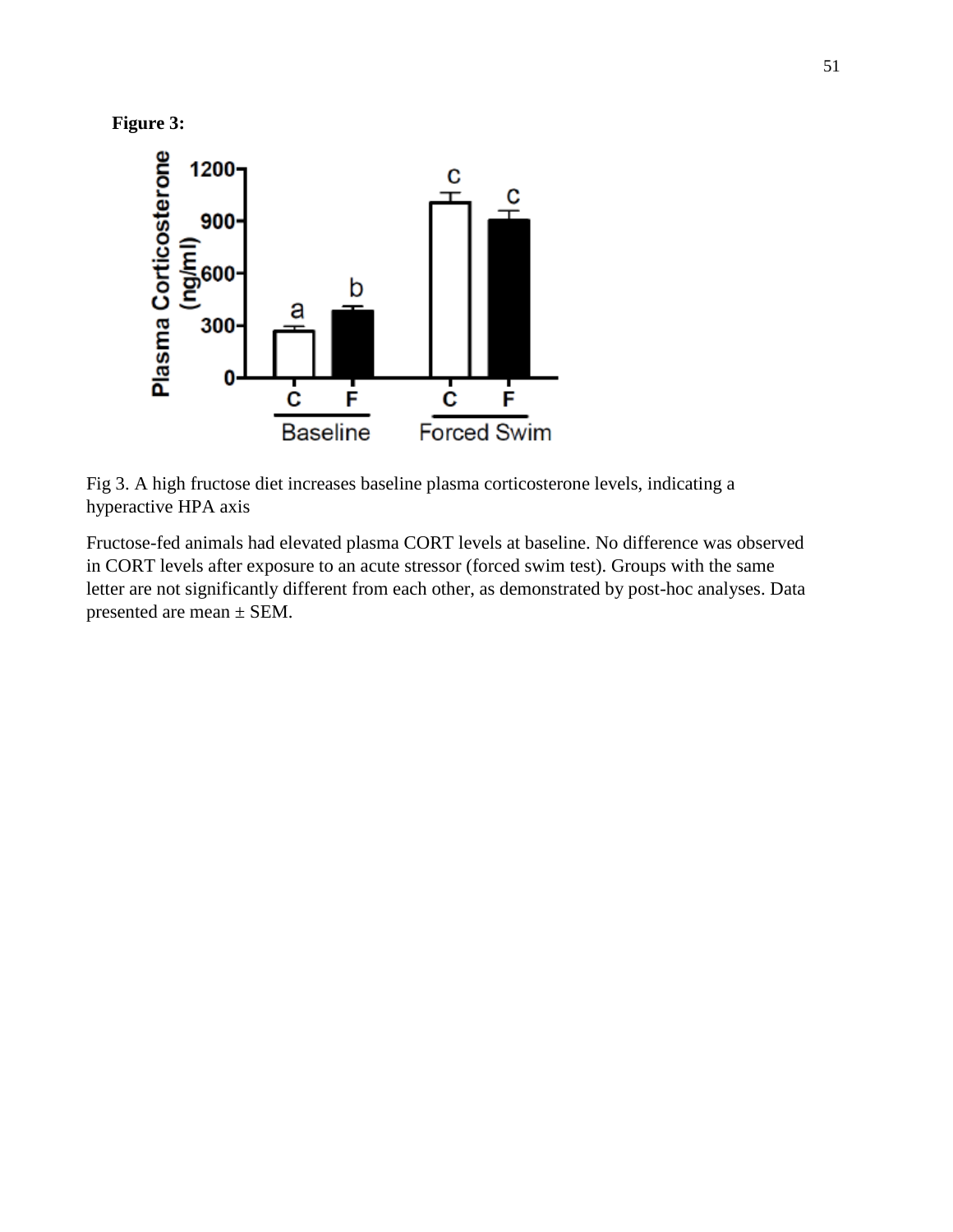



Fig 4. A high fructose diet alters metabolic parameters.

a) Caloric efficiency was increased in fructose-fed animas throughout the study. \* represents a significant difference observed in post-hoc analyses. b) A high fructose diet also resulted in increased blood glucose levels throughout the study. c and d) Measures of visceral adiposity were significantly increased in fructose-fed animals. Data presented are mean ± SEM.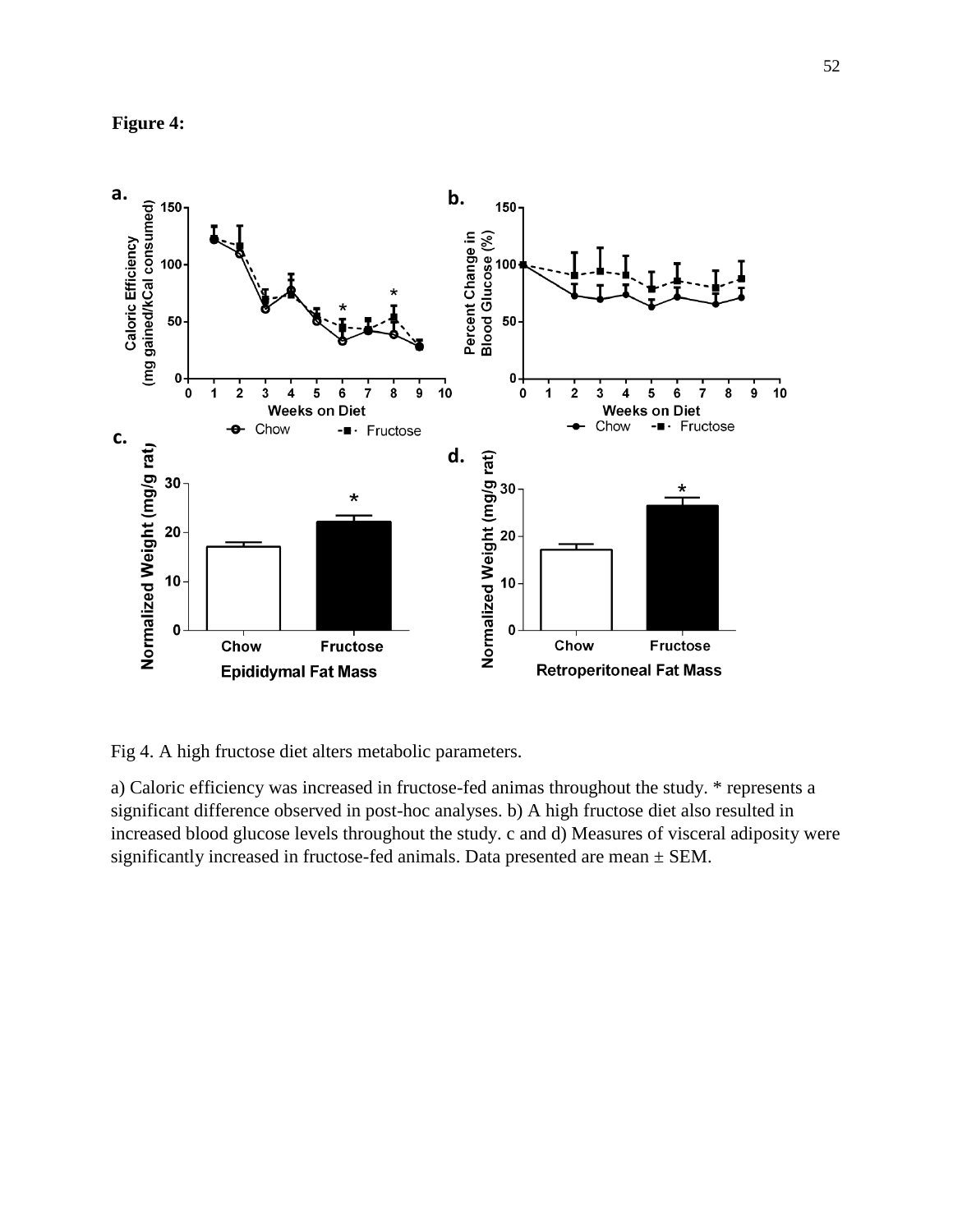



Fig 5. Sugar type and concentration influence neuronal viability in the MTT assay.

Absorbance amounts represent relative cell viability measured in the MTT assay. HT22 cells exposed to fructose had decreased cell viability compared to cells exposed to glucose, and a more profound effect was observed at the high concentration. Concentration also influenced viability in neurons exposed to glucose, in which lower amounts of glucose were beneficial to viability. a, b, c, and d represent the significant differences from post hoc analysis. Data presented are mean ± SEM.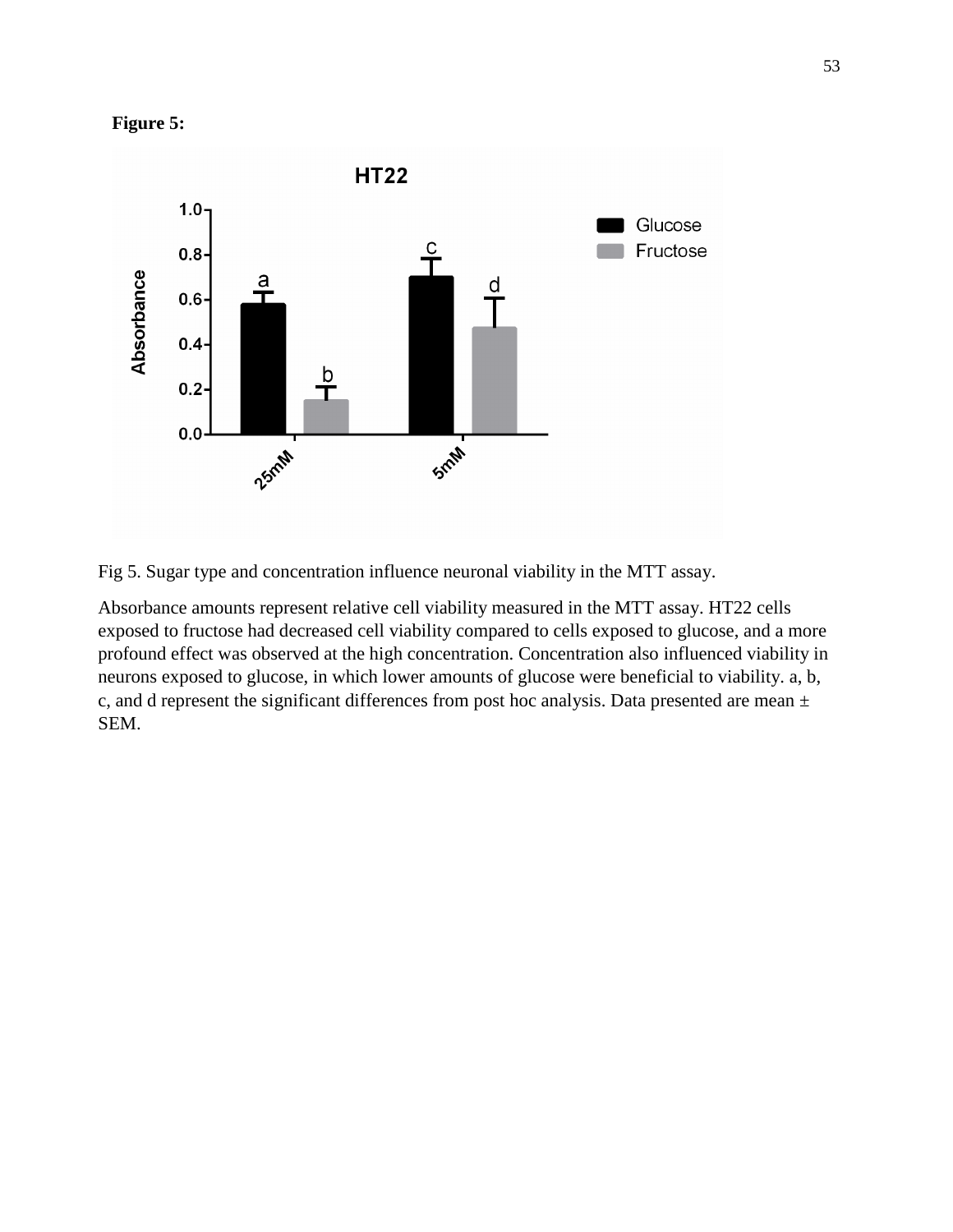



Fig 6. Sugar type and concentration influence microglial and co-culture viability in the MTT assay.

a) BV2 cells exposed to fructose were not affected except at the 25mM concentration, in which they demonstrate higher viability. b) Co-cultures of neurons and microglia were not affected at the 5mM fructose condition. However, cell viability was significantly decreased at the higher concentrations. a and b represent the significant differences observed in post hoc analysis. Data presented are mean ± SEM.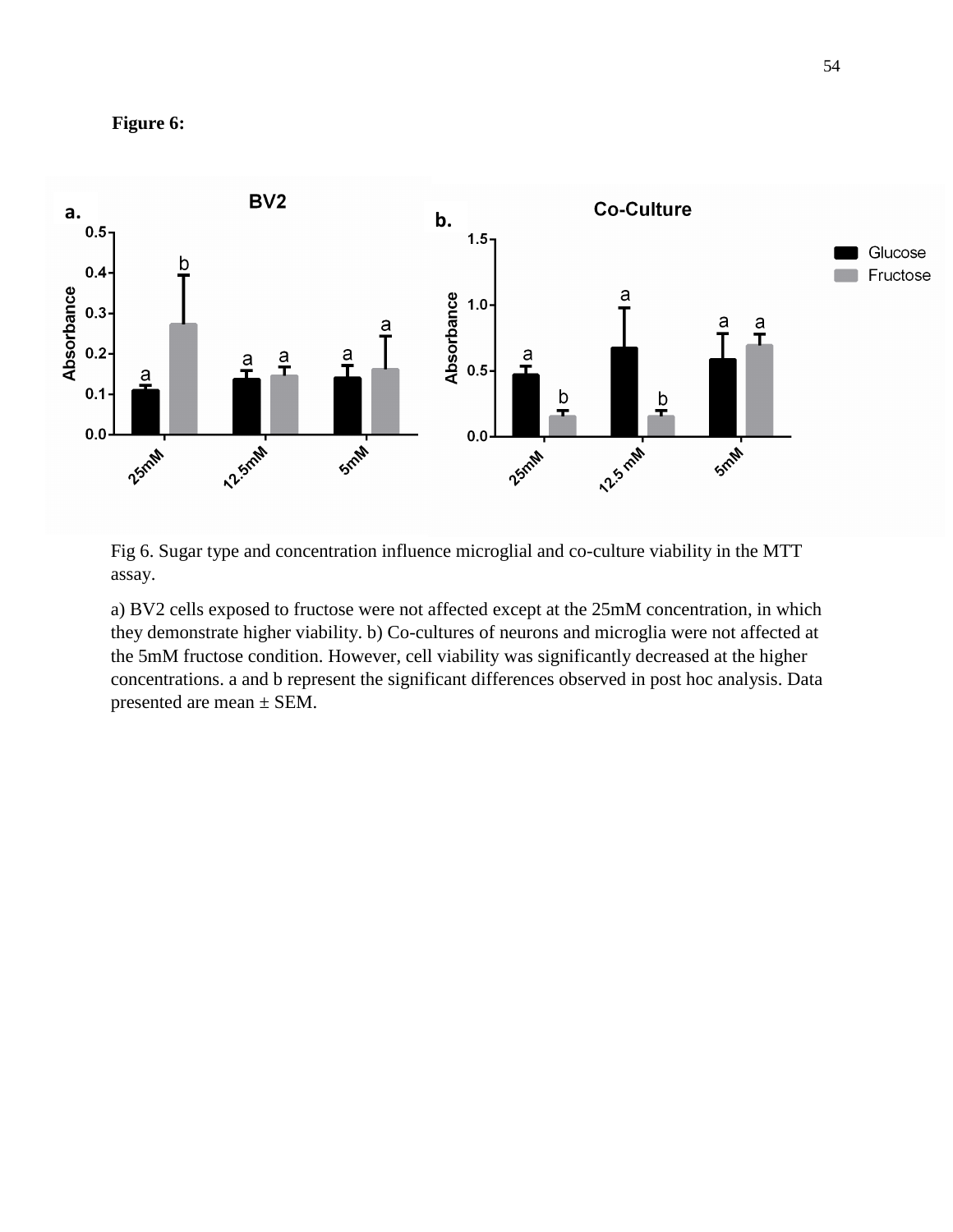

Fig 7. Sugar type, concentration, and DEX administration influence neuronal viability in the MTT assay.

Sugar type, concentration (5 vs. 25 mM) and DEX administration interacted to influence cell viability in HT22 cultures. Although illustrated separately, all data were analyzed together using a Three-way ANOVA. Data presented are mean  $\pm$  SEM.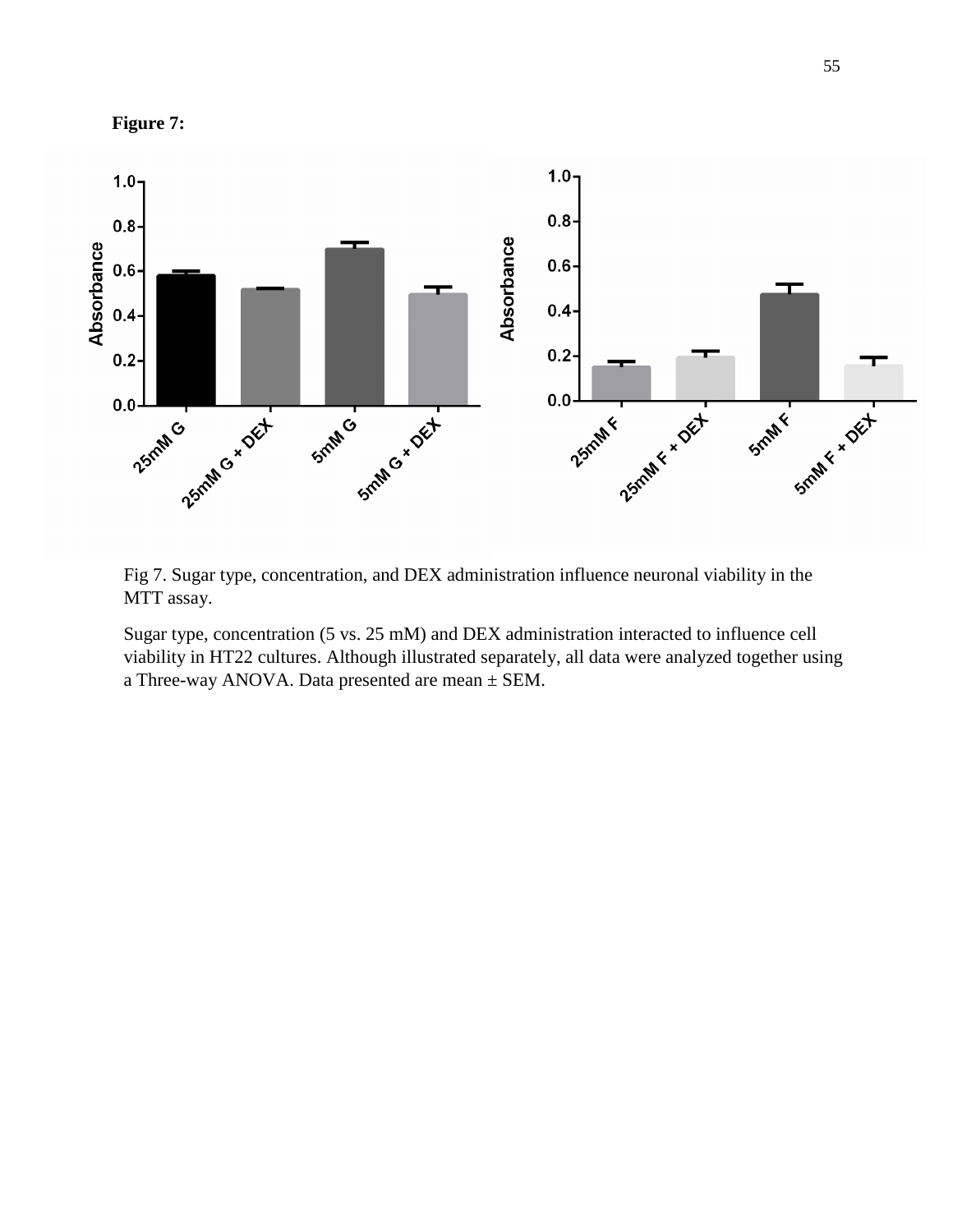



Fig 8. HPRT-1 gene expression in HT22 cells, BV2 cells, and Co-cultures

HPRT-1 is typically used as a housekeeping gene in both of these neuronal and microglial cell lines. a) In HT22 cells, sugar type and concentration interacted to decrease expression of HPRT-1. b) HPRT-1 gene expression was not altered in BV2 cells. c) In co-cultures, gene expression of HPRT-1 was significantly decreased in the 5mM and 25mM fructose conditions. Based on these results, I did not utilize the housekeeping gene in further data analyses. a and b represent the significant differences observed in post hoc analysis. Data presented are mean  $\pm$  SEM.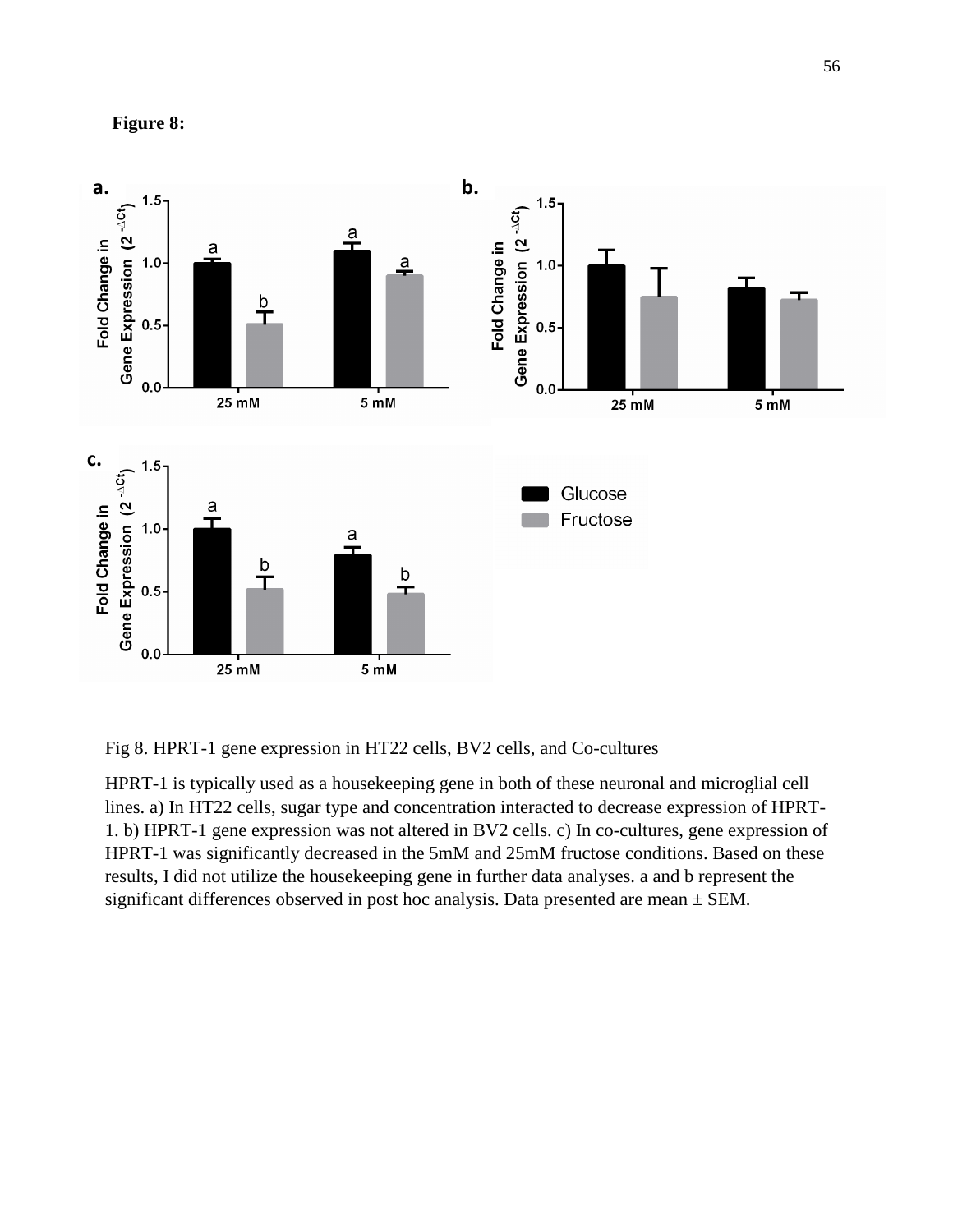



Fig 9. Gene expression of TNF-α in HT22 cells, BV2 cells, and Co-cultures

a and b) In HT22 and BV2 cultures, respectively, gene expression of TNF-α was not influenced by sugar type or concentration. c) In co-cultures, gene expression of TNF-α was significantly decreased in the 5mM and 25mM fructose conditions. a, b, c represent the significant differences observed in post hoc analysis. Data presented are mean ± SEM.